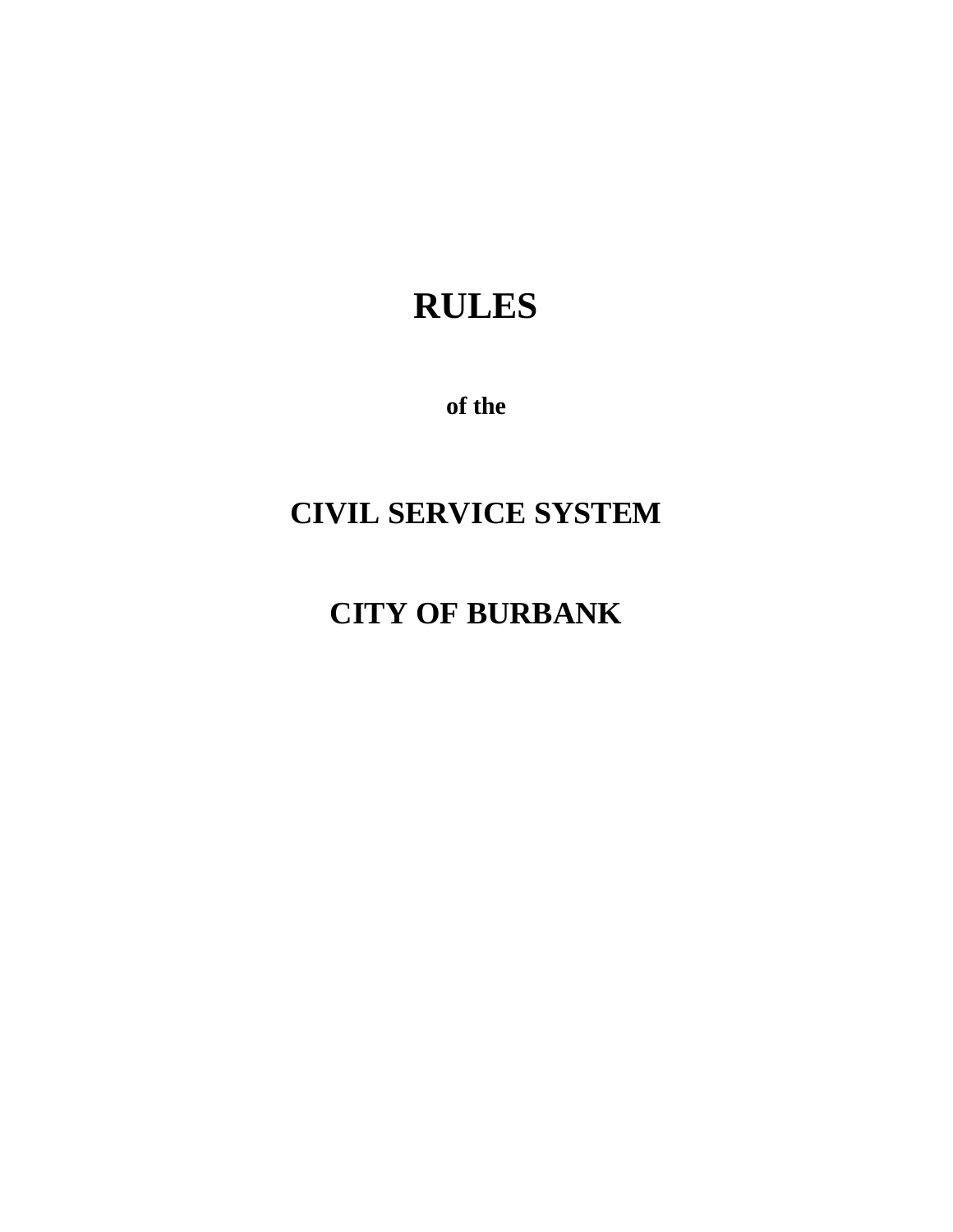## **TABLE OF CONTENTS**

## **RULE**

| I |
|---|
|---|

| Definitions      |                                     | 3  |
|------------------|-------------------------------------|----|
| Rule I           |                                     | 6  |
| Rule II          |                                     | 8  |
| Rule III         |                                     | 10 |
| Rule IV          |                                     | 13 |
| Rule V           |                                     | 15 |
| Rule VI          |                                     | 19 |
| Rule VII         |                                     | 22 |
| Rule VIII        |                                     | 26 |
| Rule IX          |                                     | 28 |
| Rule X           |                                     | 30 |
| Rule XI          |                                     | 32 |
| Rule XII         |                                     | 35 |
| Rule XIII        |                                     | 37 |
| <b>Rule XIV</b>  |                                     | 44 |
| Rule XV          |                                     | 50 |
| Rule XVI         | Political Activity and Solicitation | 55 |
| <b>Rule XVII</b> |                                     | 56 |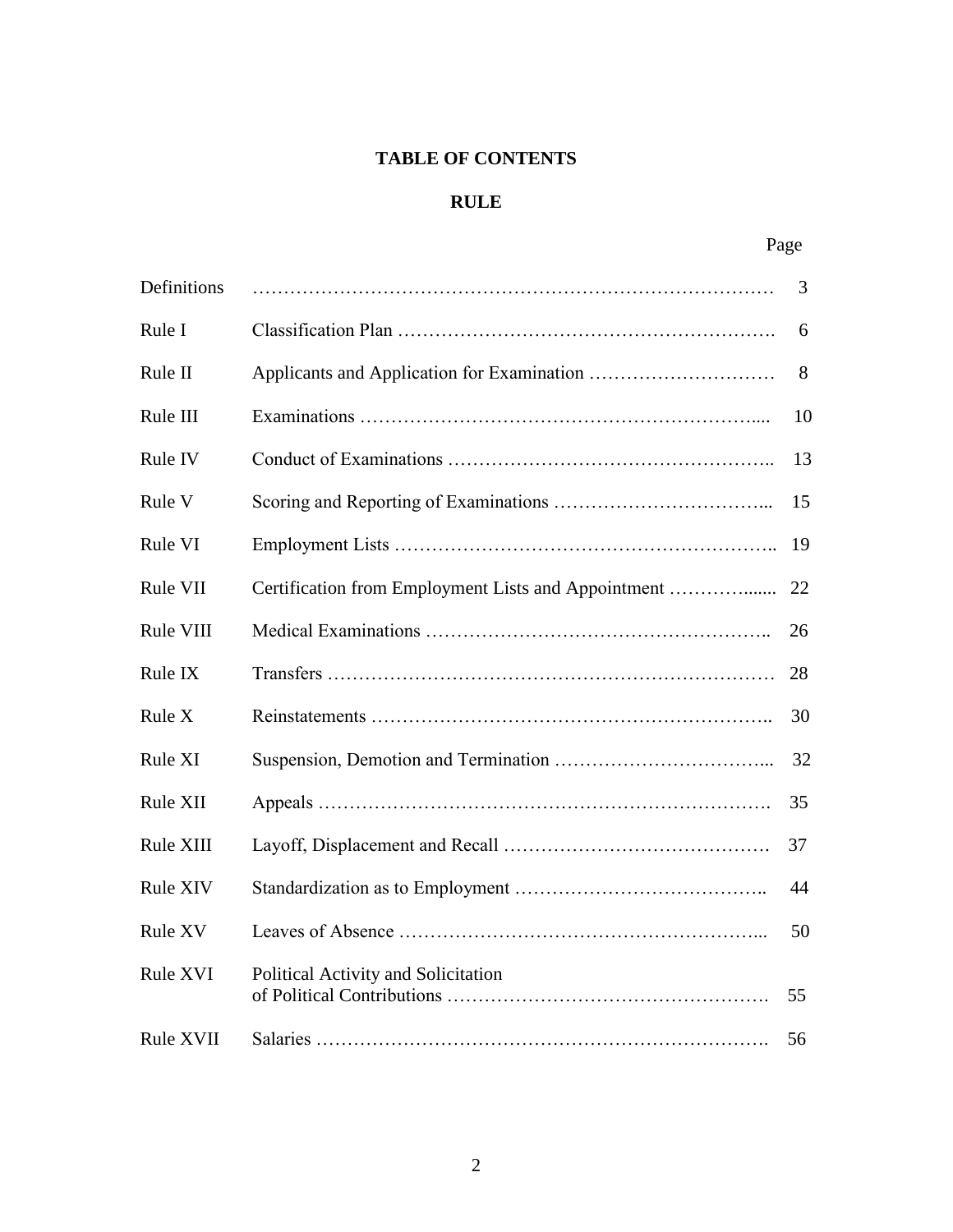#### **DEFINITIONS**

These Definitions apply to the Rules which follow.

- **Applicant** means a person who has filed an application for appointment to a position in City employment.
- **Appointing Authority** means the City Manager or a Department Manager authorized by him in accordance with Section 10 (b) (3) of the City Charter.
- **Appointment** means a selection and formal employment by the appointing authority.
- **Board** means the Civil Service Board of the City of Burbank.
- **Civil Service System** means the employment system based on merit and fitness established pursuant to Section 37 of the City Charter.
- **Class** means a position or group of positions which are so similar in terms of difficulty, responsibility, and character of work as to merit equal pay and to require substantially the same kind and amount of training and experience for proper performance.
- **Classification Plan** means a compilation of all classes which are established in City employment, together with the title of each class, the description of the typical tasks of the positions composing each class, the employment standards required of persons appointed to positions in the class, and such other data as deemed appropriate.
- **Department** means a separate division of City government and includes the offices of elected City officials and councilmanic appointees.
- **Developmental Assignment** means an assignment and/or appointment of an existing employee for a short duration to provide the employee with development/training opportunities. No employee who has received a Developmental Assignment and/or appointment shall accrue any rights or privileges in the position to which they have been assigned and/or appointed. The City Manager shall provide a quarterly report to the Civil Service Board listing current Developmental Assignments. The report shall contain, at a minimum, the employee's name, title, department, date of assignment and/or appointment, anticipated length of time of assignment and/or appointment, and a general description of the goals and activities of the assignment and/or appointment. (Added by Res. No. 28,419, October 4, 2011)
- **Emergency Appointment** means an appointment pursuant to Section 2-68 (e) of the Municipal Code.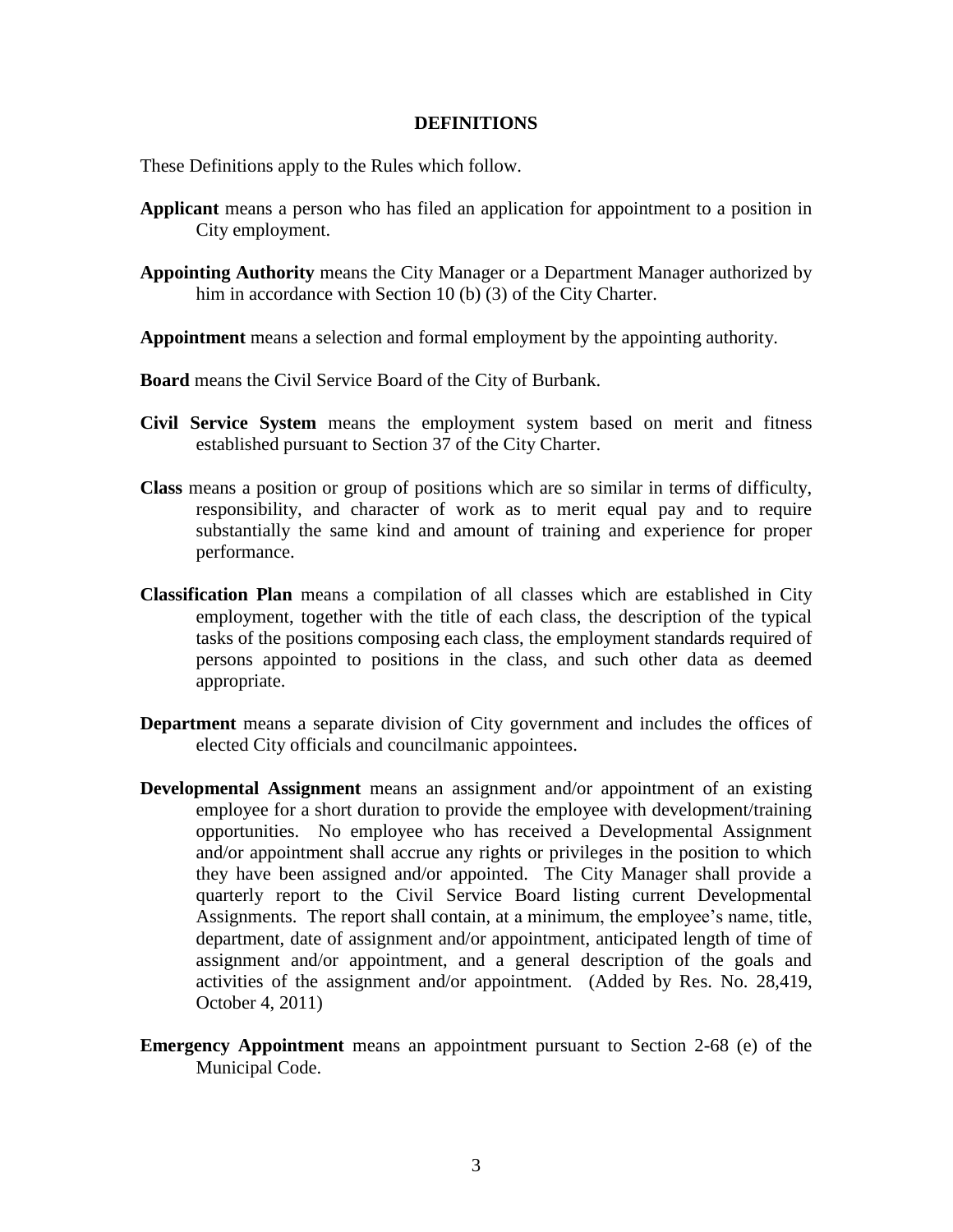**Employee** means any office or person holding a position in the Civil Service System.

- **Employment List** means a list of names and final grade averages of all applicants who have passed a competitive examination.
- **Employment Standards** mean the qualifications (including the experience, knowledge, skills, abilities, and personal and physical characteristics) which are prescribed for the examination, selection, or appointment of any applicant to fill any position included in the classification plan of City employment.
- **Exempt Appointment** means an appointment for an indefinite period to an exempt position.
- **Exempt Employee** means an employee appointed to an exempt position.
- **Exempt Position** is one of the employments mentioned in Section 2-59 of the Municipal Code which is included under the classification plan but outside the Civil Service System.
- **Military Vacancy** means a position opening resulting from an employee being called to active military duty to fulfill a military obligation.
- **Open Examination** means an examination given for the purpose of establishing priority among applicants who meet the employment standards for a position.
- **Part-time Employee** means an employee who ordinarily works less than 40 hours a week.
- **Permanent Appointment** means an appointment for an indefinite period to a permanent position in the Civil Service System following the appointee's satisfactory completion of a probationary period.
- **Permanent Employee** means an employee who has satisfactorily completed his probationary period and has received a permanent appointment.
- **Permanent Position** means a position the duties of which do not terminate at any stated time.
- **Position** means the duties and responsibilities performed by one employee.
- **Probationary Appointment** means an appointment for a definite probationary period.
- **Probationary Period** means the period referred to in Section 2-69 of the Municipal Code.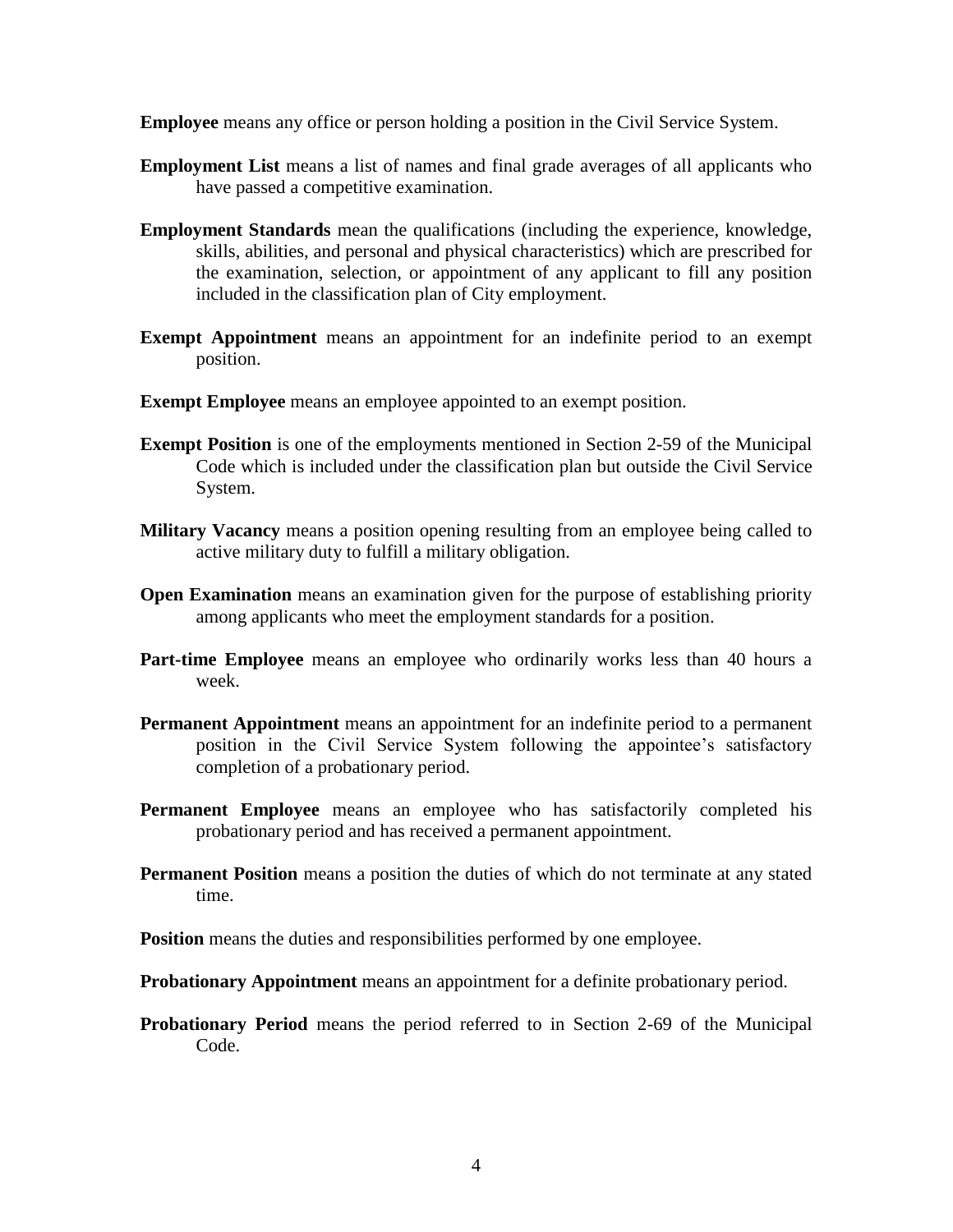- **Promotional Examination** means an examination given for the purpose of establishing priority among applicants who have status as permanent employees.
- **Provisional Appointment** means an interim appointment of an employee pending the establishment of an employment list. (Revised by Res. No. 28,419, October 4, 2011)
- **Seasonal Position** means a temporary position which may offer recurring periodic employment.
- **Series** means a group of classes of positions related by substantially similar duties and responsibilities, and described under one common designation.
- **Temporary Appointment** means an appointment of short duration for which no rights or privileges accrue when the needs of the service make it necessary to employ additional personnel for a temporary period. (Revised by Res. No. 28,419, October 4, 2011)
- **Temporary Assignment** means placement of an existing employee temporarily into a position usually occupied by another employee who is temporarily unable to perform the duties of the position due to illness, authorized absence, assignment to other duties, or other reasons required or approved by the City. (Added by Res. No. 28,419, October 4, 2011)
- **Temporary Position** means a position the duties of which are not permanent in nature and are expected to terminate within a definite period of time.
- **Title** means the common designation of a position or group of positions composing a class.
- **Veteran** means any person who has been a member of the Armed Forces of the United States of America during a time of actual hostilities, as defined by the Congress of the United States, and has received an honorable discharge or certificate of honorable active service.

(Amended by Reso. No. 24, 307, August 23, 1994.)

2-95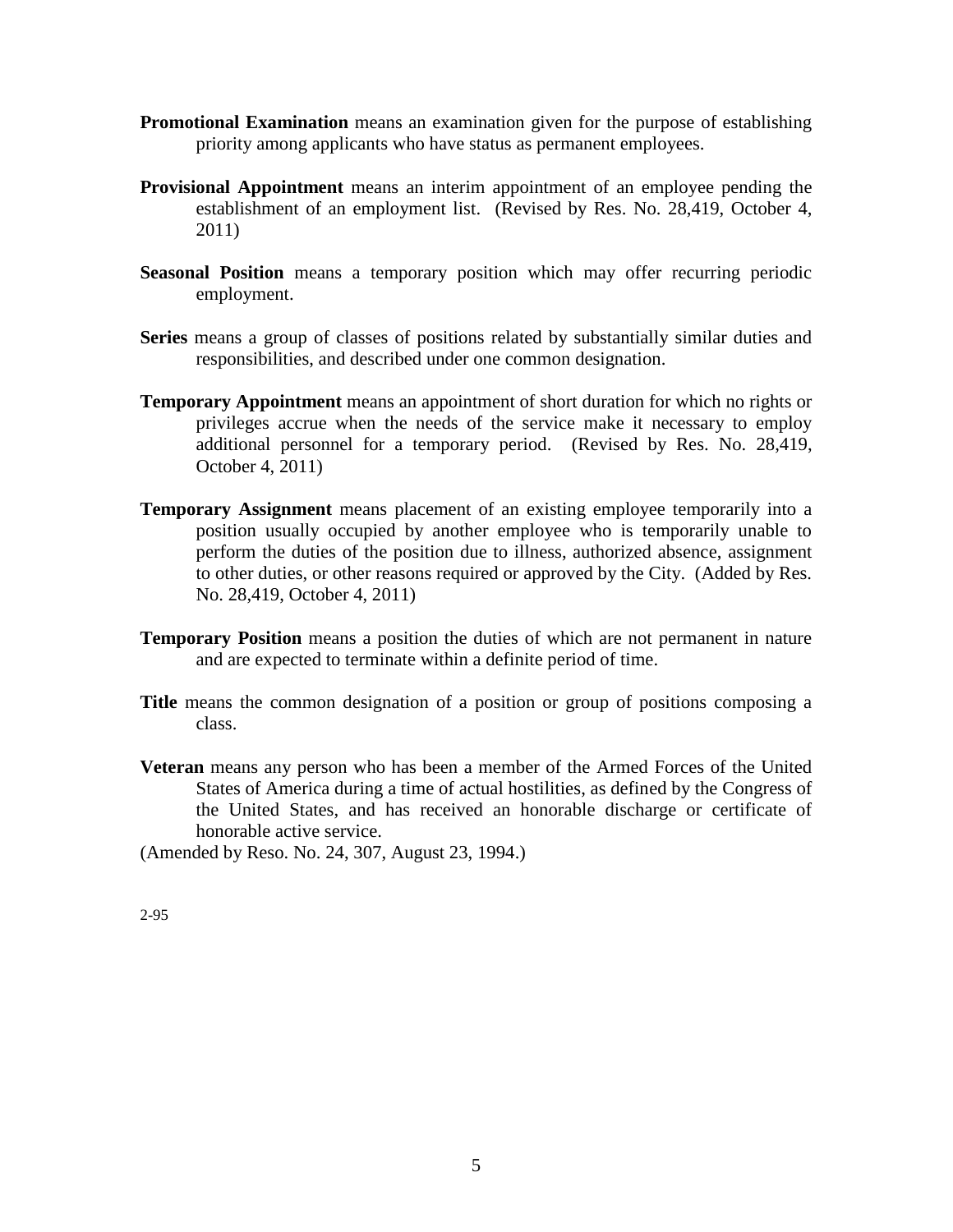#### **RULE I**

## **CLASSIFICATION PLAN**

- 1. Adoption of Classification Plan
- 2. Continuing Study of Classification Plan
- 3. Request for Revision in Classification Plan
- 4. Revision of Classification Plan Hearing
- 5. Adoption of Revisions
- 6. Use of Classification Plan
- 7. Allocation of Positions
- 8. Employment Standards Prescribed
- 9. Temporary Assignments Training Program
- 10. Enforcement
- 11. Reports from Departments
- 1. **Adoption of Classification Plan** The Classification Plan established by Resolution No. 9240 of the Council of the City of Burbank, adopted June 16, 1953, as amended, is affirmed and continued as the Classification Plan of the City of Burbank.
- 2. **Continuing Study of Classification Plan**  The Personnel Director shall conduct a continuing study of the duties and responsibilities of all positions in City employment for the purpose of maintaining and revising the Classification Plan as needed. As such studies are completed, the Personnel Director shall prepare and present to the Board his findings, conclusions and recommendations.
- 3. **Request for Revision in Classification Plan**  A Department Manager may request changes or additions to the Classification Plan. The request shall be referred to the Personnel Director for study and recommendation. An employee may also submit a request for a classification study to his Department Manager, for his consideration.
- 4. **Revision of Classification Plan – Public Meeting**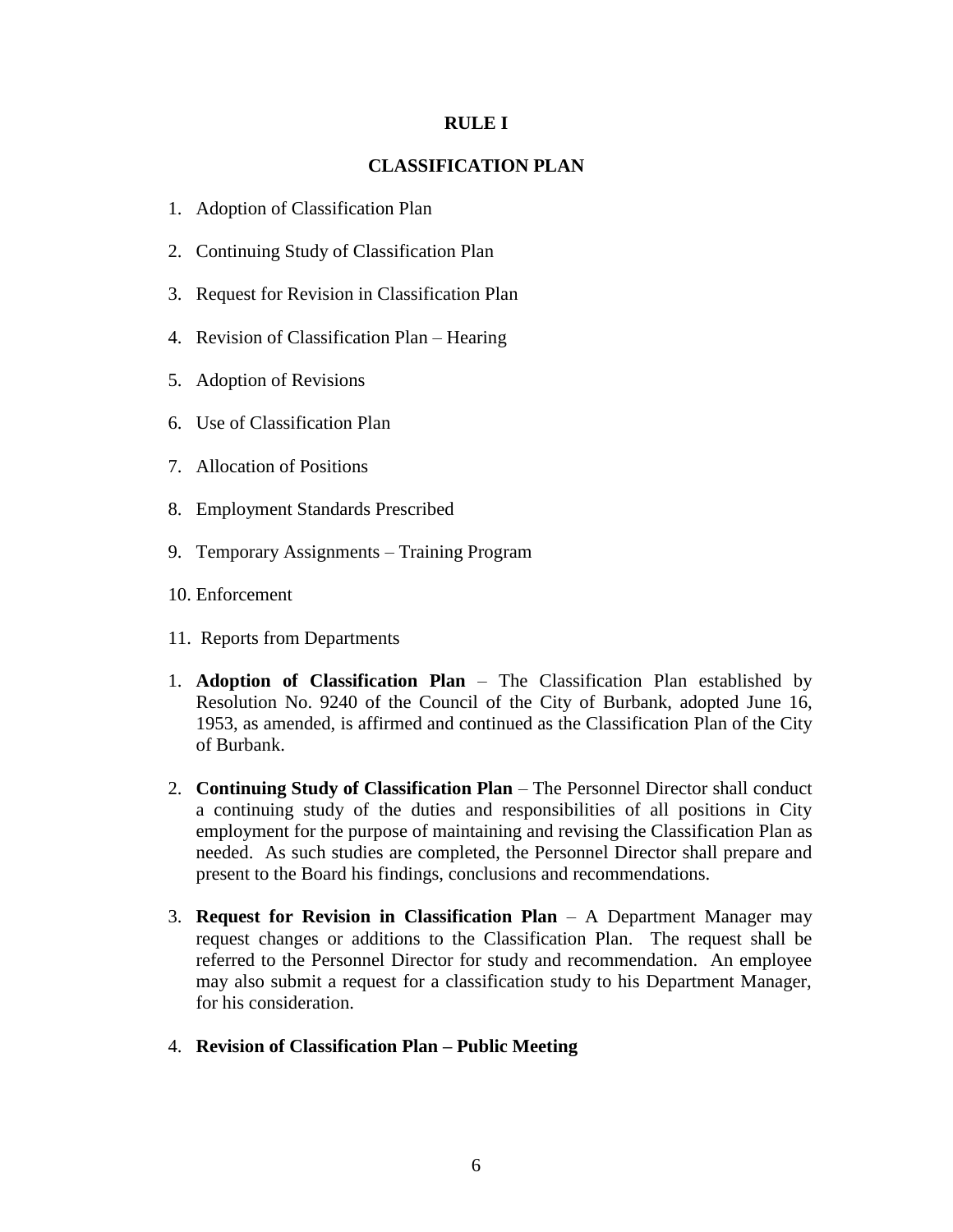- A. The Management Services Director shall prepare each proposed change or addition to the Classification Plan in writing. Each proposal shall identify the position or class affected and shall detail the proposed change or addition.
- B. The Board shall conduct a public meeting on each proposed change to the Classification Plan within the Civil Service System. Reasonable notice of the meeting shall be given by the Management Services Director and the meeting shall be conducted in the manner prescribed by the Board.
- C. At the conclusion of the meeting, the Board shall transmit its decision regarding the proposed change or addition to the City Manager. The City Manager shall implement the Board's decision or may appeal the decision to the City Council.

(Amended by Res. No. 28,419, October 4, 2011.)

- 5. **Use of Classification Plan**  The titles established by the Classification Plan shall be used in all accounting, personnel, and other official records of the City. The class specifications are to be considered descriptive and explanatory, and not necessarily inclusive or exclusive.
- 6. **Allocation of Positions** Whenever the Classification Plan is revised, the Personnel Director shall allocate or reallocate such positions, subject to the approval of the City Manager.

## 7. **Employment Standards Prescribed**

- A. The City Manager may at any time revise the employment standards for any classification. Such revision shall be posted for a period of five days on the official bulletin board in the City Hall and other conspicuous places. Included in all employment standards, although not specifically set forth therein, are the requirements of integrity, good character, and good judgment.
- B. The Personnel Director shall provide the Board at its regular meeting with a monthly report of all employment standards which have been prescribed or revised.

**Enforcement** – The Manager of each department is responsible for maintaining the integrity of the Classification Plan. No employee shall be required to work in any higher classification for a continuous period in excess of 30 calendar days.

**Reports from Departments** – The City Manager shall require the Manager of each department to report to him the information he deems necessary to effect the purposes of the Classification Plan.

(Adopted by Res. No. 16,232, October 24, 1972.)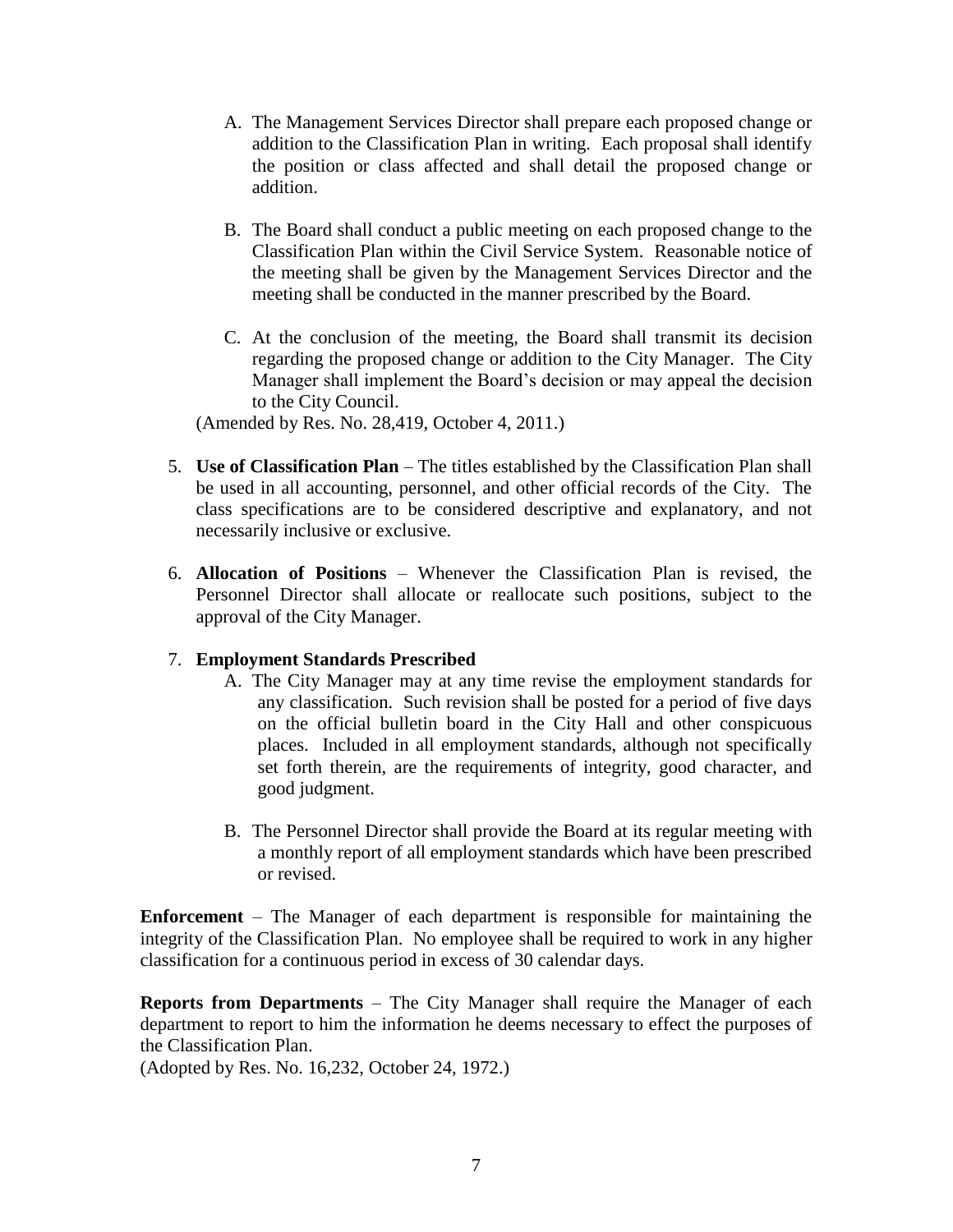#### **RULE II**

## **APPLICANTS AND APPLICATIONS FOR EXAMINATION**

- 1. Application Form
- 2. Time for Filing Applications
- 3. Applications Required
- 4. Disqualification of Applicant
- 5. Notification of Rejection of Application
- 6. Persons Excluded
- 1. **Application Form** An application form shall require information which covers education and/or training and experience, and other pertinent information such as deemed necessary. All applications must be signed by the individual making the application.
- 2. **Filing Applications** All applications must be filed at the place, within the time, in the manner, and on the form specified in the examination announcement. A separate application shall be filed for each examination unless otherwise specified in the examination announcement. Under no circumstances will applications be returned to applicants. The time for filing applications may be extended or reopened by the Personnel Director as the needs of the service require, provided notice is given. See Rule III, Section 3. Applications may be accepted before an announcement for an examination has been posted.
- 3. **Applications Required** Applications must be on file for all persons employed by the City.
- 4. **Disqualification of Applicant** The City Manager may refuse to accept an application or to examine an applicant, or may remove the name of a person from the employment list for certification, for any of the following reasons**:**
	- A. Failure to possess any one of the necessary requirements stated in the examination announcement or bulletin;
	- B. Failure to meet the City's medical standards;
	- C. Conviction or forfeiture of bail for any felony, or any misdemeanor which reflects upon the applicant's integrity, fitness, character, and ability to perform the duties of the position in a satisfactory manner;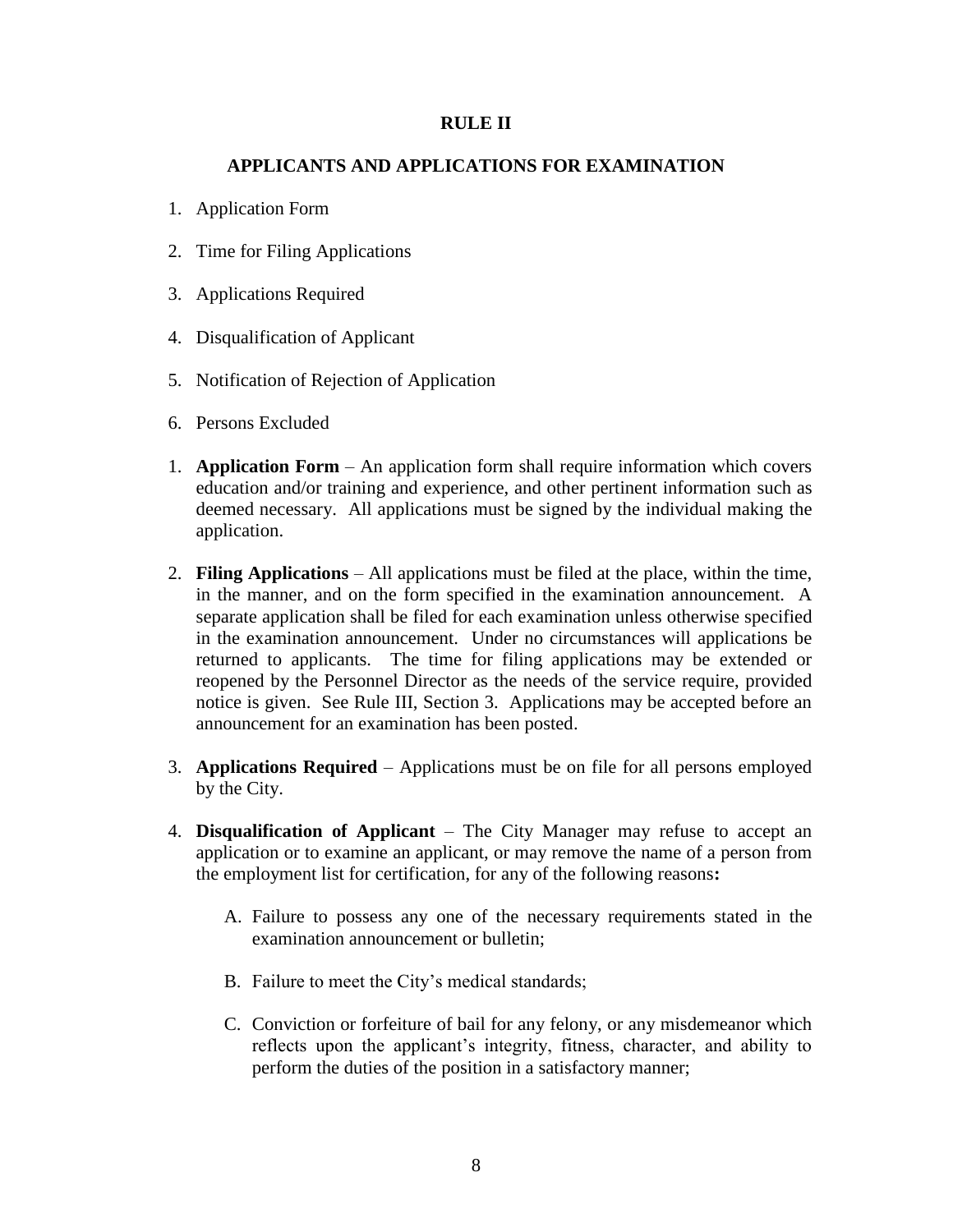- D. Having his privilege to operate a motor vehicle on the public highways of the State of California or any other state suspended or revoked by the Department of Motor Vehicles for any reason within one year of the date of application, if a driver's license is required;
- E. Gambling, immoral habits or disorderly conduct; the excessive use of intoxicating liquors, or the illegal use or possession of narcotics, or dangerous drugs;
- F. Discharge from public or private employment for cause, including inefficiency, delinquency, or misconduct;
- G. Discharge from the Armed Forces of the United States under conditions other than honorable;
- H. Making a false statement of any material fact, or attempting any deception in his application, which would include omissions;
- I. Refusal to execute an oath as may be prescribed by law;
- J. Failure to present himself for fingerprinting as required;
- K. Or any other activity which is inconsistent with the best interests of the City.

## 5. **Notification of Rejection of Application**

- A. Whenever an application is rejected, notice of, and the reason for, rejection shall be given to the applicant prior to the examination date.
- . B. Persons whose applications have been rejected because they were incomplete may call at the Personnel Department and clarify their applications, upon the approval of the Personnel Director. However, such clarification must be made before the time of the examination.

## 6. **Persons Excluded**

- A. No person concerned in preparing, conducting or holding an examination shall be permitted to be a candidate in such examination.
- B. No person shall be eligible to take an examination for a position unless he meets all qualifications for such position within the time provided to file an application.

(Adopted by Res. No. 16,232, October 24, 1972.)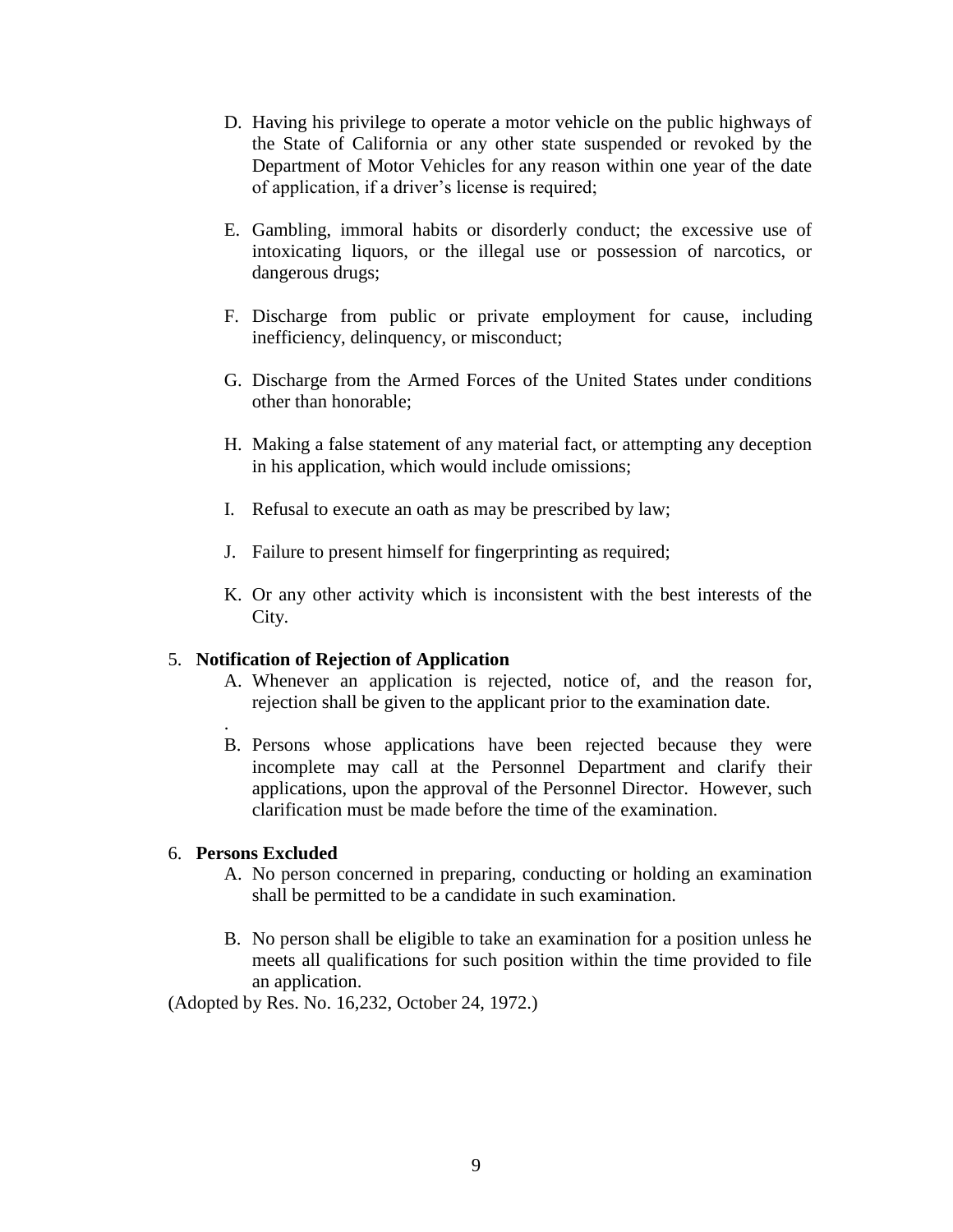## **RULE III**

## **EXAMINATIONS**

- 1. Examinations Impartial
- 2. Ordering of Examinations
- 3. Public Announcement
- 4. Competitive Examinations
- 5. Promotional Examinations
- 6. Method of Examining
- 7. Medical Examinations
- 8. Continuous Examinations
- 9. Postponement or Cancellation of Examinations
- 10. Preparation
- 1. **Examinations Impartial –** All examinations shall be competitive, impartial, and suitable, as determined by the Personnel Director, for testing fairly the relative merit and fitness of the persons examined to perform the duties of the positions to which they seek appointment.
- 2. **Ordering of Examinations** The Personnel Director shall schedule examinations whenever necessary. The Department Managers shall anticipate future personnel needs of their departments as far as possible.
- 3. **Public Announcement**  Notice announcing an examination, setting forth the title of the position, the period for submitting applications, and other descriptive material as deemed necessary by the Personnel Director, shall be posted on the official bulletin board in the Personnel Department in the City Hall, and other conspicuous places. Public notice shall be given at least 5 working days prior to the final filing date.

## 4. **Competitive Examinations**

A. All examinations shall be competitive and examinations shall be deemed to be competitive when applicants are tested as to their relative qualifications and abilities, or when a single applicant is scored against a fixed standard.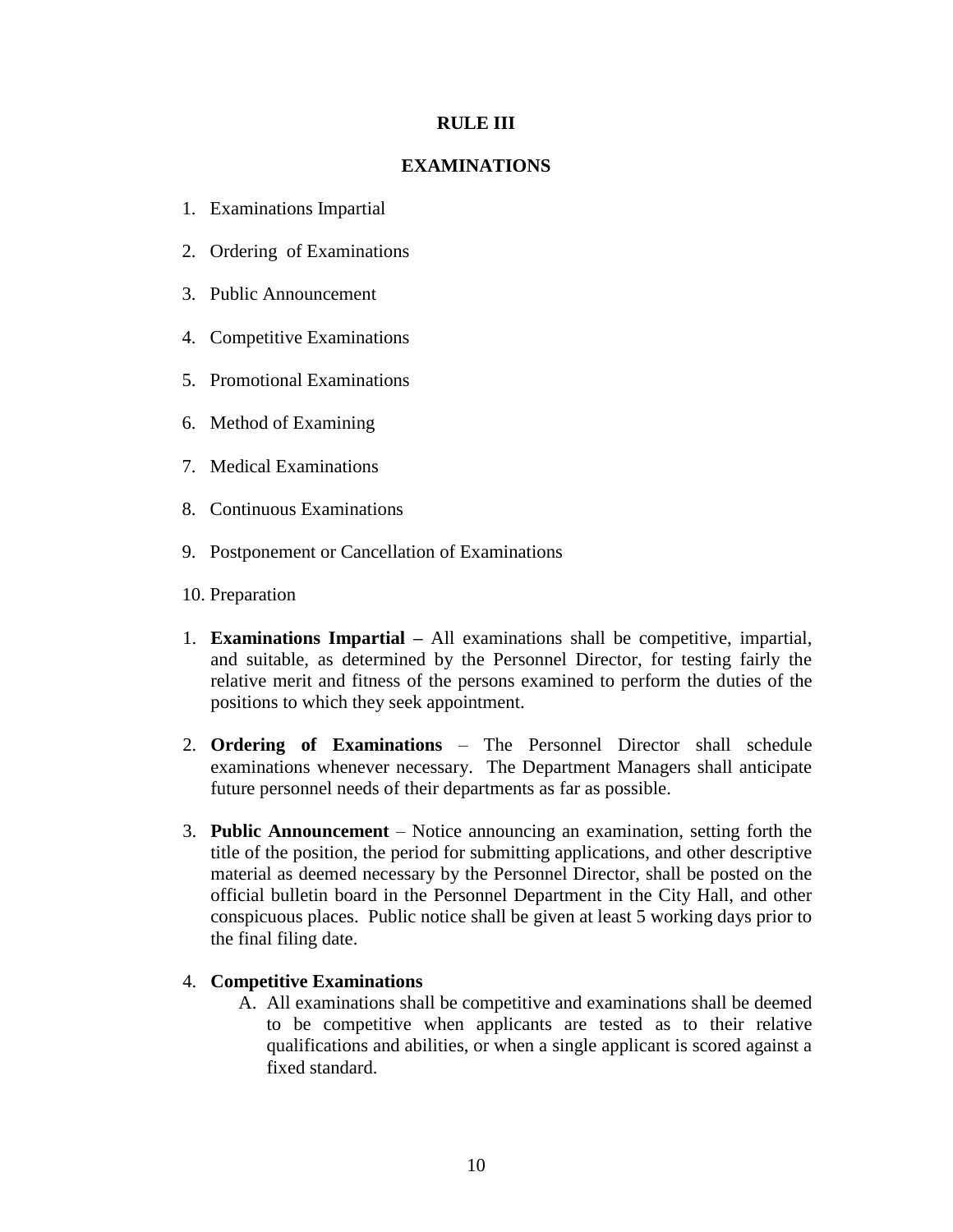- B. All competitive examinations shall consist of one or more parts carrying a specific or numerical percentage weight as announced at the time of the examination. Such weights are designed to qualify an applicant in terms of the relative fitness to perform the duties of the position for which the examination was ordered. Any part of an examination may be deemed as qualifying.
- C. Competitive examinations shall be promotional and/or open competitive. The Personnel Director will determine whether the competitive examinations will be promotional and/or open, in accordance with these Rules.

## 5. **Promotional Examinations**

- A. Whenever practical, vacancies shall be filled by promotion of permanent employees. Such promotion shall be based on competitive examinations, an evaluation of records of efficiency, merit, character, seniority in service, or such other measures of merit and fitness as may be necessary.
- B. The method of examination, the rules governing the same, and the method of certifying shall be the same as provided for applicants for original appointment. The Personnel Director shall provide the Civil Service Board with a report each month of the promotional competitions which have been scheduled for fewer than four (4) eligible employees and the reasons therefor.
- C. The Personnel Director shall determine whether each promotional examination shall be interdepartmental promotional (open to all eligible employees) or departmental promotional (limited to eligible employees of the department embracing the position for which the examination is given).
- 6. **Method of Examining** Examinations may consist of one or more of the following parts, to which weights shall be assigned according to their relative value in ascertaining the fitness of candidates:
	- A. Written tests;
	- B. Oral test of knowledge or ability;
	- C. Performance tests, including physical tests of strength, training, or experience;
	- D. Interviews covering general qualifications, education, training, or experience;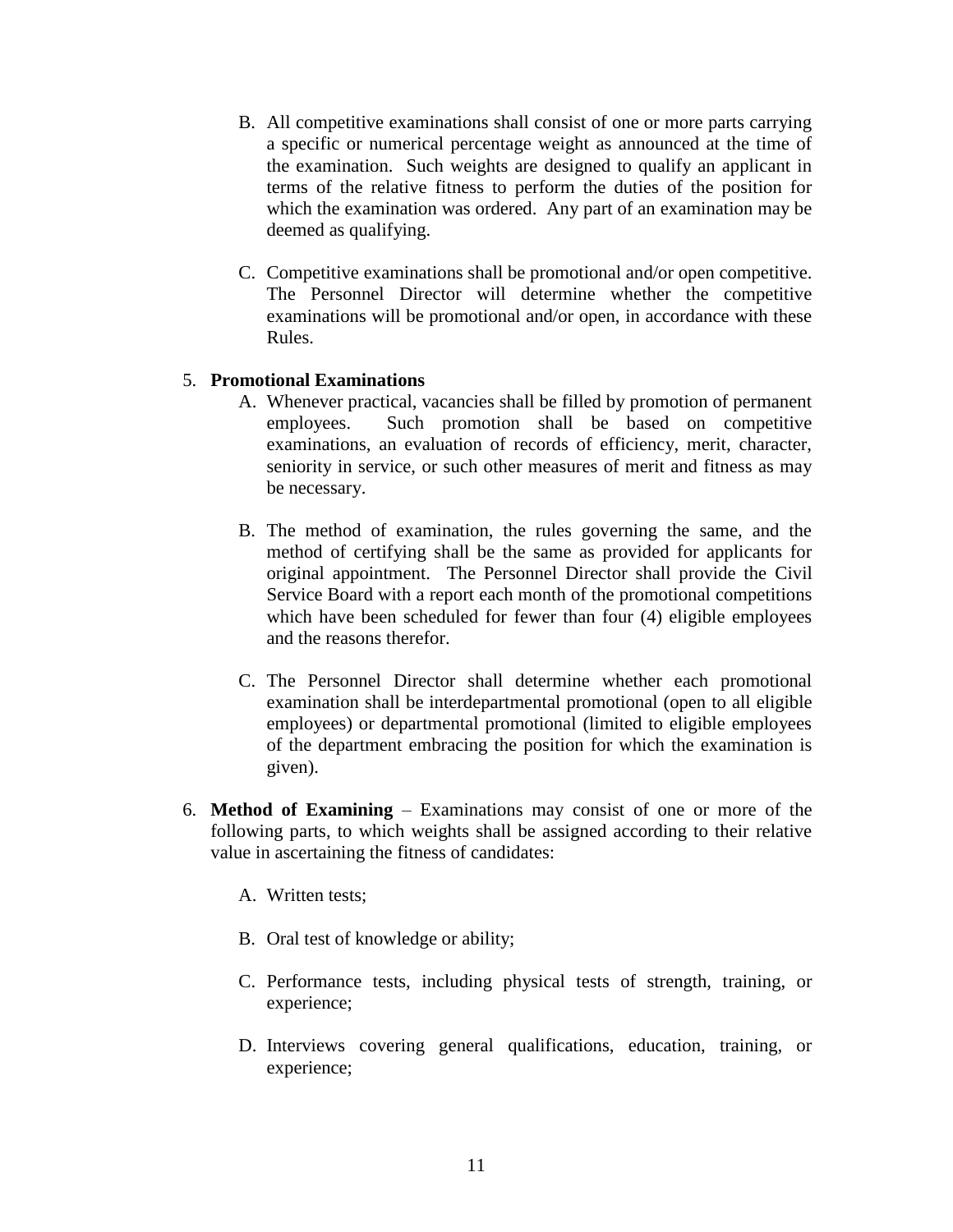E. Evaluation of education, training, experience, or other qualification as shown by the application, or by other information submitted, including questionnaires submitted to references; and any other measure of fitness as deemed appropriate.

## 7. **Medical Examination –** See Rule VIII, 4.

## 8. **Continuous Examinations**

A. For classes of positions for which the Personnel Director finds it difficult to maintain adequate eligible lists, he may receive applications, conduct examinations, and create eligible lists continuously. (The Personnel Director shall prepare a list of these titles and send it to the Civil Service Board).

The names of eligibles who took the same or a comparable examination on different dates may be ranked for purposes of certification in the order of final earned ratings, except as such order may be modified by the application of veterans' preferences. Eligibility from a continuous examination may be deemed to be established as of the date of the examination.

No unsuccessful applicant taking a continuous type of examination may re-apply for the same position within 90 days, unless the position is removed from open continuous examination.

- 9. **Postponement or Cancellation of Examinations** Any examination or any part thereof may be postponed or cancelled at any time. Notice of such postponement or cancellation shall be posted on the official bulletin board in the Personnel Department in the City Hall, and mailed or telephoned to the applicants. In an emergency, when time does not permit such notice, an examination maybe postponed or cancelled, or the place of examination changed, by posting a notice on the official bulletin board in the City Hall, in the Personnel Department, as soon as possible, as well as in a conspicuous location at the place where the examination was to be held originally.
- 10. **Preparation –** The Personnel Director shall prepare, or have prepared under his direction, all examinations. He may call upon other persons to draw up, conduct, or grade examinations.

(Adopted by Res. No. 16,232, October 24, 1972.)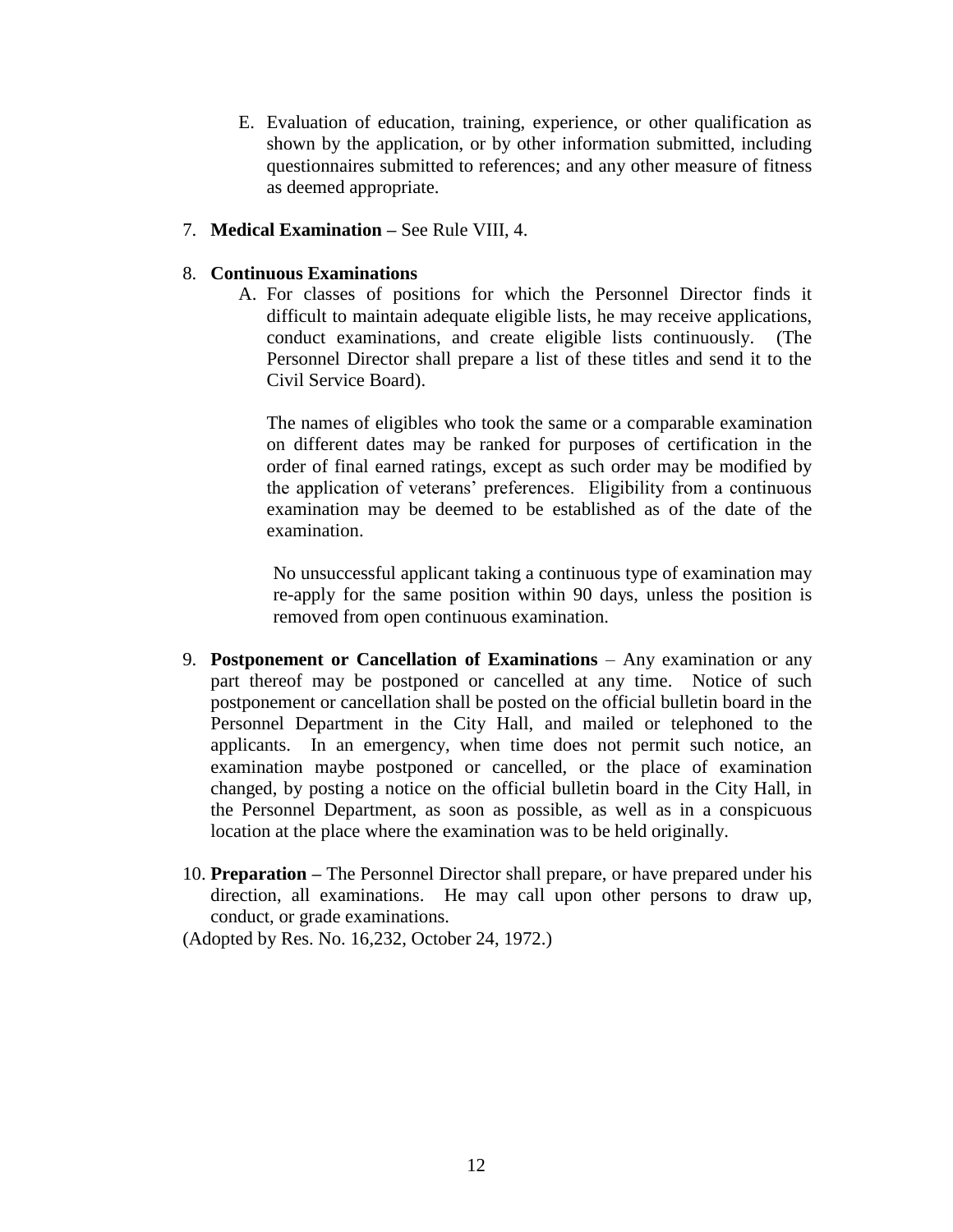## **RULE IV**

## **CONDUCT OF EXAMINATIONS**

### 1. Admission

2. Written and/or Performance Examination

### **1. Admission**

- A. Any person shall be admitted to examination who has filed an application as provided herein within the period prescribed in the public notice announcing such examination, and whose application has not been rejected for cause.
- B. When an applicant is unable to appear for an examination at the time designated, or at any time during the progress of the examination, the City Manager determines that applicant had good reason for such failure to appear, the City Manager may direct that the examination be given the applicant at a time and place to be fixed by the Personnel Director, provided that no fraud will be perpetrated, and that no person taking the examination will be materially prejudiced or assisted in passing the examination by reason of such privilege.
- C. Consistent with the needs of the City, the Personnel Director may limit admission to open competitive examinations to those of the applicants meeting the minimum qualifications whose applications show the best combination of qualifications in relation to the requirements and duties of the position under consideration.

## **2. Written and/or Performance Examination**

- A. In conducting an examination, all necessary explanations shall be made to the entire group being examined, and no question shall be explained to any individual competitor separately, except where the character and type of examination require that the candidates be separated from the place of examination.
- B. All conversations or communications between or among applicants during an examination shall be strictly prohibited, and no applicant shall be permitted to leave the room except in case of necessity, with the permission of the person in charge.
- C. Unless specifically stated in the examination announcement or notice of examination, no assistance of any kind whatsoever, written or printed matter, tools or specialized supplies, or such other equipment that would provide aid to the applicant, will be permitted at the location of the examination. If any of the above are found at the location of the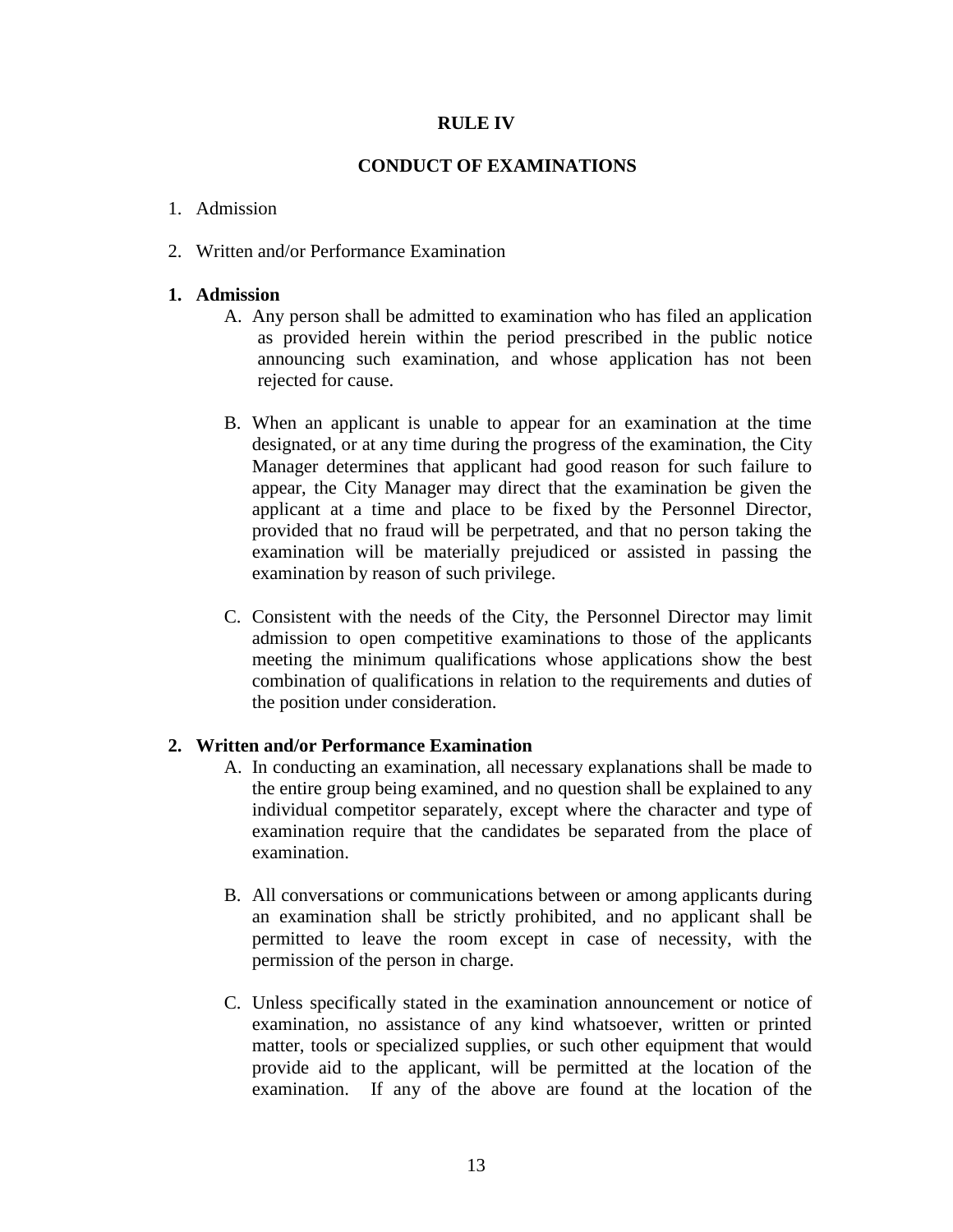examination or on the person of the applicant, it shall be deemed cause for removal from the examination and disqualification. Nothing in these Rules will be deemed to prohibit the City from supplying the necessary supplies, tools or equipment for an examination. The applicant may be required to furnish tools, books, or other necessary equipment.

(Adopted by Res. No. 16,232, October 24, 1972.)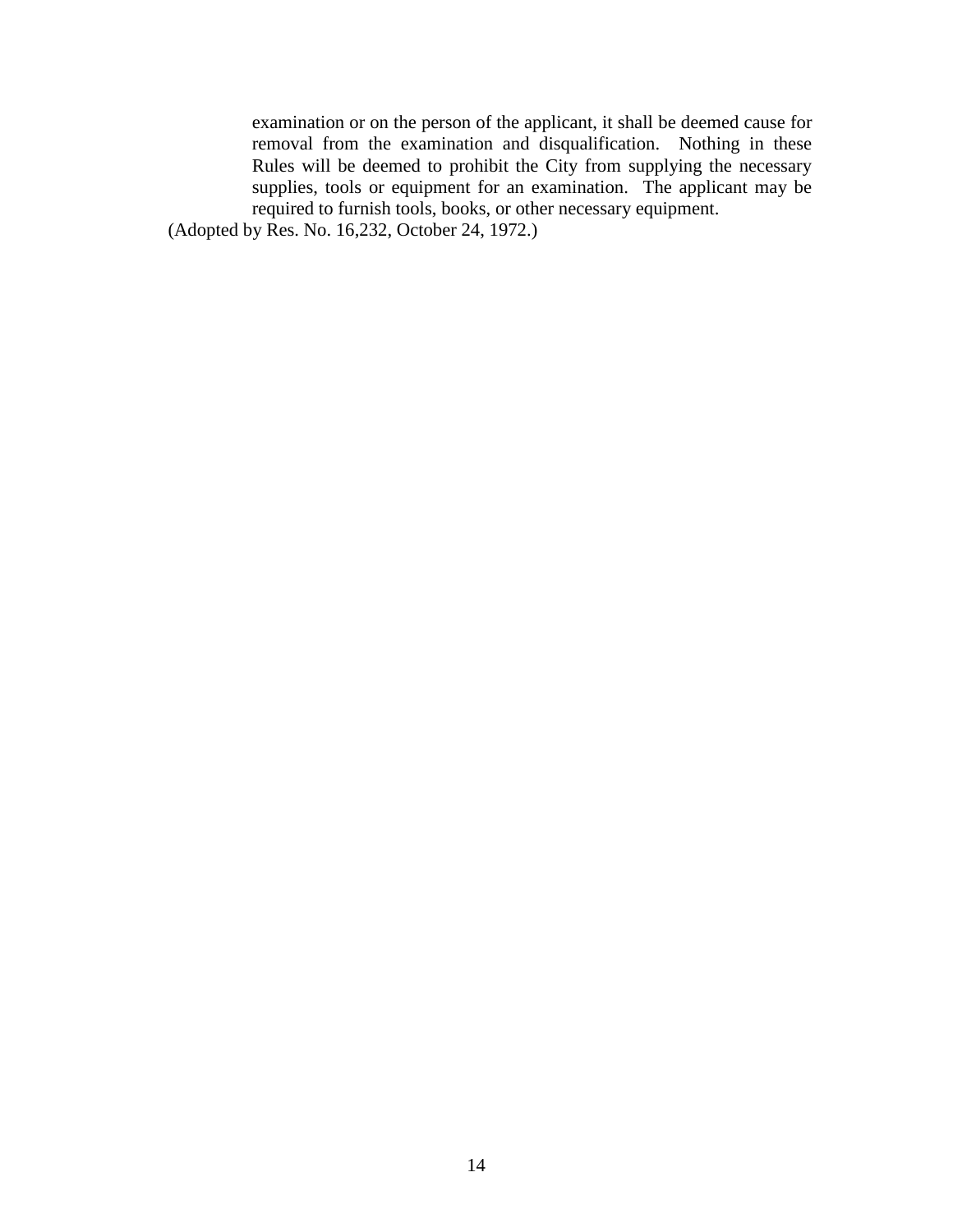#### **RULE V**

## **SCORING AND REPORTING OF EXAMINATIONS**

- 1. Subjects, Weights and General Averages
- 2. Veteran's Preference
- 3. Promotability
- 4. Seniority
- 5. Inspection of Examination
- 6. Preservation of Examination Papers
- 7. Retaking of Examinations
- 8. Reuse of Test Scores
- 9. Results of Examinations and Promulgation of Employment List
- 10. Fire Fighter

#### 1. **Subjects, Weights and General Averages**

An examination shall consist of one or more parts. Each part is to be weighted to represent its relative value in the whole examination. The method of obtaining the average percentage of the examination is as follows: multiply the rating obtained in each part by the relative weight of that part, add the products, and divide the sum of the products by the sum of the relative weights. The results thus obtained will be the average percentage for the examination. This average percentage shall be rounded either to the second decimal place or in accordance with applicable Memorandum of Understand with an exclusively recognized employee organization and considered accurate to that degree for the purpose of establishing employment lists only. The passing score shall be set based on consideration of the difficulty of the test, the quality of the competition, and the needs of the City. At no time shall the passing score be set so that it is lower than an arithmetic 70%.

Any portion of an examination may be deemed as qualifying. When an examination consists of two or more parts, the Management Services Director shall determine whether all applicants who do not pass on one part will or will not be allowed to proceed to the next part of the examination. This decision, as well as the passing score for each qualifying part, is to be based on a consideration of the difficulty of the part, the quality of the competition, and the needs of the City.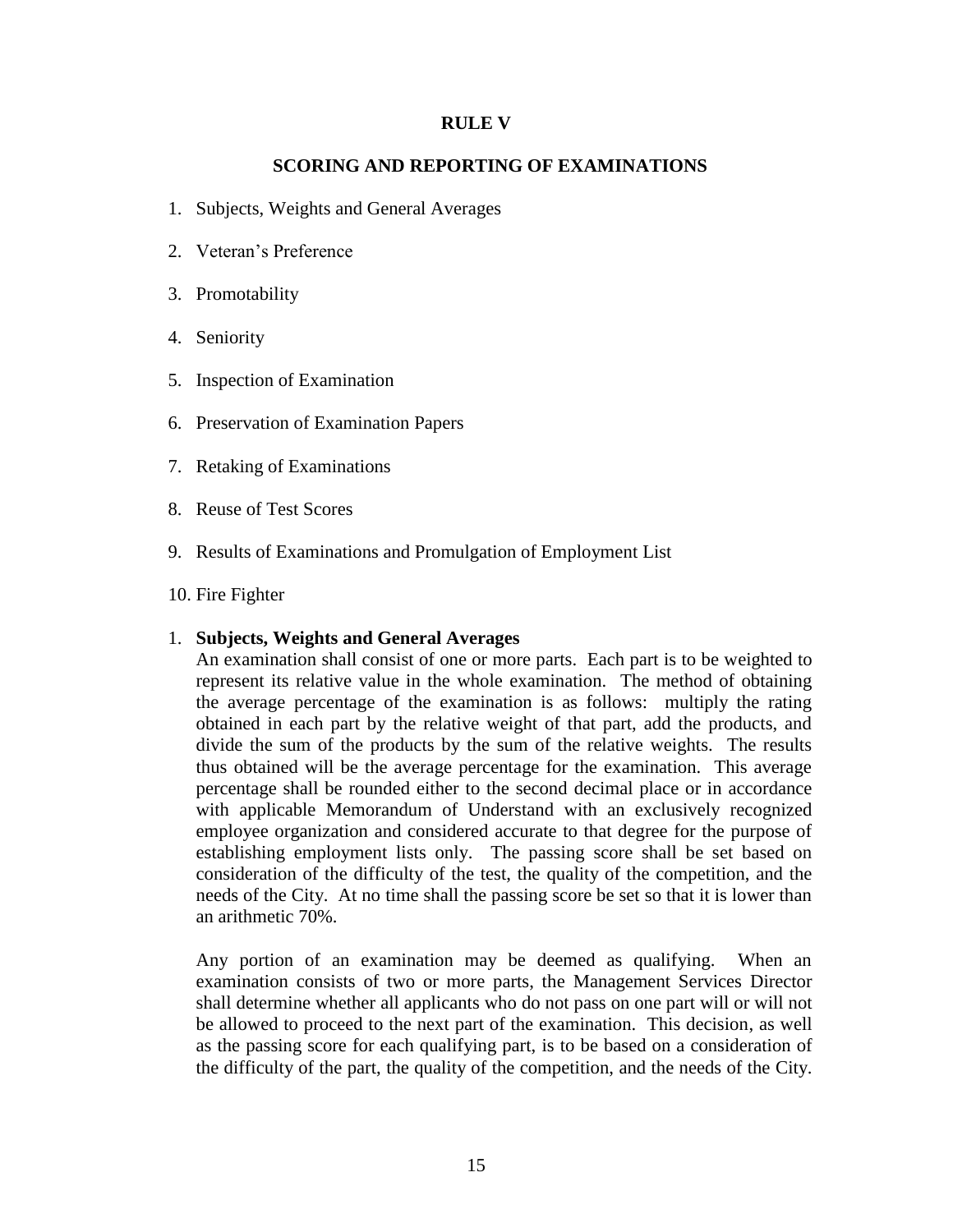Such determination is to be made before the identification of the competitors' examination papers.

If an applicant fails in a part of the examination with a weight sufficiently great to make it impossible for him/her to attain the passing score for the overall exam, he/she shall be excluded from further examination and shall be considered as having failed in the entire examination.

(Amended by Res. No. 28,419, October 4, 2011.)

## 2. **Veteran's Preference**

- A. When and if a veteran earns a passing grade in an open competitive examination, an additional 1-1/2 percent of such grade scored shall be added to his grade for each six (6) months of active service, up to a maximum of six (6) percent.
- B. A veteran entitled to a disability pension who has been honorably discharged because of wounds or other service-incurred disabilities shall be entitled to the full six (6) percent regardless of length of service. Wives of veterans who were wounded, crippled, or otherwise physically or mentally incapacitated to an extent preventing them from engaging in any remunerative occupation, and widows of veterans who died while in such service, shall be accorded the same preference credit as provided for veterans.
- C. The veteran should submit with his application his original discharge (or certificate of active service) or a photostatic copy or certified copy thereof, or, if this is not possible, an official record of his military or naval service based upon records of the Department of Defense. Such document must show the period of active service.
- 3. **Promotability** –When and if an employee earns a passing grade in a promotional examination, there shall be added to his grade a credit for promotability determined by a special Rating Sheet filed by the Department Manager immediately prior to the competition in accordance with the following point schedule:

| Not recommended for promotion |               |
|-------------------------------|---------------|
| Promotable                    |               |
|                               | $\mathcal{D}$ |
| Above standard                | $\mathcal{F}$ |
|                               |               |
| Outstanding                   |               |

A copy of the Rating Sheet shall be made available to the employee at the time notification of test results is made.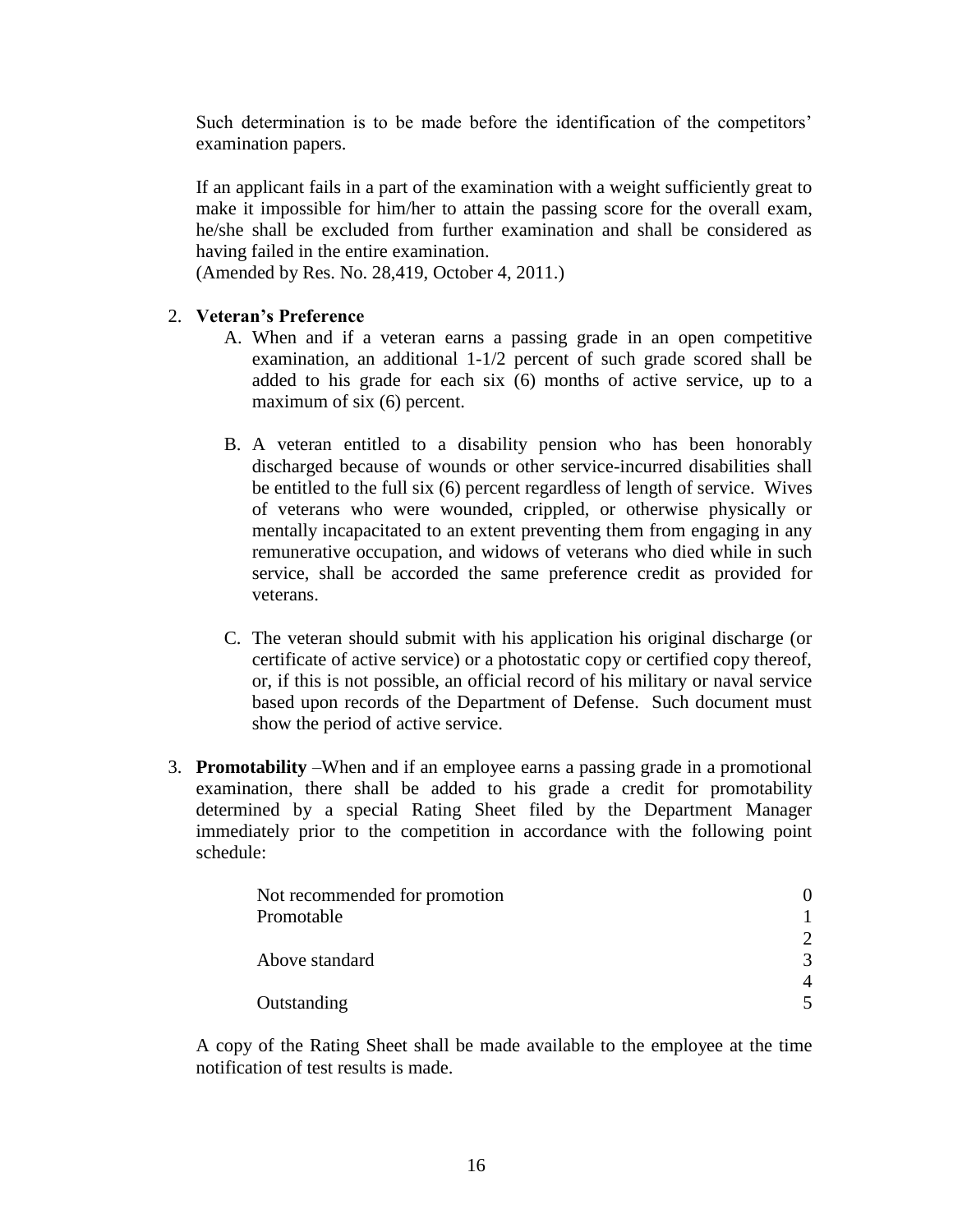4. **Seniority** – When and if an applicant earns a passing grade in a promotional examination there shall be added to his grade a seniority credit. Credit for seniority shall be determined from the record of the employee's service. For the completion of six (6) months of service, there shall be given a credit of one-fourth point, and a like amount shall be added for each additional six (6) calendar months of service thereafter, provided, however, that the total credit for seniority thus determined shall not exceed five (5) points.

## 5. **Inspection of Examination**

- A. Any applicant in an examination may inspect a copy of the question booklet and the correct answers in the Personnel Department during the five working days immediately following a written test. Standardized tests shall not be subject to review, and continuous tests, if not standardized, shall be open to review only after the end of the testing period.
- B. Examination papers of applicants are not subject to inspection by the public nor by other applicants, and the references and oral rating sheets shall be deemed confidential and shall not be open to inspection by the applicant nor by the public.

## 6. **Preservation of Examination Papers**

Application forms and examination papers for each examination shall be preserved for a period of not less than forty (40) days after the date of the establishment of the resulting employment list. The examination papers written by an applicant certified for appointment shall be open to the inspection of the appointing officer during this period.

After the requirements of this section have been fulfilled, all papers relating to an examination may be destroyed, except as provided elsewhere in these rules.

## 7. **Retaking of Examinations**

Any person who has been disqualified in any part of an examination may take the next scheduled examination for the same classification under either of the following conditions:

- A. When at least three (3) months have elapsed since the date of the part of the previous examination in which the application was disqualified.
- B. When less than three (3) months have elapsed since the date of the part of the previous examination in which the applicant was disqualified, but that part has since been substantially revised or changed.

## 8. **Reuse of Test Scores**

Test scores of applicants are considered in effect for a period of three (3) months. If an applicant takes a test for an examination for one classification and then is accepted within three (3) months for another examination in which the same test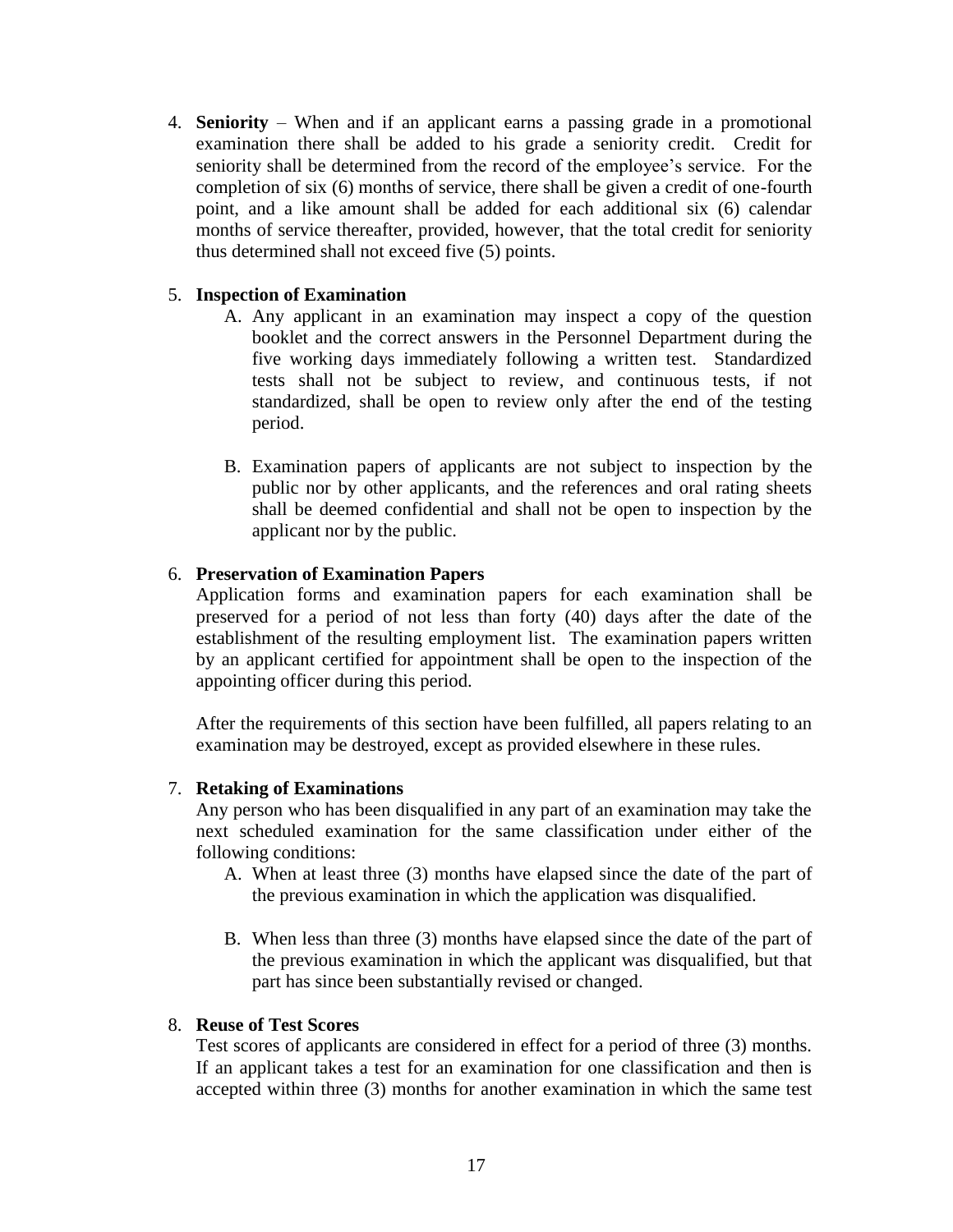is to be used, either as part or all of the current examination, his previous raw score on that test will be used in computing his converted score on that portion of the current examination.

## 9. **Results of Examination and Establishment Employment List**

- A. No examination shall be deemed to have been completed until the markings and results thereof have been determined and an employment list has been established therefrom.
- B. The employment list may be promulgated by the City Manager and shall set forth in writing the names of the successful applicants in the numerical order in which they have been rated, giving their ratings and any other data deemed to be pertinent for the purpose.
- C. After reviewing the results of the examination and before establishing a list, the City Manager may reject the examination and notify the Civil Service Board at their next meeting, giving the reasons therefore. If the examination is rejected, no employment list shall be established therefrom.
- D. No person taking an examination shall acquire any rights by reason of the outcome thereof until an employment list has been established therefrom. Such employment list, however, may be revised or canceled as the result of any appeal involving the examination or the employment list. See Rule VI, 5.

(Adopted by Res. No. 16, 232, October 24, 1972.)

10. **Fire Fighter** – The provision in Rule V.1 providing that the average percentage of the examination shall be rounded to the second decimal place and considered accurate to that degree for the purpose of establishing employment lists only, shall not apply to all examinations for Fire Fighter for the period August 1, 1993 to June 30, 1994. Instead, the final average scores will be calculated and rounded up or down to the nearest whole score. The scores will be rounded down if below .5 and rounded up if .5 or above. All other provisions of Rule V.1 shall apply to the examinations for Fire Fighter for the period August 1, 1993 to June 30, 1994. (Adopted by Res. No. 24,077, November 23, 1993.)

(Rev. 2/94)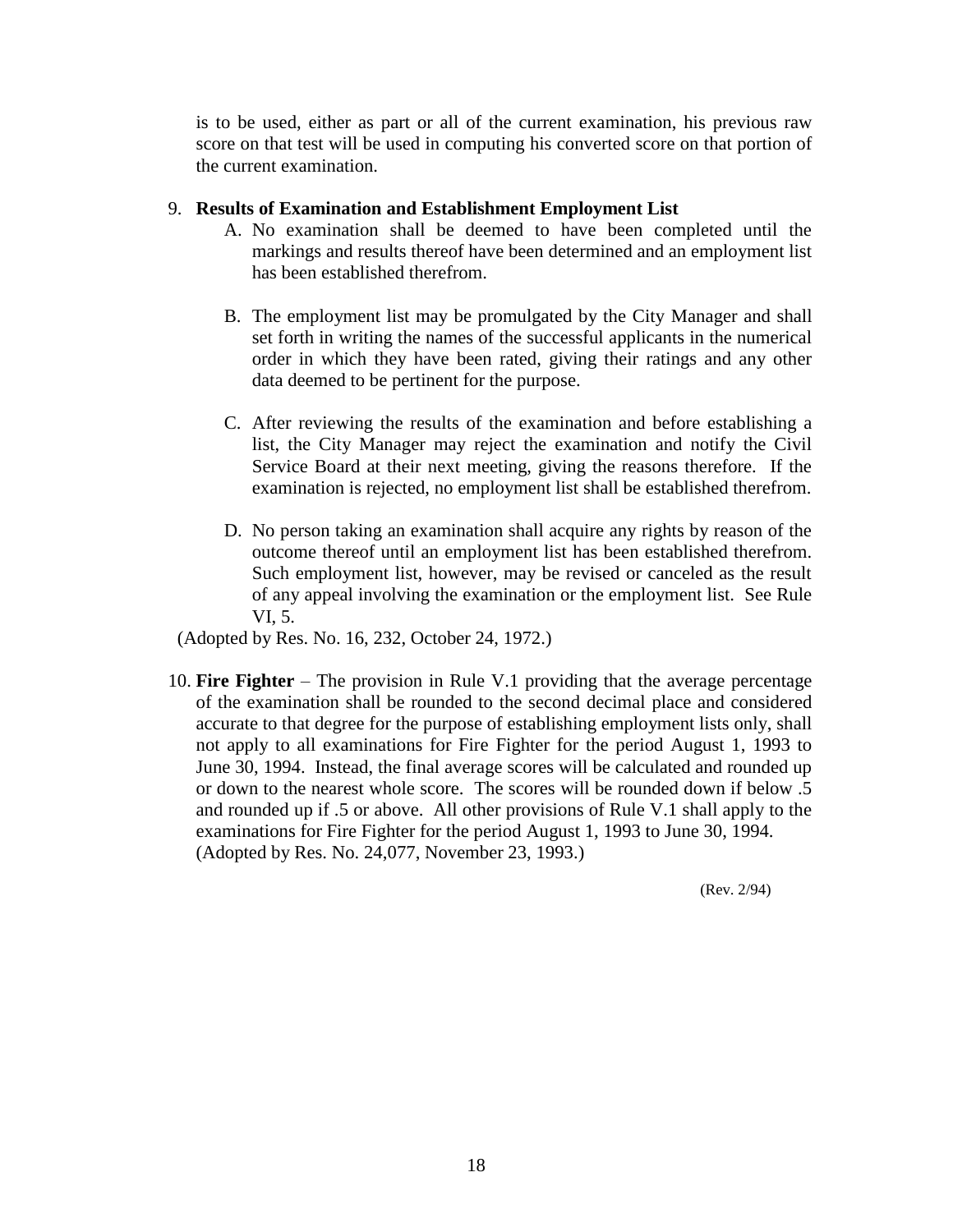#### **RULE VI**

## **EMPLOYMENT LISTS**

- 1. Employment List Created
- 2. Order of Names on Employment Lists
- 3. Tie Scores
- 4. Disclosure of Names of Eligibles
- 5. Termination of Employment Lists
- 6. Duration of Employment Lists
- 7. Automatic Cancellation of Employment List
- 8. Employment List, Several Departments
- 9. Removal from Employment List
- 10. Restoration of Probationers to Employment Lists
- 11. Veterans
- 12. Fire Fighter
- 1. **Employment List Created** The Personnel Director shall, when necessary, prepare in accordance with these Rules, employment lists for classifications.
- 2. **Order of Names on Employment Lists** The names of applicants who received a passing score shall be placed on an employment list in order of their final scores.
- 3. **Tie Scores**  Whenever two or more applicants in a competitive examination have the same final grade, the one who filed his application first shall be highest on the list.
- 4. **Disclosure of Names of Eligibles**  The employment list, including the names and final scores of all those who passed the examination, shall be open to public inspection.
- 5. **Termination of Employment Lists**  An employment list may be terminated by the City Manager whenever fewer than three names remain on the list or when a certification of at least three names is impossible because the eligibles on the list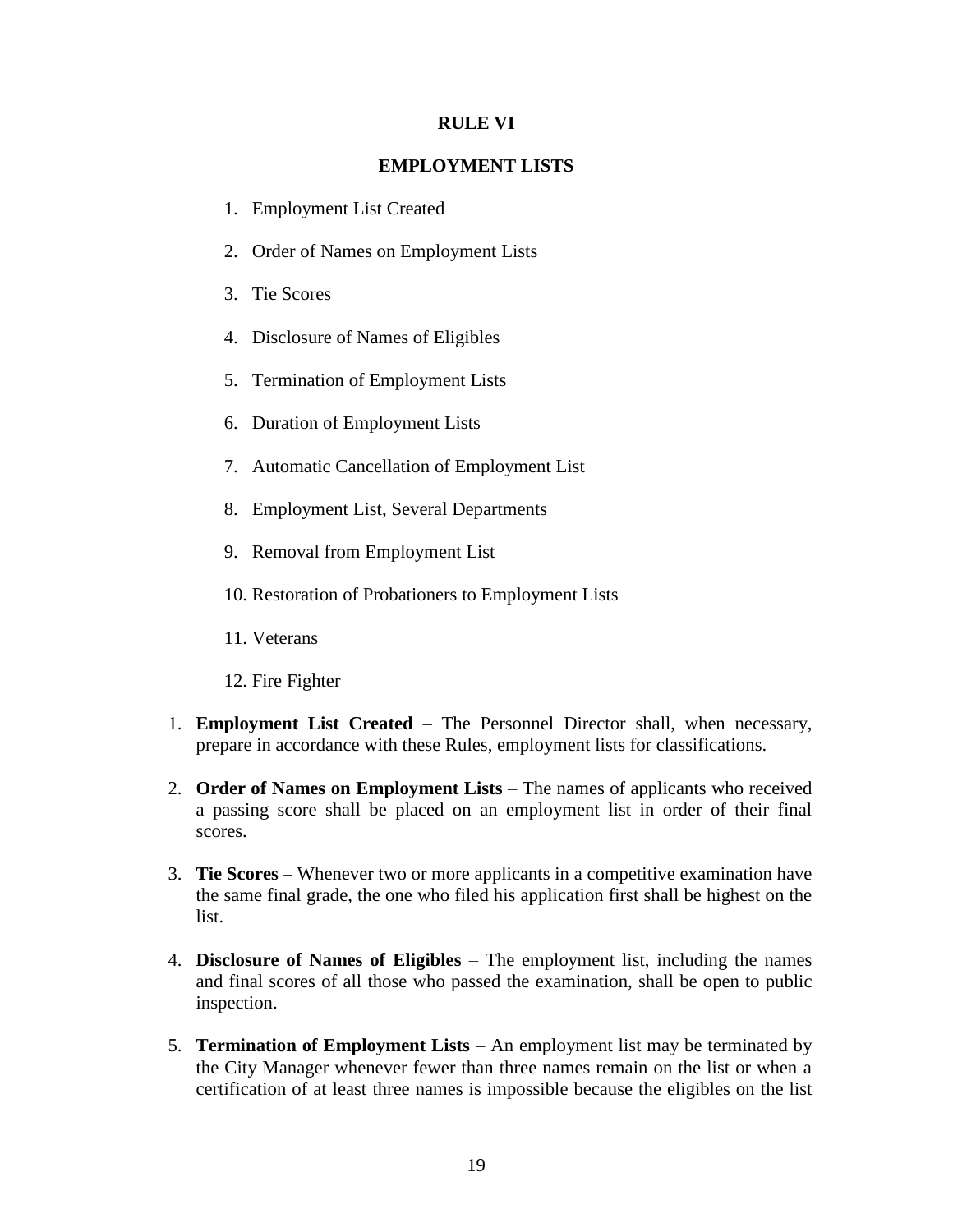have either refused appointment or failed to reply to a written inquiry regarding availability.

6. **Duration of Employment Lists** – An employment list shall be in effect for one year from the date of establishment, except for promotional lists for safety members (Fire and Police), which shall be in effect for two years from the date of establishment. The Civil Service Board, at its discretion, may designate a shorter period of time for the duration of any employment list.

An employment list may be extended by the City Manager for an additional year. A person eligible for certification may retain such rights beyond the life of the employment list as provided in the military leave provisions of these Rules. See Sections 10 and 11.

- 7. **Automatic Cancellation of Employment List**  An employment list which has been in effect for six months shall be cancelled upon promulgation of a new employment list for the same position or group of positions, unless otherwise ordered by the Board.
- 8. **Employment List, Several Departments** If an employment list is used for several departments, a refusal to accept a position in one department shall not preclude certification to a similar position in another department.
- 9. **Effect of Appointment from Employment List** Whenever a person accepts a permanent appointment to a full-time position, his name shall be removed from the employment list for such a position. If he is appointed to a permanent parttime position, his name shall remain on such list. If he is appointed to a lower level position from an appointment list pertaining to a higher position, his name shall remain on such list. (Any person declining to accept a full-time appointment on account of salary shall be removed from the list.)
- 10. **Restoration of Probationers to Employment Lists**  Upon the expiration of a military vacancy, any person having been appointed to fill such vacancy from an employment list shall have his name restored to the current and succeeding lists like the one on which his name previously appeared and in the place corresponding to his general average in the examination, to remain for the balance of the time that his name would have appeared on the original list until it expired, except where he has voluntarily resigned from the City service or been dismissed therefrom for cause.
- 11. **Veterans**  Upon written request, any person entitled to a veteran's preference with respect to any position and (1) not physically incapacitated to hold such position, or (2) who was prevented from accepting a prior appointment by such military service, may have his name restored to the same employment list on which his name previously appeared, or on the current list, in the same place corresponding to his general average plus his veteran's preference.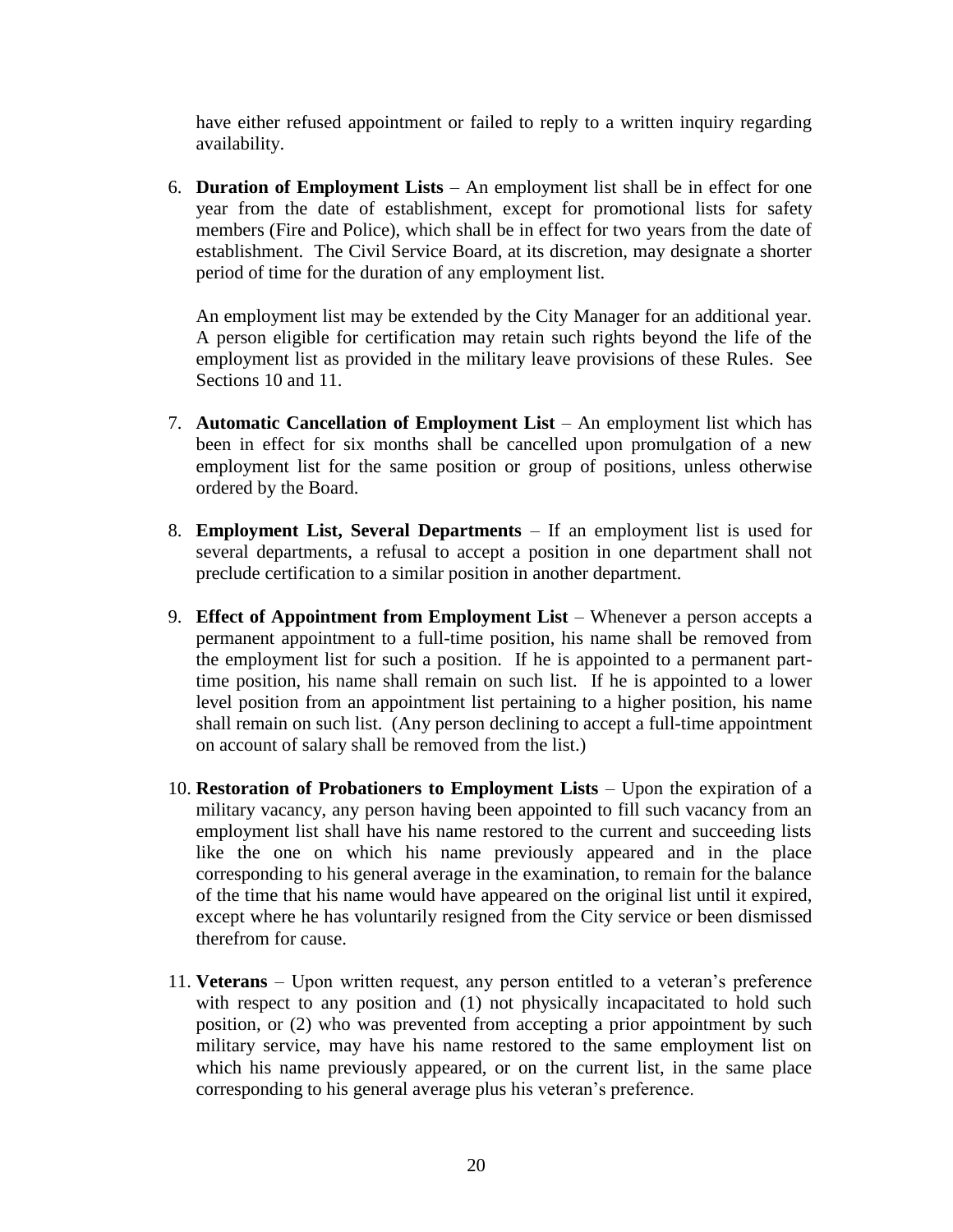(Adopted by Res. No. 16,232 1/24/72; amended by Res. 17060, adopted 3/18/75.)

12. **Fire Fighter** – Rule VI.2 and Rule VI.3 shall not apply to all applications for Fire Fighter for the period August 1, 1993 to June 30, 1994. Instead, successful candidates will be grouped into whole score bands, and ranked in alphabetical order within the bands. Candidates will be listed on the Employment List in descending order of the whole score bands, from the highest to the lowest. (Adopted by Res. No. 24,077 11/23/93.)

(Rev. 2/94)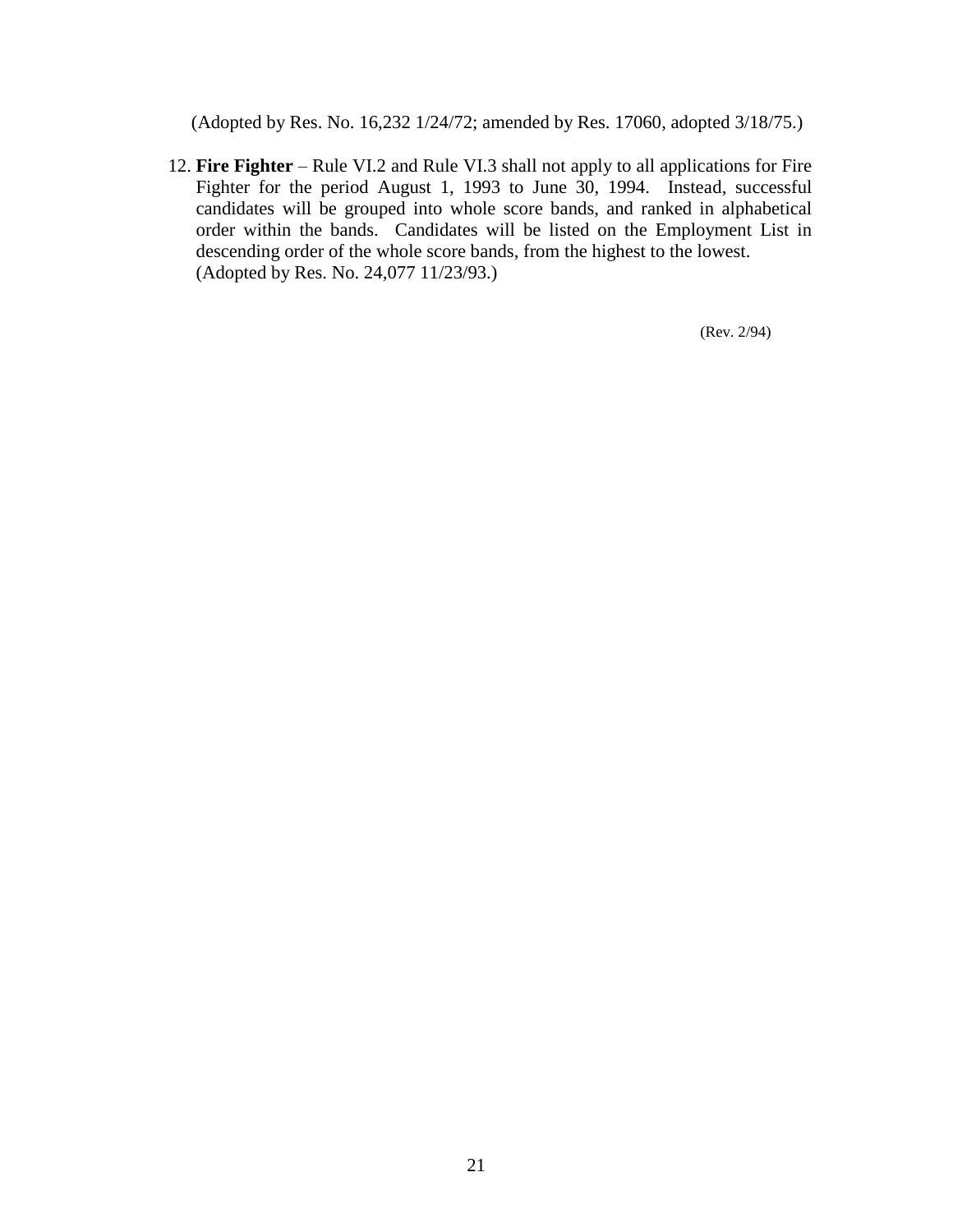#### **RULE VII**

## **CERTIFICATION FROM EMPLOYMENT LISTS AND APPOINTMENT**

- 1. Requisition for Appointment
- 2. Canvass of Employment List
- 3. Appointments
- 4. Fewer Than Three Names
- 5. Priority of Lists
- 6. Withholding Names from Certification or Removal from the Employment List
- 7. Temporary Appointments
- 8. Objections and Substitutions
- 9. Evaluation of Probationary Employees
- 10. Appointment to a Seasonal Position
- 11. Probationary Period
- 12. Fire Fighter
	- 1. **Requisition for Appointment**  Whenever a vacancy is to be filled, the Department Manager shall request a certification of eligible persons from the Personnel Director. Except in the case of persons reinstated after layoff as provided for by Section 2-517 of the Municipal Code, the names of persons willing to accept appointment shall be considered in the order in which they appear on the employment list. The Personnel Director shall certify the names to the appointing power in that order. The number of names eligible for consideration for appointment or certification for appointment shall exceed by two (2) the number of vacancies to be filled. Also, see Section 2-511 of the Municipal Code.

#### 2. **Canvass of Employment List**.

A. Whenever the Personnel Director is notified that proficiency in a special subject is needed in the position to be filled, he may ascertain the names of all those on the list who possess such qualifications and shall certify them,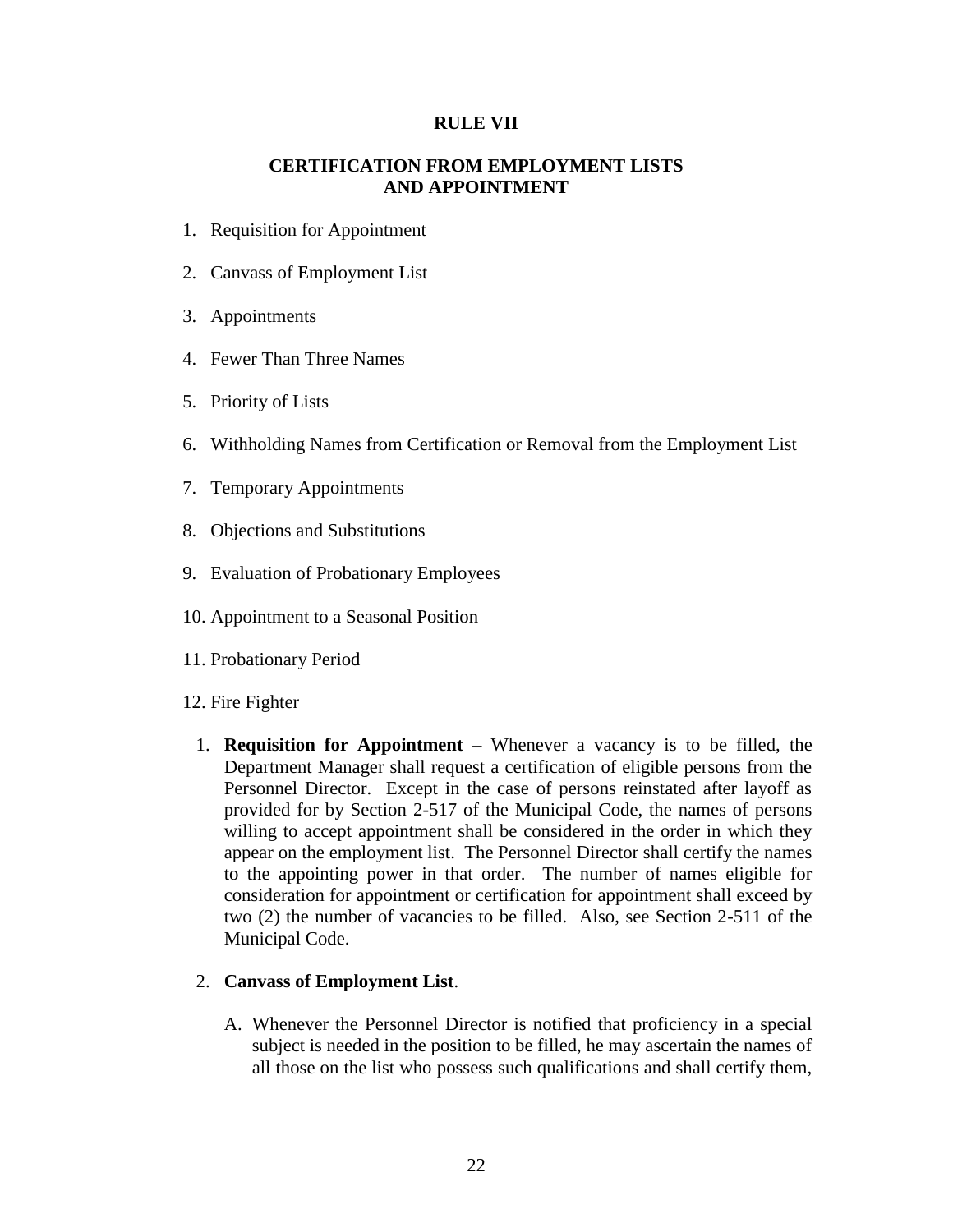with the approval of the City Manager, in order of standing, or shall, in his discretion, conduct a new examination.

- B. If the duties of a position require a particular sex, the Personnel Director shall certify in the order of their standing the eligibles of the sex required or, if necessary, shall conduct a new examination.
- 3. **Appointments** The appointing power may, with the approval of the City Manager and in accordance with the provisions of the Municipal Code and Civil Service Rules as to certification and appointment, fill a vacancy by making an appointment from an employment list established for a comparable or higher level position, provided:
	- A. The duties or qualifications of the comparable or higher level classification include those of the position being filled; and
	- B. No employment list exists for the position being filled; and
	- C. There are not sufficient persons eligible for and wanting promotion to give a promotional examination for the position being filled.
- 4. **Fewer Than Three Names** Whenever an employment list from which certification is to be made contains fewer than three names, the appointing power may make an appointment from such list or may make a temporary appointment until at least three (3) names of eligibles are certified to him.
- 5. **Priority of Lists** When two or more lists are of different types, they may be used by the appointing power in any order of priority, or any combination thereof:
	- A. Departmental promotional selection of candidates in department where vacancy exists;
	- B. Interdepartmental promotional selection of candidates from any eligible City employee; and
	- C. Open competitive selection from any qualified candidate; The Police Department may request an open competitive list specifically for Police Officer candidates who have graduated from a California police training academy approved by the Commission on Peace Officer Standards and Training (POST), or candidates who have been employed for at least one year with a state, county, or municipal police agency outside the state of California, and who meet POST and Police Department requirements for Police Officer. However, out-of-state candidates must be appointed as Police Recruits until approved by POST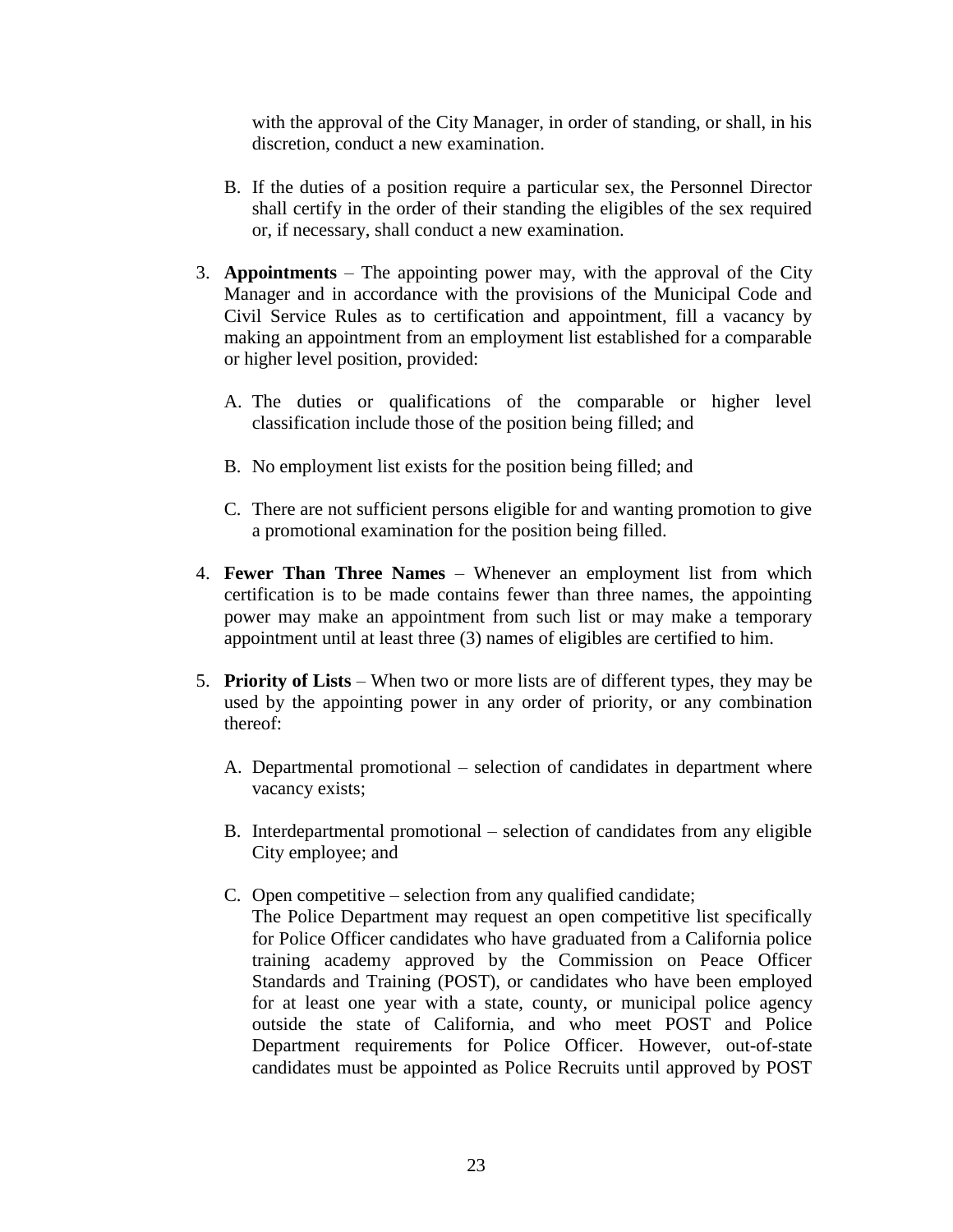for Police Officer status. Certification may be made from any of these lists as the needs of the Police Department may require.

The Fire Department may request certification from an open competitive list or an open competitive list specifically for Fire Fighter candidates who have graduated from a recognized California fire training academy and who have completed at least one year of paid service and are currently employed as a Fire Fighter in a California fire protection agency.

(Amended by Res. No. 28,419, October 4, 2011; 19,485; 18,137, 18,118, 17,368)

- 6. **Withholding Names from Certification or Removal from the Employment List** – The name of an eligible may be withheld from certification or removed from the employment list for any of the reasons set forth in Rule II, 4 or for any of the following:
	- A. He expresses unwillingness or inability to accept appointment;
	- B. He fails to respond within five (5) working days next succeeding the mailing of written inquiry regarding availability for permanent employment or request to appear for interview regarding such employment;
	- C. He fails to present himself for duty at the time agreed upon after having accepted an appointment;
	- D. He fails to present the license, registration, certificate, or any other credential required of the position.
- 7. **Temporary Appointments –** The acceptance or declination of an appointment for less than six (6) months shall not affect the certification of an eligible's name for permanent appointment. The name of an eligible who accepts a temporary appointment shall remain on the employment list.
- 8. **Objections and Substitutions** If a person has been certified three times without receiving an appointment, his name shall be removed from the employment list, unless the City Manager approves the retention. The Department Manager may object to any person certified on any of the grounds hereinabove set forth or under Rule II, 4 as disqualifications for applicants. If such person's name shall be struck from the employment list, the Administrative Services Director shall certify the next name on the employment list.
- 9. **Evaluation of Probationary Employees**  During the probationary period, reports will be made on the progress, efficiency, and desirability as a permanent employee. The Department Manager will report in such manner as the City Manager requires.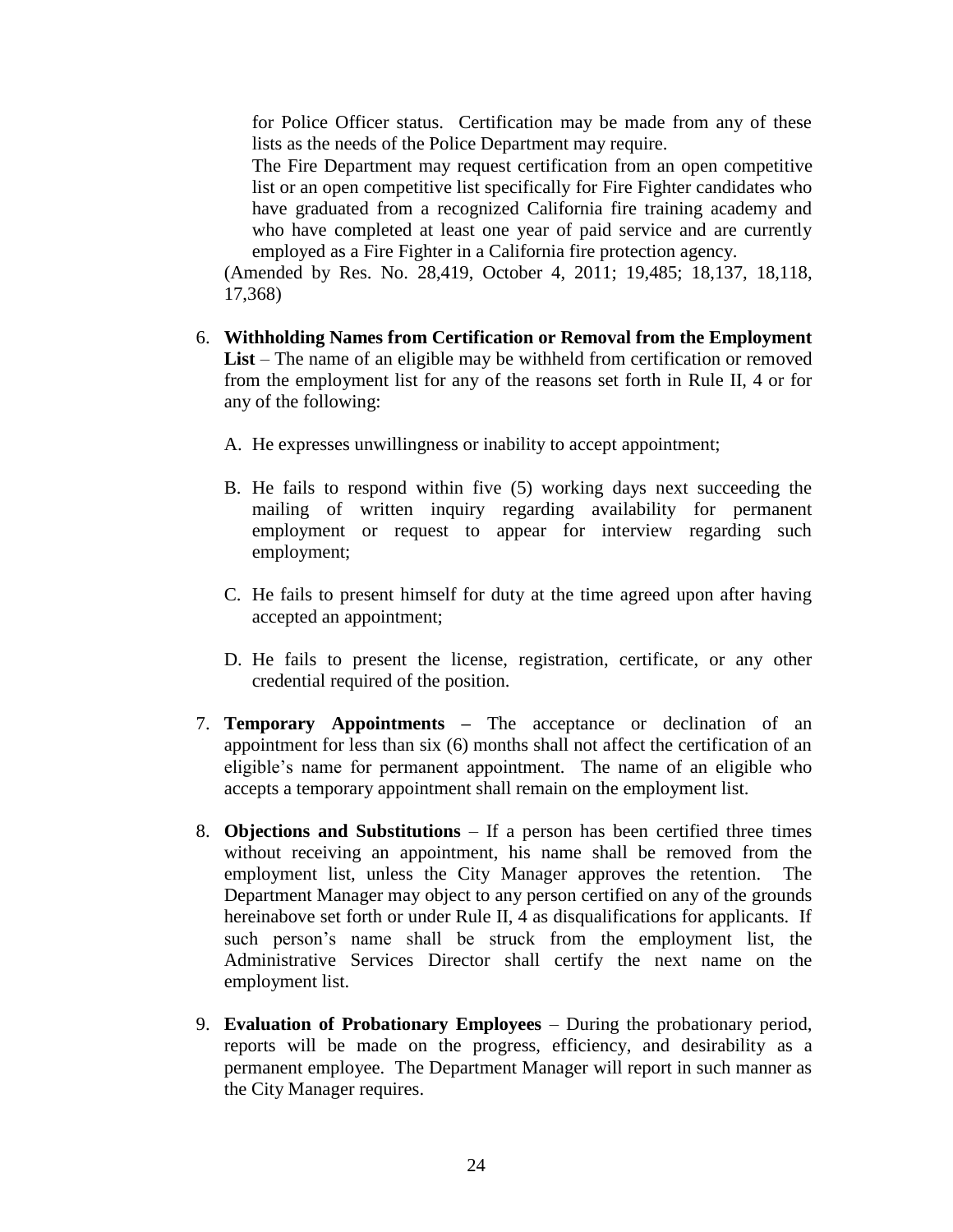- 10. **Appointments to a Seasonal Position –** Appointees to seasonal positions shall be by temporary appointment only.
- 11. **Probationary Period**  All original and promotional appointments to positions in the Civil Service system shall be for a probationary period of twelve (12) months, except as otherwise provided in a Memorandum of Understanding with an exclusively recognized employee organization.

(Amended by Res. No. 21,196, adopted March, 12, 1985.)

(Adopted by Res. No. 16,232, October 24, 1972.)

- 12. **Fire Fighter** Rules VII.1, VII.2 and VII.4 shall not apply to all applications for Fire Fighter for the period August 1, 1993 to June 30, 1994. Instead, the following Rules shall apply:
	- A. Upon receipt of a signed and authorized Personnel Requisition to fill one vacancy, Personnel will certify to the department, for consideration for hire, the names of all eligible candidates whose scores, at the time of certification, represent the three highest whole score bands.
	- B. Upon receipt of a signed and authorized requisition to fill more than one vacancy, Personnel will certify to the department, for consideration for hire, the names of all eligible candidates whose scores, at the time of certification, represent no less than three (3) whole score bands or the number of whole score bands required to provide a minimum of two (2) candidates for each vacancy, whichever is greater.
	- C. All candidates within all bands certified to the department shall be considered equally qualified and eligible for hire by the department, and the appointing authority may appoint any eligible candidate from the certified list of names.
	- D. Whenever an Employment List from which certification is to be made contains fewer than three (3) whole score bands, the appointing authority may make an appointment from such list or may make a temporary appointment until at least three (3) bands of eligible candidates are certified.

(Adopted by Res. No. 24,077, November 23, 1993.)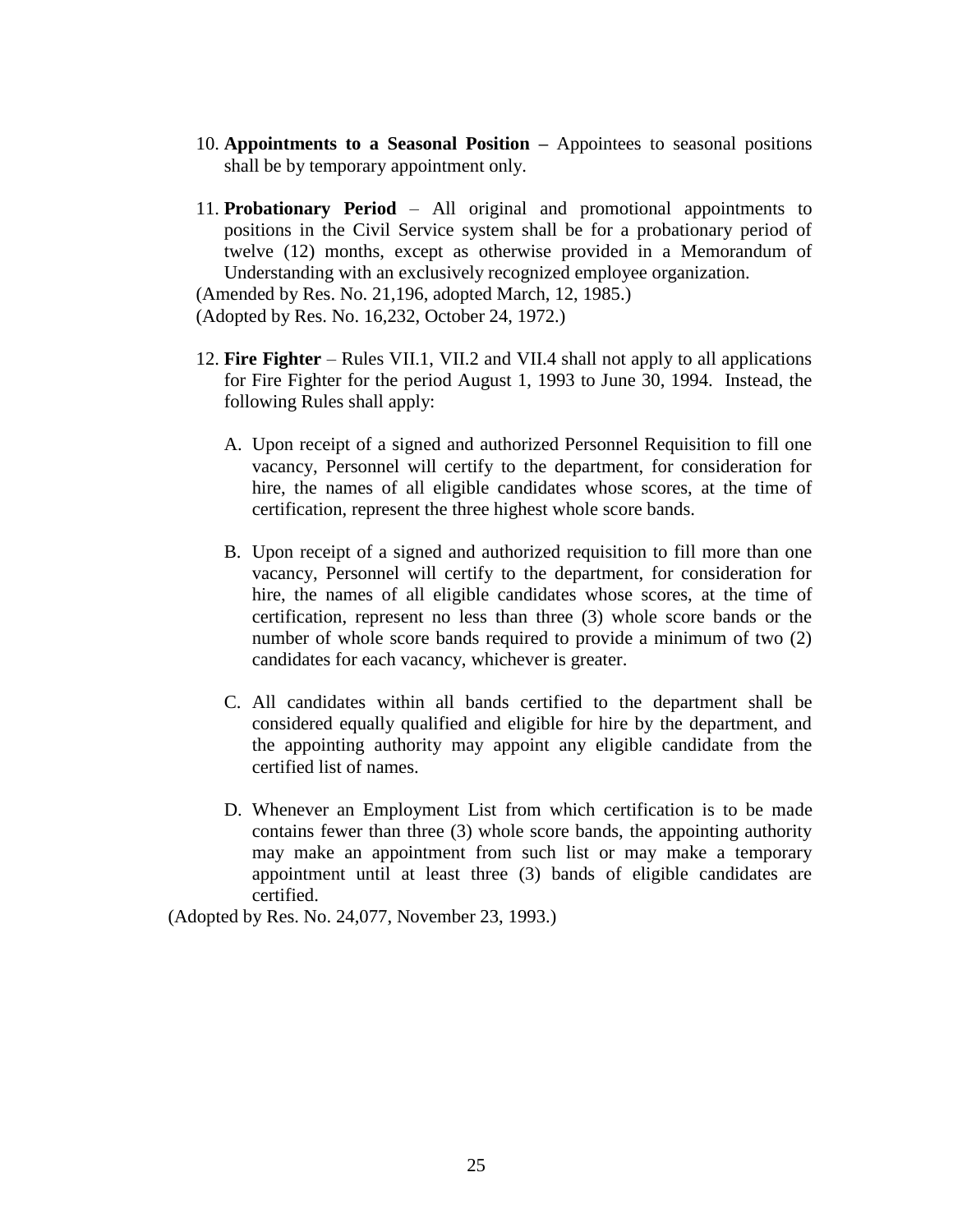## **RULE VIII**

## **MEDICAL EXAMINATIONS**

#### 1. Purpose

- 2. Examination Standards Regulations
- 3. Time of Examination
- 4. Disqualification
- 5. Report of Medical Examination
- 6. Review of Medical Examination
- 7. Surgical Operations
- 8. Special Medical Examinations
- 1. **Purpose –** The medical examination is part of the examination process the purpose of which is to obtain, retain, or return to employment employees free from any physical, psychiatric or neurological defect or pathological condition which would limit or interfere with the proper, full and effective, performance of their duties. In addition, medical examinations shall be required for promotion only for those positions as may be specified by the City Manager.
- 2. **Examination Standards – Regulations** The City Manager shall establish, upon recommendation of the Personnel Director and the City Medical Consultant, the medical and physical standards for each employment class and may provide for regular periodic examinations for all or any classes of City employees. Further, the conditions under which medical examinations will be required for an employee returning from any type of medical leave of absence shall be determined by the City Manager.
- 3. **Time of Examination** The medical examination, whenever possible, shall be scheduled and so held as to permit the applicant to take such examination prior to his appointment.
- 4. **Disqualification**  An applicant whose name appears on an employment list, or who has been certified pending the medical examination, who fails to pass such medical examination, shall be disqualified. In the event the applicant is subsequently able to pass the medical examination during the life of the employment list, he shall be eligible for certification in accordance with his original grade and his standing on the employment list at that time.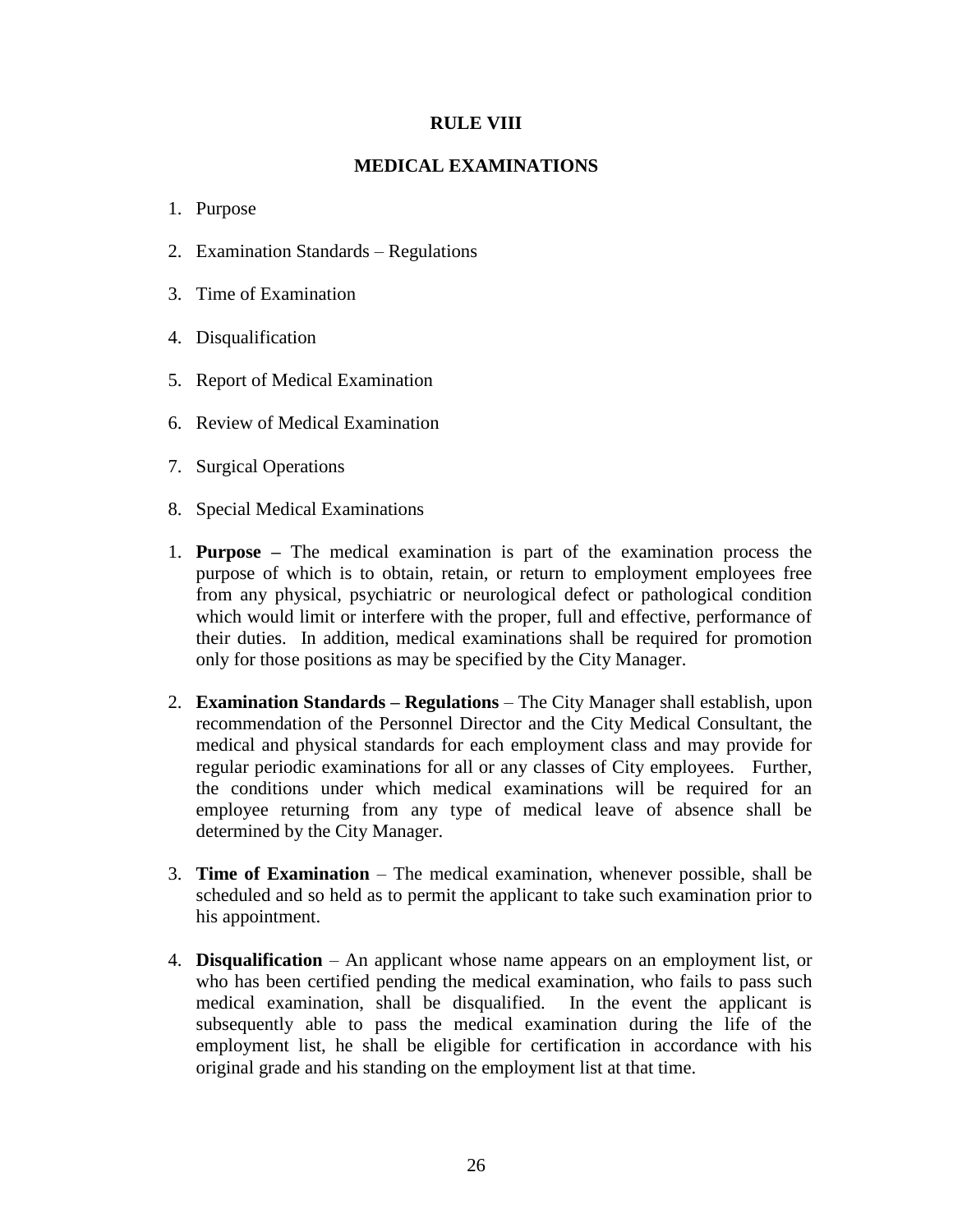An applicant may be medically disqualified in the absence of a disabling defect if, in the judgment of the medical examiner, a condition exists which may develop into a physical, psychiatric, or neurological limitation or disability.

5. **Report of Medical Examination** – The report of the medical examination shall be confidential and released only as provided herein. When an applicant is disqualified as a result of a medical examination, he shall be so notified, stating the reasons for the medical disqualification.

## 6. **Review of Medical Examination**

- A. When an applicant is disqualified because of failure to meet the medical or physical standards, he may appeal to the City Medical Consultant in writing within five (5) working days after notification of the disqualification. The applicant may file with his appeal such written medical or laboratory reports, X-rays, photographs, or other exhibits or written statements he may desire. If, upon review, the City Medical Consultant deems that a re-examination is warranted, an examination may be conducted and shall be paid for by the applicant.
- B. Based on a study of the re-examination results, the City Medical Consultant's decision shall be final.
- 7. **Surgical Operations** Applicants shall not be accepted for appointment subject to the performance of surgical operations, corrective therapy or other medical care for the removal or cure of defects which would limit or interfere with the proper, full, and effective performance of their duties.
- 8. **Special Medical Examinations** The City Manager or a Department Manager may require an employee to have a special medical examination at City expense, if it appears that the employee has or is developing a condition that may impair his ability to perform his work.

If the examination confirms that the employee has or is developing such a disabling condition, the employee will be advised of it and directed to seek attention under the direction of his personal physician. The employee will be evaluated for retention in his present position, transfer to another position, rehabilitation training, or termination, depending on specific conditions in each case.

(Adopted by Res. No. 16,232; amended by Res. No. 16,437, June 19, 1973.)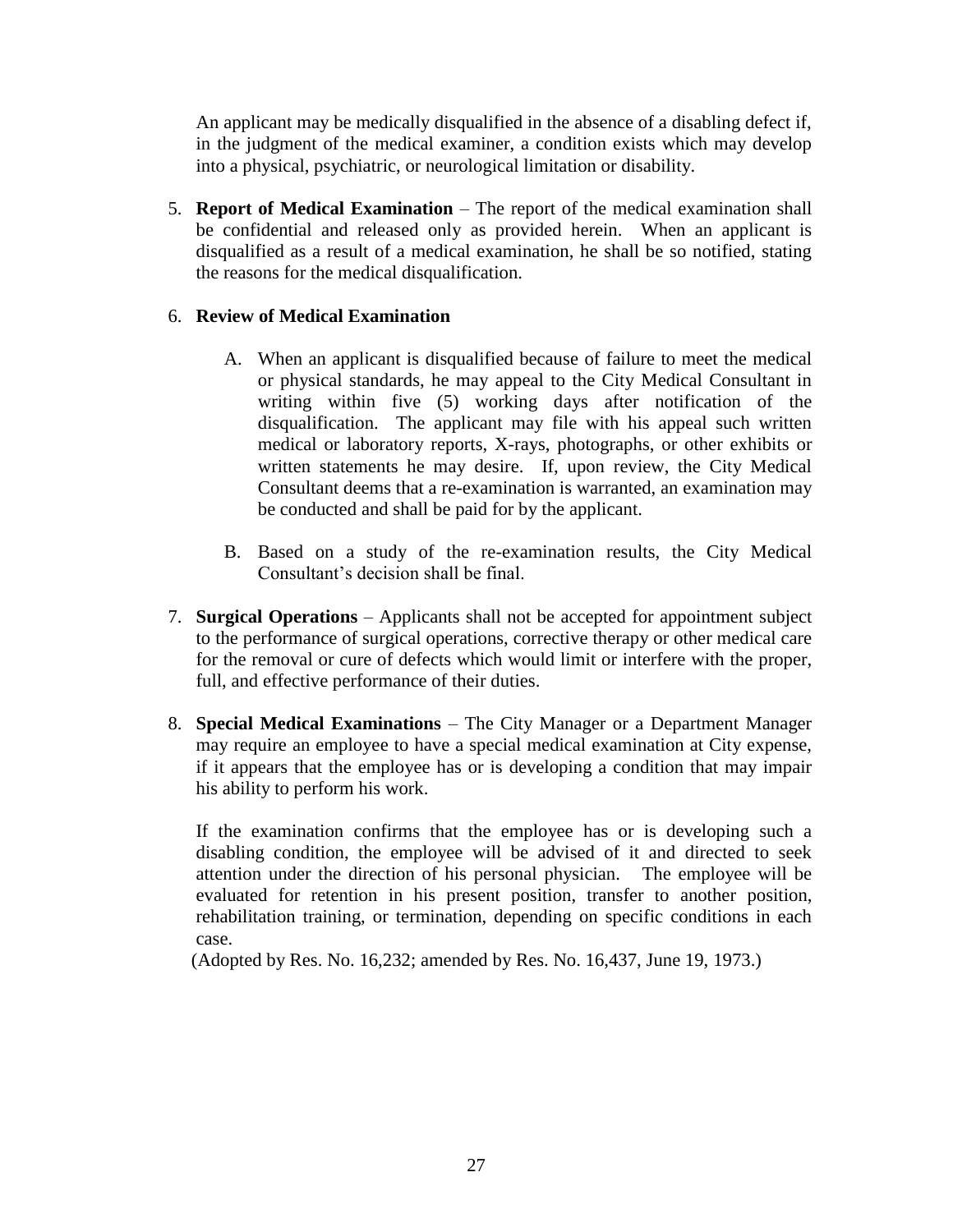## **RULE IX**

## **TRANSFERS**

## 1. Transfers

- 2. Transfer to Position not in Civil Service
- 3. Transfers Physically Incapacitated
- 4. Transfers Refused
- 5. Seasonal Employees Transfer
- 1. **Transfers**
	- A. The City Manager may transfer an employee from one position to another of the same or comparable class and character of work, and where the same general type of examination is given for such position.
	- B. An employee may request transfer or reassignment to a position of the same class and character of work in the same or lower rank, subject to the approval of the Department Managers involved and the City Manager. Department Managers involved will be given appropriate notice.
- 2. **Transfer to Position not in Civil Service** See Section 2-70 of the Municipal Code.
- 3. **Transfers – Physically Incapacitated** Where an employee becomes mentally or physically incapacitated for the performance of his duties, the City Manager may transfer such employee to a position in the same or in a lower class which he has the ability to fill.
- 4. **Transfers Refused**  The City Manager shall refuse to authorize the transfer or reassignment of an employee, or may order the assignment of an employee changed, if upon investigation he finds that the transfer or reassignment is proposed or made:
	- A. With the intent of forcing or causing an employee to resign;
	- B. Because of political, social, or religious discrimination or other improper influence;
	- C. To inflict undue hardship on the employee; or
	- D. In violation of these Rules.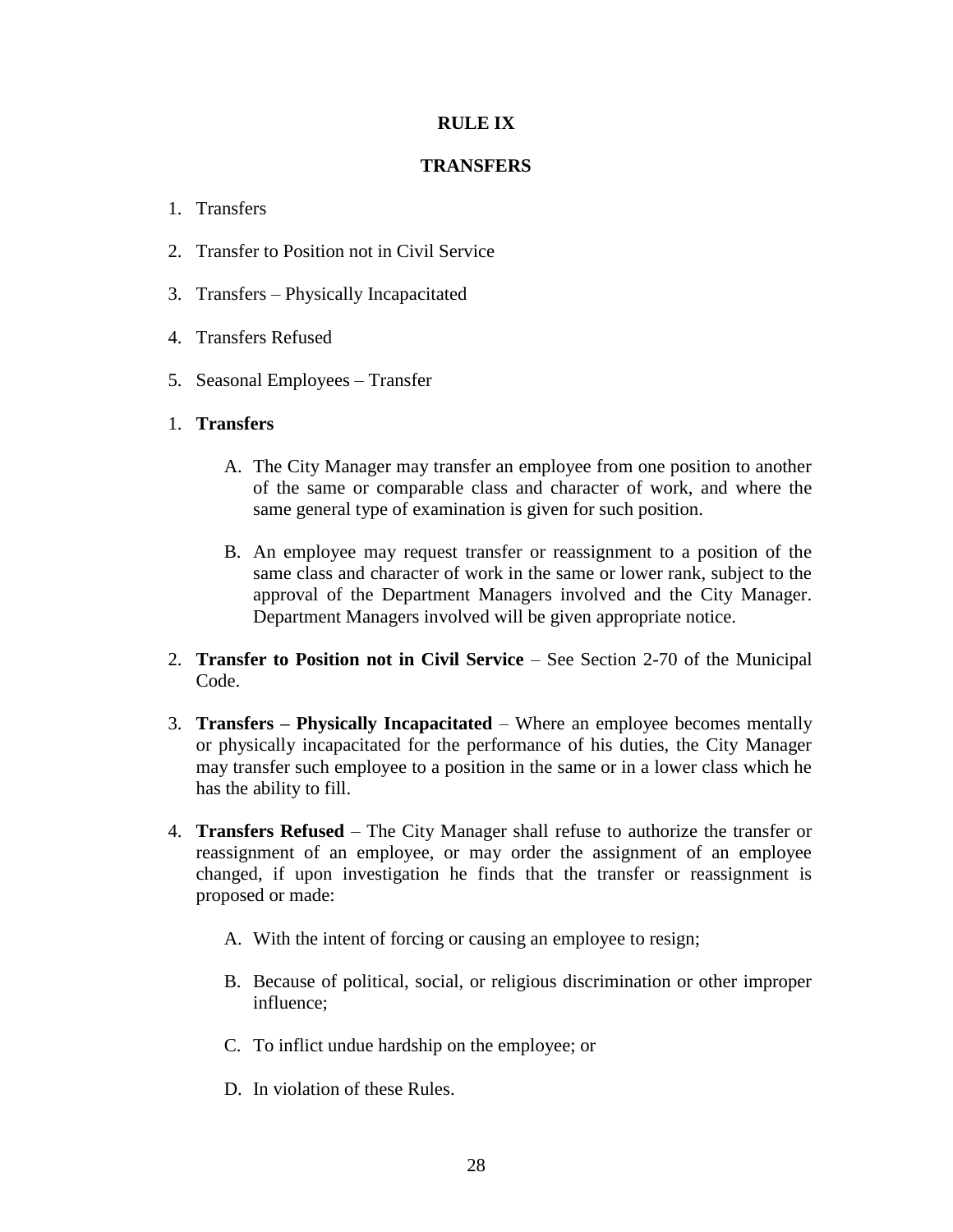5. **Seasonal Employees – Transfer** – Seasonal employees shall qualify for transfer to continuous service by competitive examination. Seniority accrued in seasonal employment is applicable for continuous service in the same class (Adopted by Res. No. 16,232, October 24, 1972.)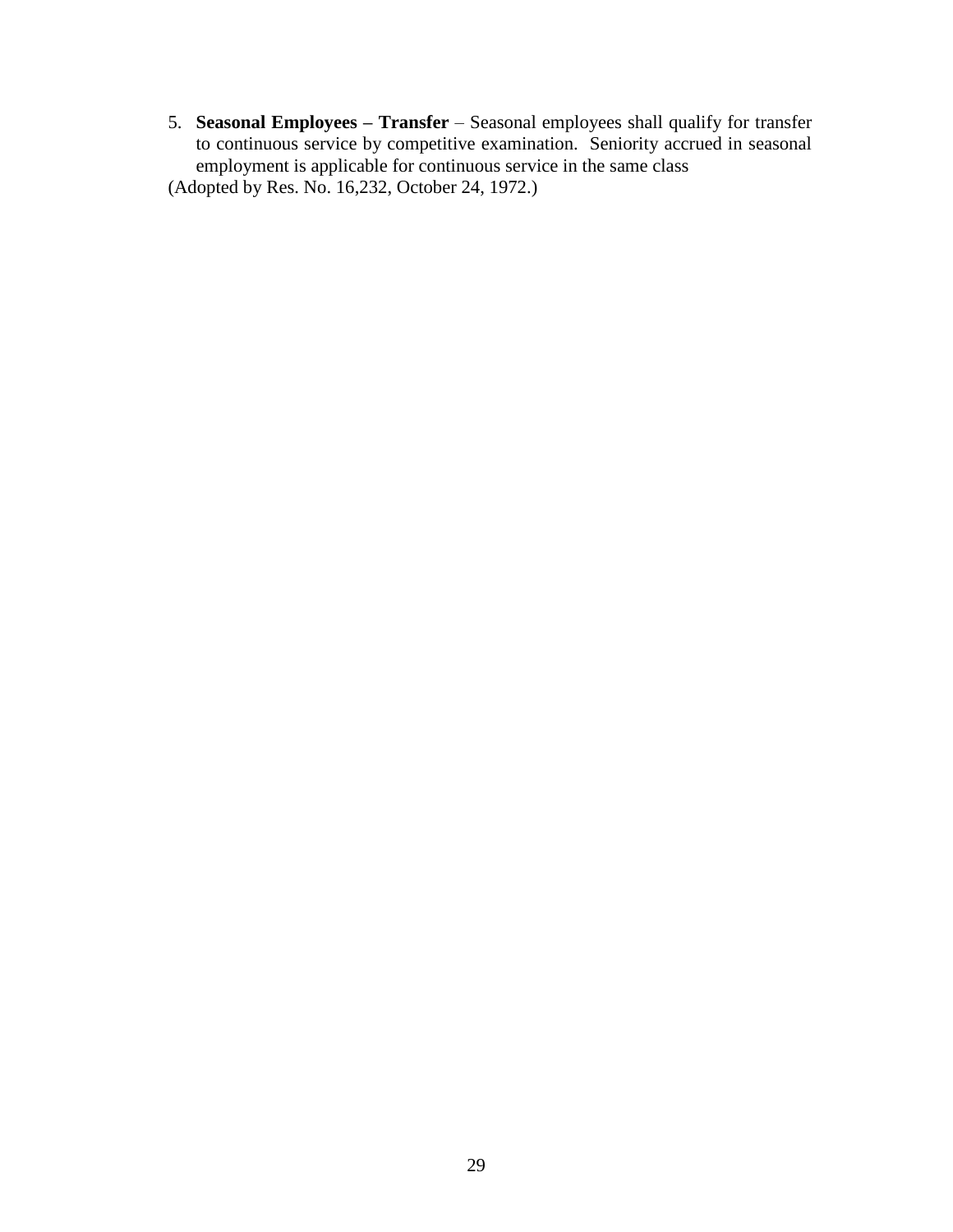## **RULE X**

## **REINSTATEMENTS**

- 1. Reinstatement to Employment List
- 2. Military Leaves
- 3. Disabled Veterans
- 1. **Reinstatement to Employment List** On the request of an appointing authority, the City Manager may approve the reinstatement within three years of any person having probationary or permanent status who was separated from their position through resignation without fault or delinquency on their part, if within that time there is need for their services in a position in the class from which the employee was separated or in a lower class in the same series or in a related series requiring similar types of qualifications, knowledge, and abilities, or in another class having substantially similar duties, responsibilities, and qualifications, and substantially the same salary range.

A person reinstated under the provisions of this section must possess the required minimum qualifications for the classification and shall serve the probationary period prescribed for the class before attaining permanent status. A person reinstated under this provision shall not be credited for service prior to their separation for purposes of layoff, sick leave, vacation accrual, or accrual of any other type of leave provided for in an applicable Memorandum of Understanding, unless approved by the City Manager. Leave accrual shall be limited to the maximum biweekly accrual rate as contained in an applicable Memorandum of Understanding.

Any such grant of additional vacation leave or other types of leave shall be reported by the City Manager in writing to the Board on at least a quarterly basis. The report shall contain, at a minimum, the employee's name, title, department, and the type and amount of additional leave granted.

(Amended by Res. No. 28,419, October 4, 2011.)

- 2. **Military Leaves** Employees granted military leaves of absence from the City service shall be reinstated as provided in Chapter 7, Part 1, Division 2 of the Military and Veterans Code of California (Sec. 389 et seq.). Note: When reinstated, they shall be entitled to receive salary at the step rates to which they would have been entitled had they continued without interruption in their respective positions.
- 3. **Disabled Veterans –** If the Board determines that a veteran returning from military leave is not entitled to reinstatement to his former position as provided in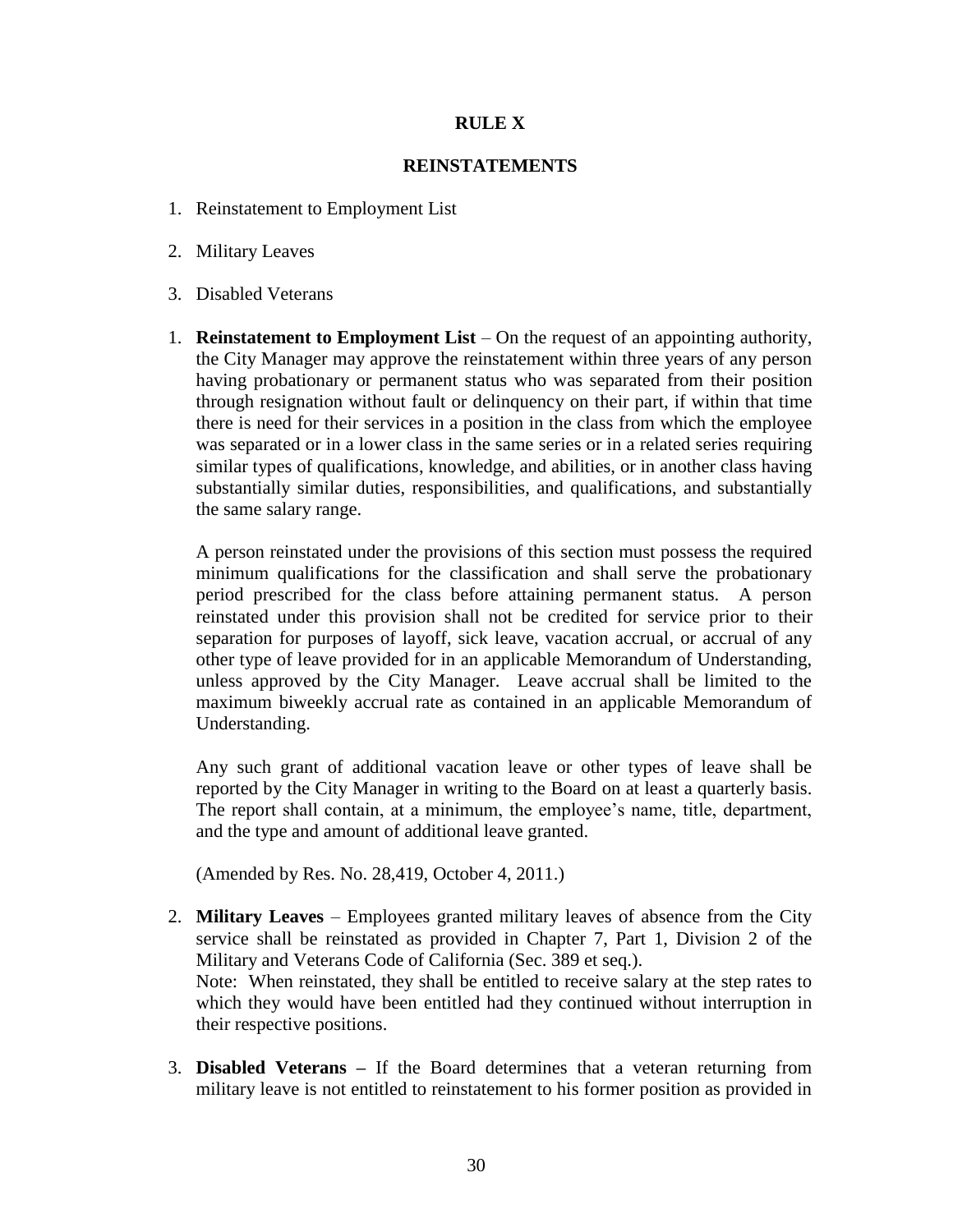said Military and Veterans Code because of being physically or mentally disabled, and it also determines that such veteran is able to perform the duties of a position, in the same department or in another department, of the same or a lower classification, the Board may approve his reinstatement to a position in such classification.

Upon written request of such disabled veteran and the recommendation of the head or heads of the departments involved, the City Manager may appoint him to a position in such classification.

(Adopted by Res. No. 16,232, October 24, 1972.)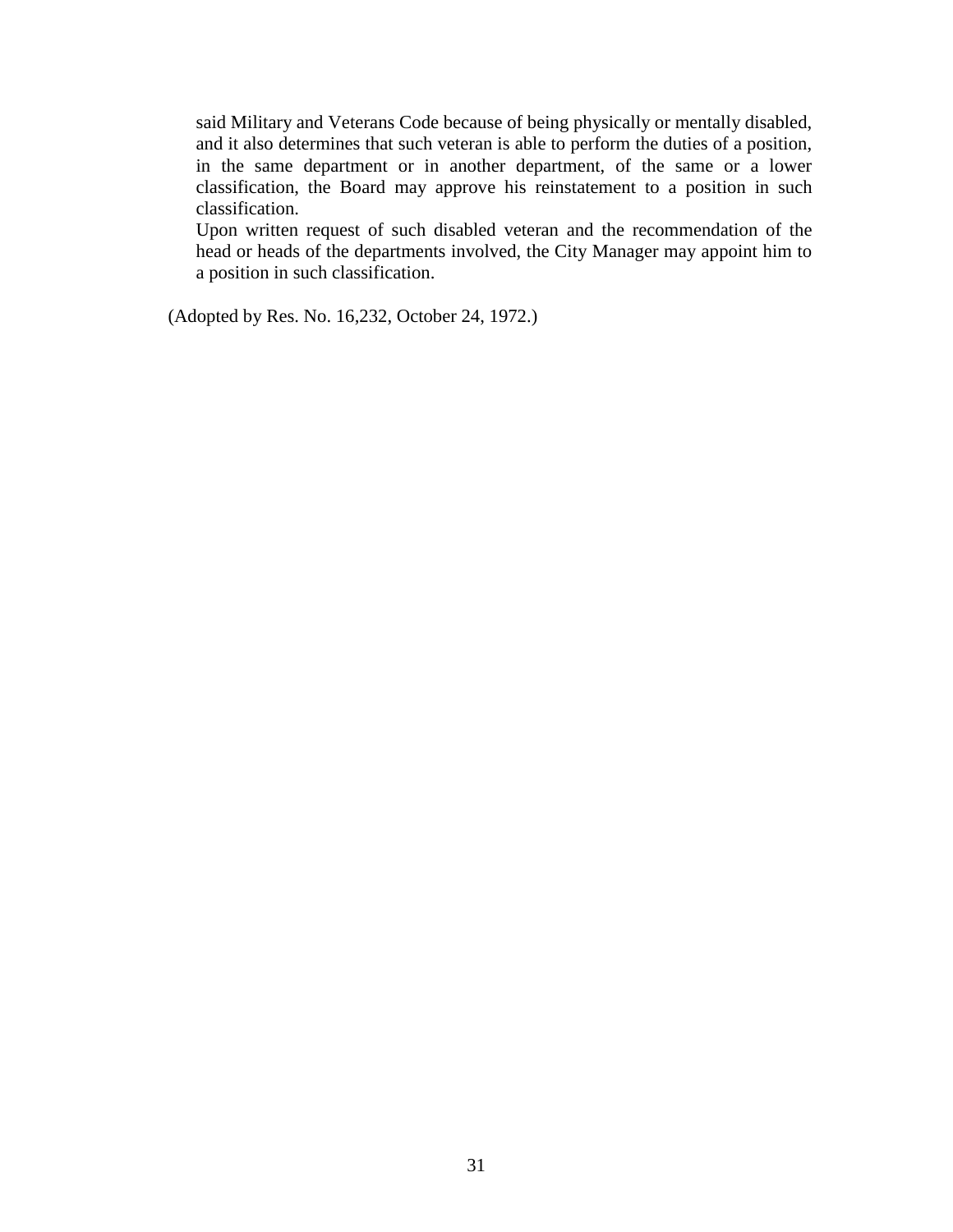#### **RULE XI**

### **SUSPENSION, DEMOTION, AND TERMINATION**

- 1. Suspension, Demotion, and Dismissal
- 2. Termination or Demotion Physical or Mental Incapacity
- 3. Reasons for Suspension, Demotion, or Dismissal
- 4. Notice of Resignation.
- 1. **Suspension, Demotion, and Dismissal** The same procedure shall be followed in cases of suspension, demotion and/or dismissal as is provided by Sections 2-71 to 2-73 of the Municipal Code.
- 2. **Termination or Demotion – Physical or Mental Incapacity** When, in the opinion of the appointing authority, an employee is physically or mentally incapable of performing duties assigned to his position, the appointing authority may require such employee to be examined by an appropriate specialist selected by the City Medical Consultant. An employee may be terminated or demoted if, after appropriate medical examination, it is determined that he is incapable for physical or mental reasons to perform the duties assigned to the position. The termination of said employee, for physical or mental reasons, shall be subject to the provisions requiring notice, review, and appeal of such action, as provided herein.

If an employee refuses to take an appropriate medical examination, the appointing authority may consider this reason for discharge.

- 3. **Reasons for Suspension, Demotion, or Dismissal –** Suspension, demotion, or dismissal of an employee may be accomplished for any one or more of the following reasons:
	- A. Violation of any official regulation or order or failure to obey any proper direction made and given by a superior, or failure to comply with any condition of employment or to maintain any necessary qualification in the course of municipal employment;
	- B. Neglect of duty;
	- C. Unjustified failure or refusal to properly perform the duties assigned;
	- D. Gross carelessness in the discharge of assigned duties;
	- E. Conduct of a disgraceful or scandalous nature;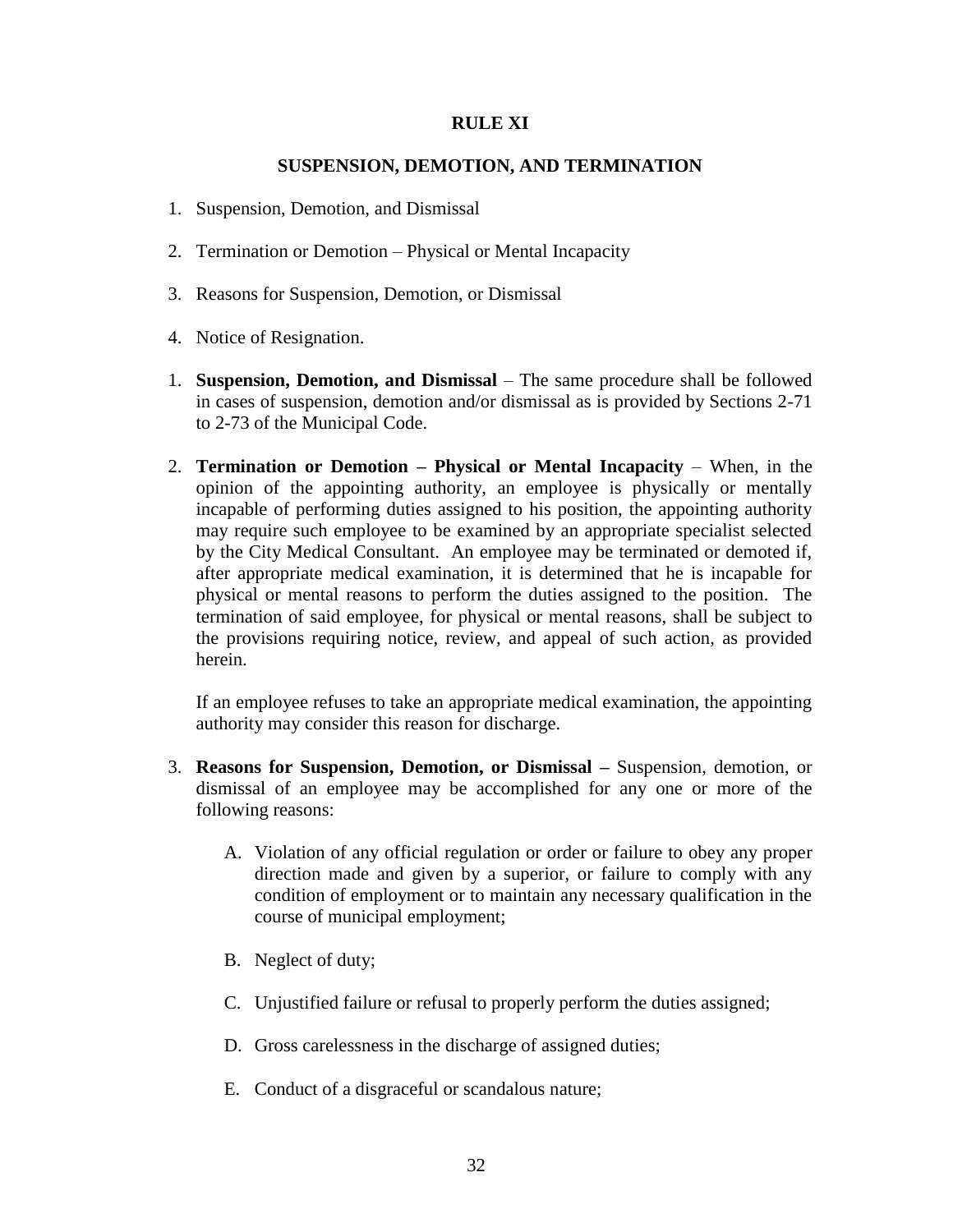- F. Malfeasance in office or employment;
- G. Conviction or forfeiture of bail for any misdemeanor involving moral turpitude, or any felony;
- H. Having one's privilege to operate a motor vehicle on the public highway in the State of California suspended or revoked by the Department of Motor Vehicles where a driver's license is required for the performance of your job;
- I. One or more days unauthorized absence;
- J. Repeated tardiness;
- K. Inability to establish and maintain proper working relationships with fellow officers or employees;
- L. Reporting for duty, or being on duty, under the influence of alcohol, drugs or any combination thereof; or rendering oneself unfit to perform fully one's duties for reasons attributable to, or produced by, indulgence in alcohol, drugs, or any combination thereof;
- M. Absence from the job during the working hours without permission;
- N. Unauthorized use of City tools, equipment or property;
- O. Abuse or gross negligence in the care of operation of City tools, equipment or property;
- P. Use of sick leave for unauthorized purposes;
- Q. Conduct unbecoming of a public officer or employee;
- R. Receiving gratuities or any personal favor in exchange for the performance or for the non-performance of an assigned duty;
- S. Discussion of confidential City business or information with unauthorized persons;
- T. Willful refusal to respond to an official call in an emergency;
- U. Continued and persistent refusal to pay just debts;
- V. Willfully making any false statements, certificates, or reports or in any manner committing or attempting fraud;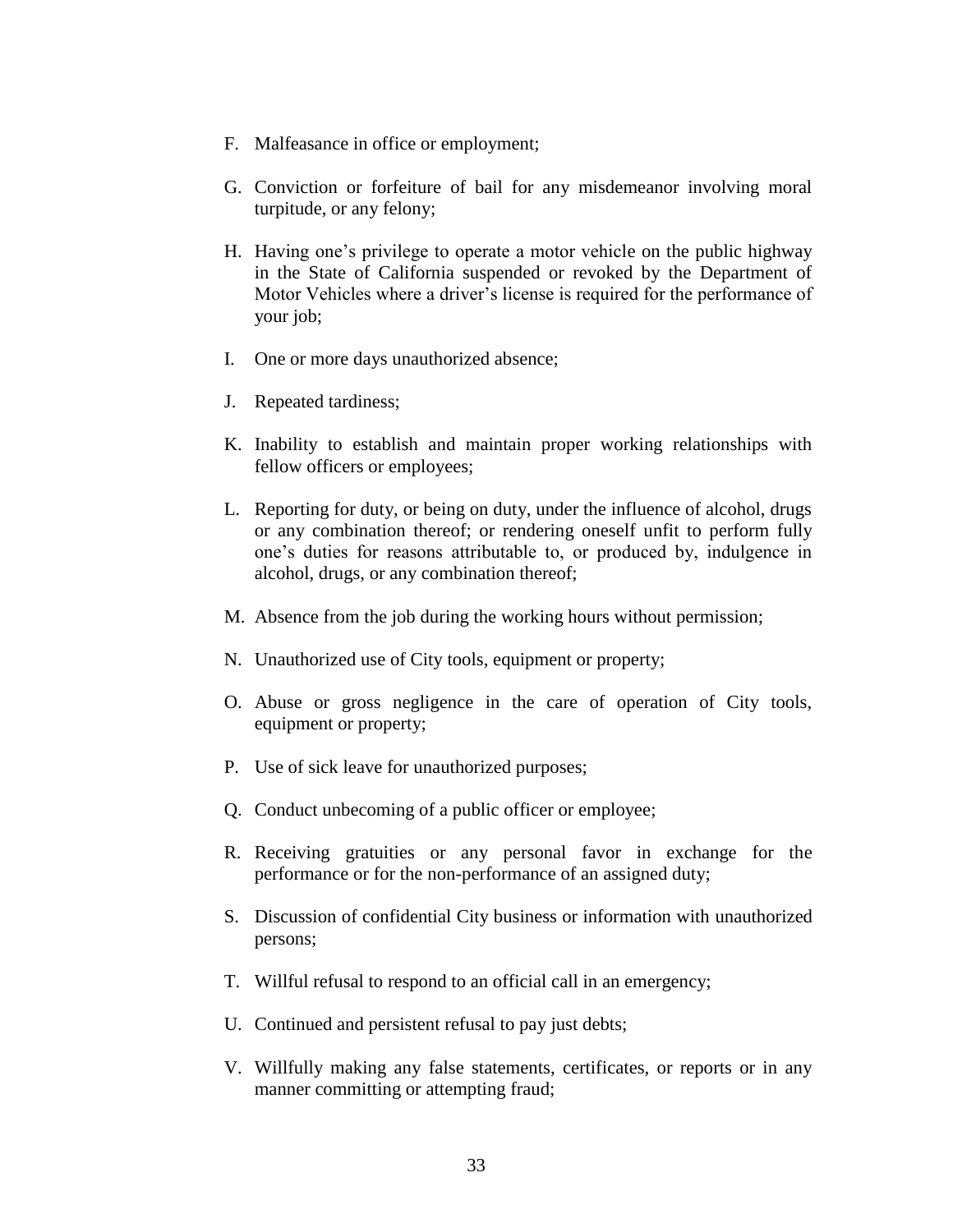- W. Violation of administrative rules and regulations;
- X. Illegal possession or use of drugs or narcotics;
- Y. Incompetency or inefficiency in the performance of required duties.
- Z. Discrimination against, or harassment of, co-workers or the public based on race, religion, national origin, sex, age, handicap, or other unlawful consideration. (Added by Res. No. 21,180, adopted 2/19/85.)
- 4. **Notice of Resignation** –A permanent employee who leaves City employment for reasons other than as stated herein, shall give reasonable notice of not less than 2 weeks and shall submit in writing his resignation from the position. Permanent employees who do not submit a resignation but voluntarily leave the service of the City without notice to the City Manager may be deemed discharged.

(Adopted by Res. No. 16,232, October 24, 1972.)

(Rev. 8/85)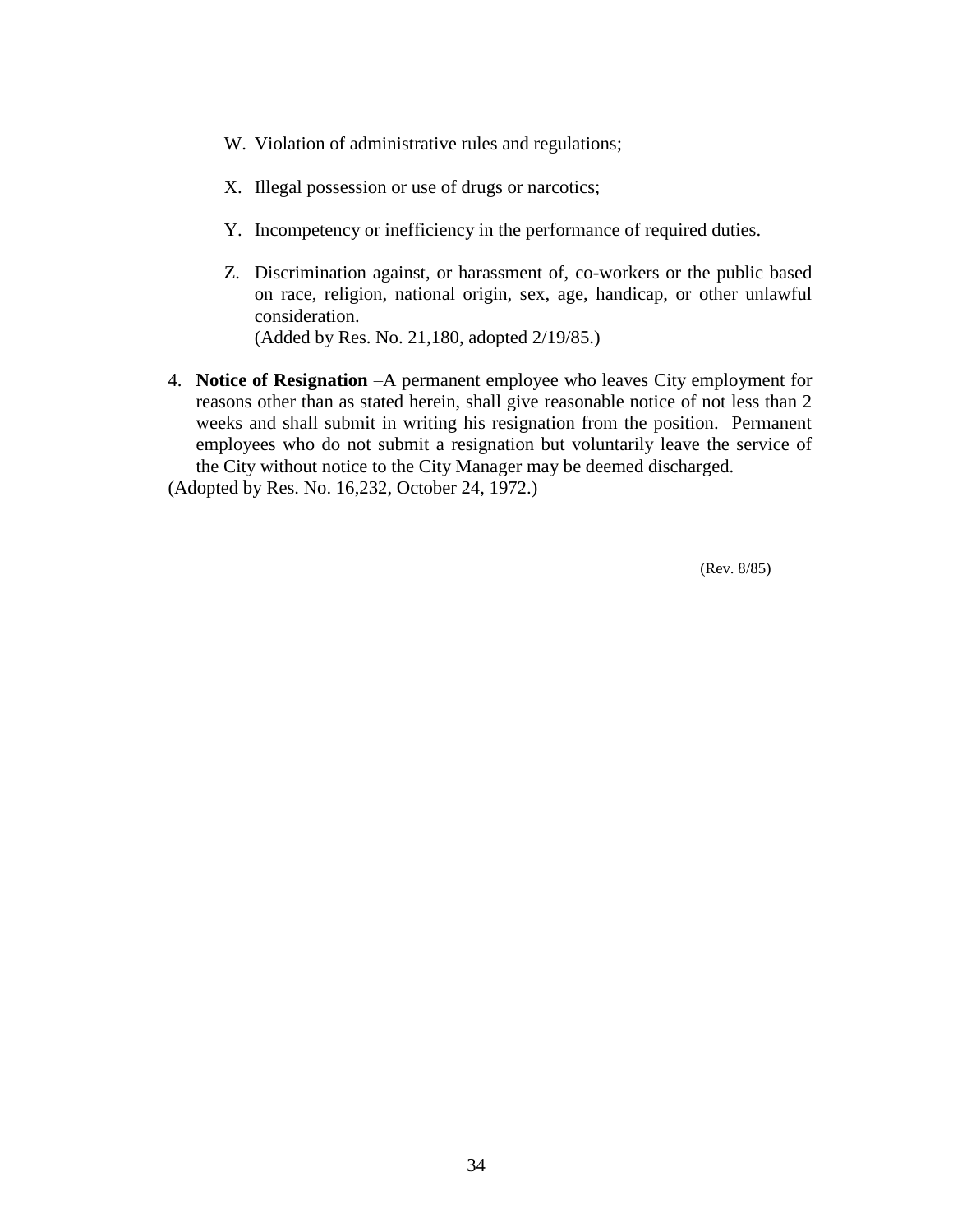## **RULE XII**

## **APPEALS**

- 1. Hearing re Employment Status
- 2. Hearing re Working Conditions
- 3. Examination Appeals
- 1. **Hearing re Employment Status –** Any employee under the Civil Service System shall have the right to appeal to the Board to determine his status under the Classification Plan. Such an appeal shall be made in writing and set forth:
	- A. Statement of his classification.
	- B. Complete statement of duties performed by him for not less than the past sixty days, and the percentage of time performing each of said duties.
	- C. Statement of classification claimed and reasons therefore.
- 2. **Hearing re Working Conditions** Any employee under the Civil Service System shall have the right to appeal to the Board relative to any situation connected with his working conditions. Such appeal shall be made in writing and set forth:
	- A. A brief statement of exact condition or conditions as to which complaint is made.
	- B. Date condition or conditions were drawn to the attention of the Department Manager.
	- C. What action, if any, such Department Manager took or any reason given for refusing to act.

The Department Manager will prepare a written answer regarding such allegations for the Civil Service Board. (See also Sec. 2-73 of the Municipal Code.)

- 3. **Examination Appeals** Any applicant who has competed in an examination may appeal any part of the examination according to the following provisions:
	- A. **Written Part**: Appeals on a written test may be made only on the basis of any of the following:
		- (1) Clerical or machine error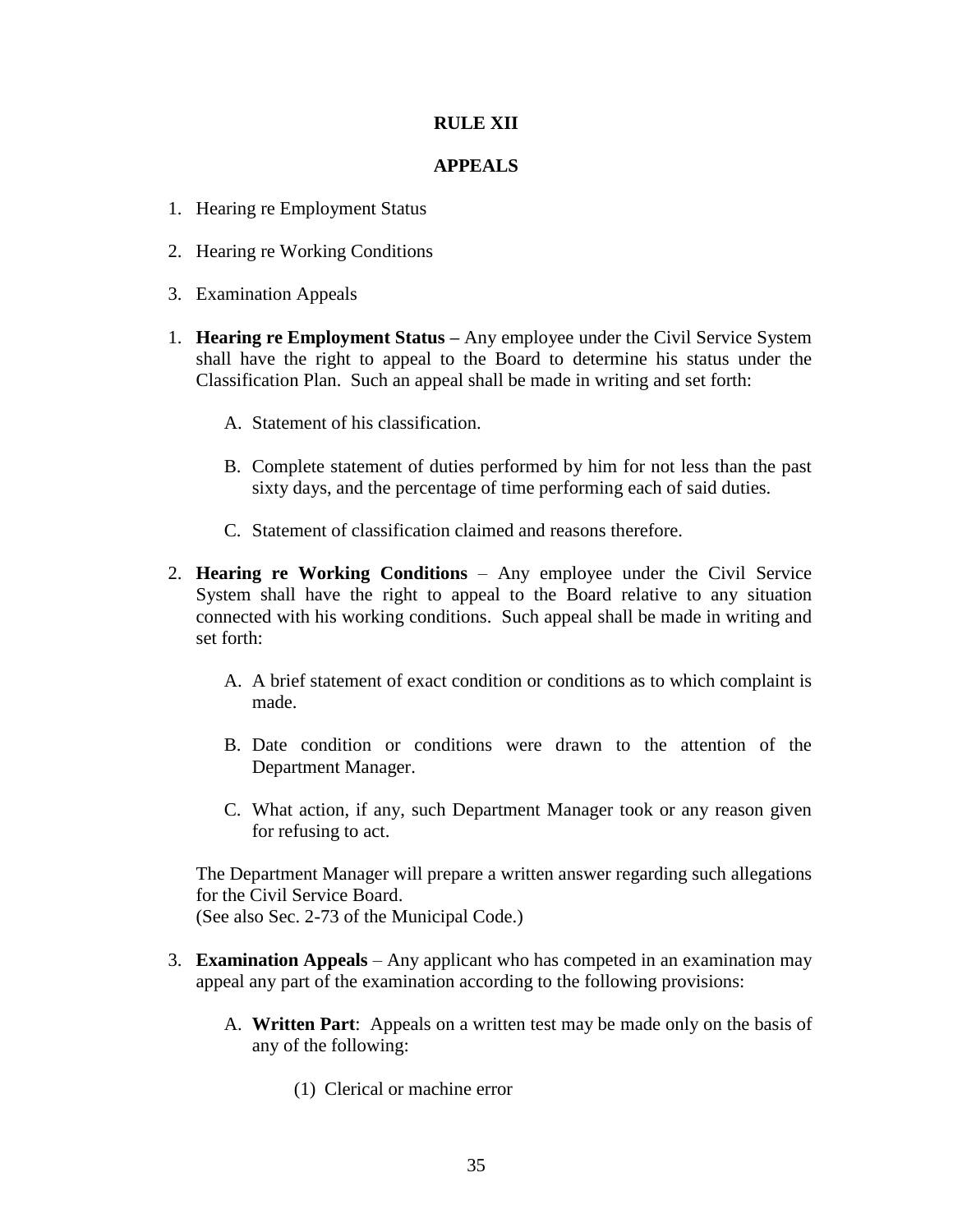- (2) Ambiguity
- (3) Factual error
- B. **Other Parts**: Appeals on other parts of an examination, including but not limited to performance, physical, or oral examinations or application review or rating from records, may be made only on the basis of any of the following:
	- (1) Mechanical errors in rating or scoring
	- (2) Fraud
	- (3) Prejudice
	- (4) Unfair or unreasonable conduct of examination
- C. Appeals on any part of an examination must be submitted in writing within 5 working days after notification. All appeals must state specific reasons and supporting evidence for the appeal. The Personnel Director may deny consideration to appeals that do not meet the requirements described above.
- D. Appeals on the written test meeting the requirements described above may be referred for consideration to an Appeal Review Board consisting of at least two members. The Board shall be appointed by the Personnel Director. Evidence submitted in appeals may be summarized before presentation to the Appeal Review Board. The results of decisions made by the Appeal Review Board will either be posted in a conspicuous place or will be sent to appellants by mail.
- E. Appeals on parts of the examination other than the written test will be referred to the Personnel Director for consideration and decision. The results of these decisions will be sent to appellants by mail.
- F. Appellants who are not satisfied with the decisions made by the Appeal Review Board or the Personnel Director may notify the Personnel Director in writing within five days of the date on the Notice of Results of Appeal (exclusive of Saturdays, Sundays, and holidays). The Personnel Director will then make arrangements for the appellant to present his appeal in person to the Civil Service Board. The Board, after hearing the appellant, will make their recommendations to the City Manager and his decision shall be final. Results of such decision will be mailed to the applicant.

(Adopted by Res. No. 16,232, October 24, 1972.)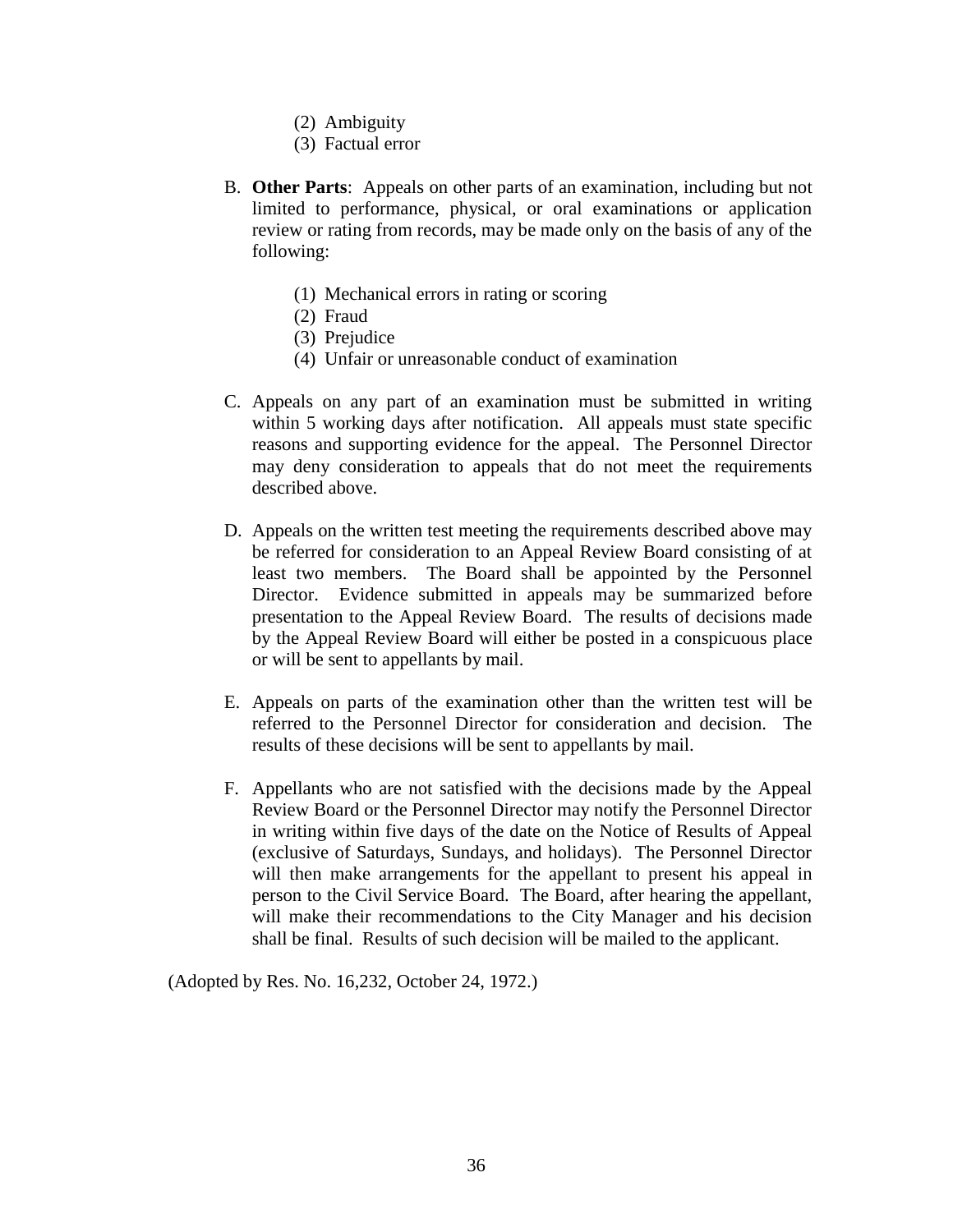## **RULE XIII**

## **LAYOFF, DISPLACEMENT, AND RECALL**

- 1. Purpose
- 2. Seniority
- 3. Layoff
- 4. Displacement
- 5. Procedure
- 6. Recall
- 7. Benefit Considerations

## 1. **Purpose**

The purpose of this Rule is to provide a fair and equitable basis for the reduction of personnel when this becomes necessary in a department or in the total work force. In such circumstances, the City will make every effort to assist those employees who may be subject to layoff due to lack of work or similarly compelling reason. Assistance will be made available through utilizing existing vacancies to the fullest extent possible to relocate affected employees. In addition, contacts will be made with other employers to refer those employees who are unable to be placed in other City vacancies.

## 2. **Seniority**

- A. Seniority is defined as the status attained by the length of Civil Service in employment for the City of Burbank.
- B. Seniority shall accrue based on the present date of Civil Service employment. When an employee terminates for any reason, except layoff, seniority shall cease and not be reinstated in the event of reemployment. Seniority shall be reinstated in the case of layoffs where the employee is recalled within three years of date of layoff. Such seniority shall include credits for prior time worked only and will not include any time while on layoff.
- C. Seniority shall be implemented in accordance with the provisions as set forth in Sections 3 and 4 below of the Rule.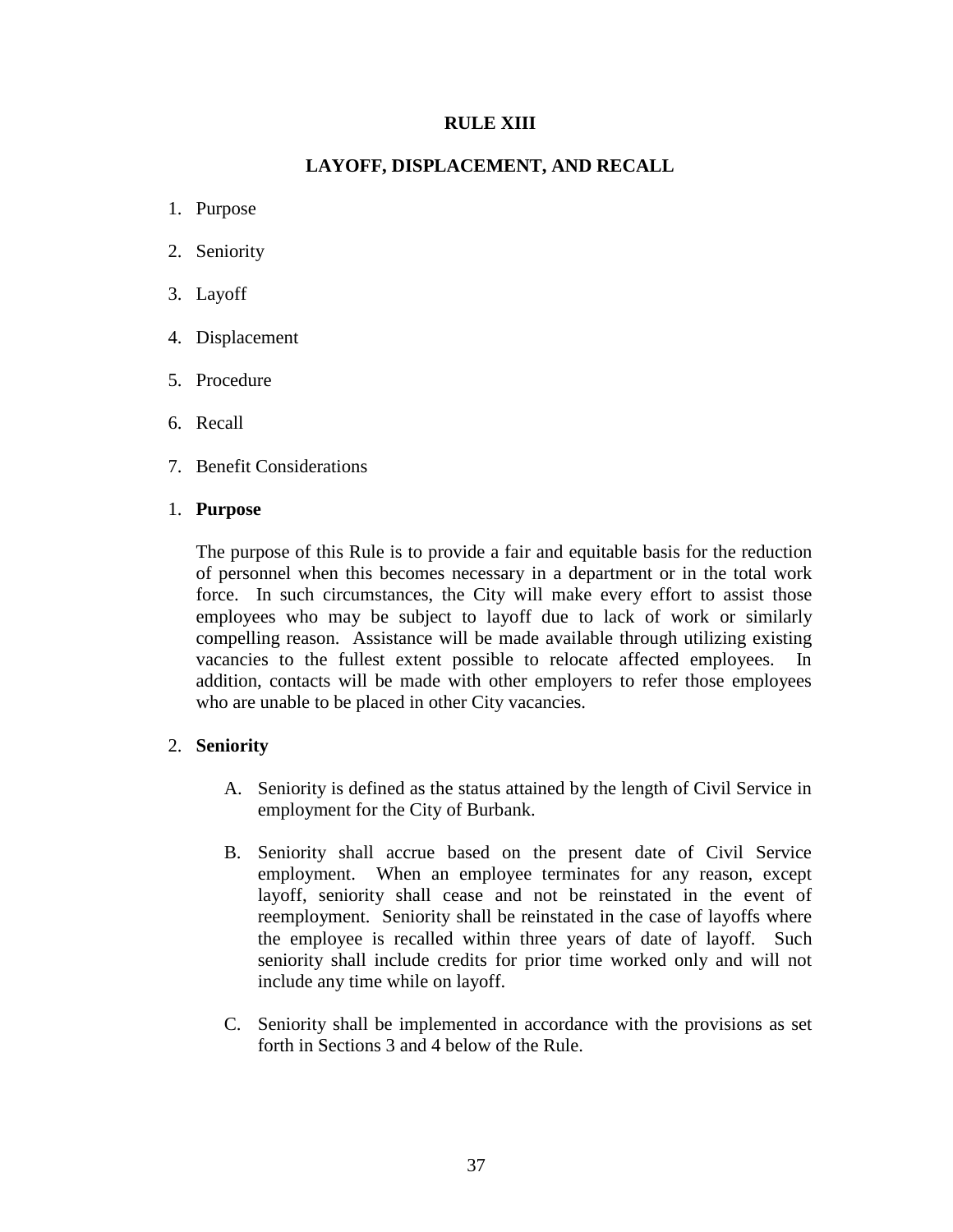D. An employee who has served the City under any Federally Funded Manpower Training Program and has subsequently moved to a position in the Civil Service System, shall not have any seniority under the training program credited to his or her total service at the time of probationary appointment.

## 3. **Layoff**

- A. Layoff of employees shall be determined by length of Civil Service with the City using the present date of hire except as otherwise provided in this Rule.
- B. Except as outlined below in Section 4E, layoffs shall be effected within departments and general displacement of employees across departmental lines shall not be permitted.
- C. An employee with unique skills or body of knowledge for the performance of his or her duties, as determined by the Department Manager with the concurrence of the City Manager, may be retained out of their seniority with the City as long as they have a minimum of two (2) years total employment. There shall be a limit of ten (10) employees, City-wide, who may be designated under this paragraph during any given layoff. Standards for defining retention of such employees shall be limited to:
	- (1) Special schooling provided or required by the City for an employee following his or her initial employment to fill a unique position or meet a specific program need where the schooling lasts for six (6) months or longer.
	- (2) Special experience provided or required by the City for a unique position or special program need where the experience requires at least one (1) year of training on the job.
	- (3) Possession of a unique craft, artistic endeavor or professional level skill not available in other City employees.
- D. An employee who has been previously appointed to provisional status in a higher classification at time of layoff considerations shall revert back to his or her permanent classification for purposes of determining his or her layoff.
- E. An employee in a probationary status as a result of a promotion within the Civil Service System cannot displace a permanent employee in the same classification at time of layoff.
- F. An employee may voluntarily request layoff in lieu of reassignment should his or her seniority be sufficient to be retained on the payroll.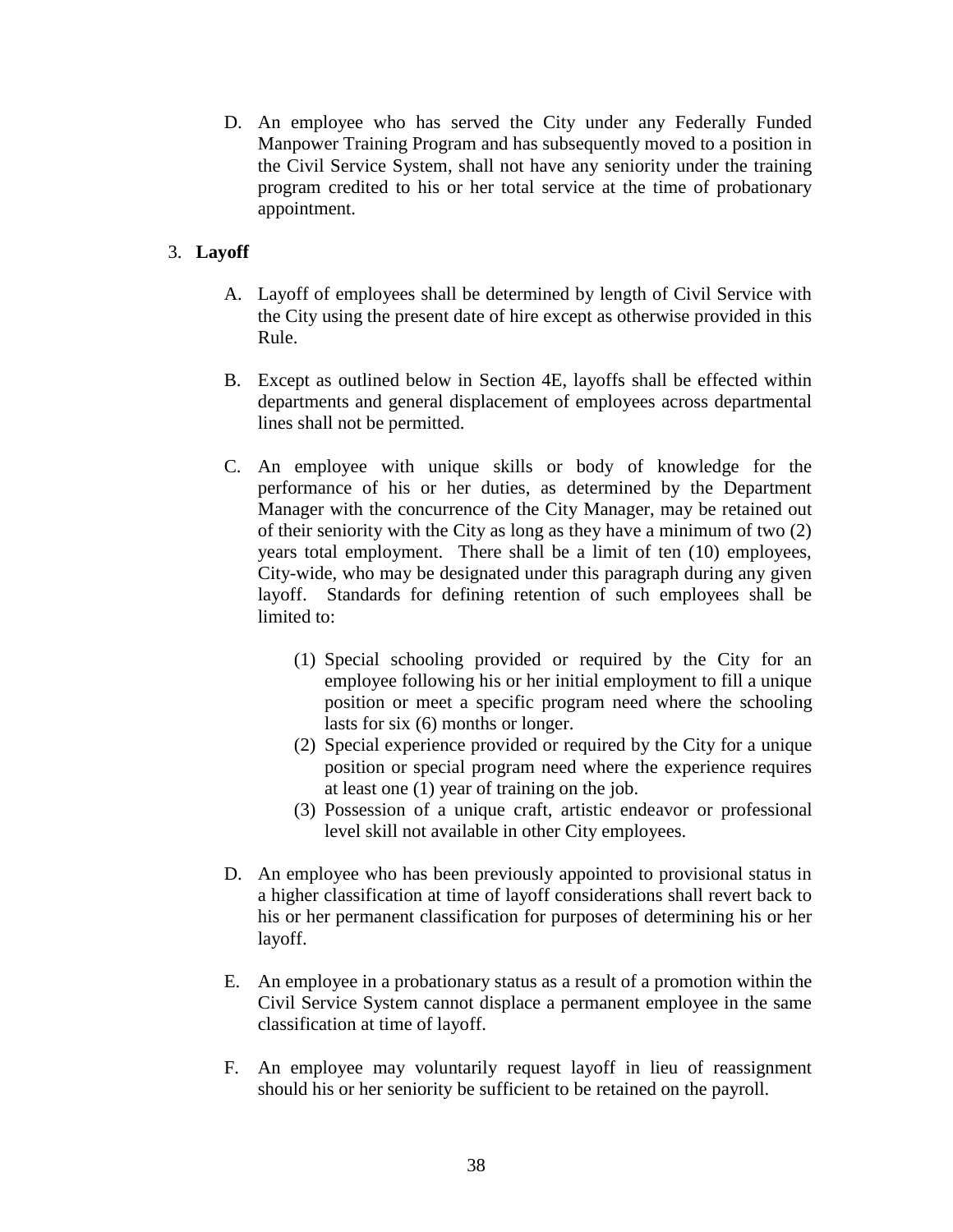- G. An employee on layoff shall be recalled to his or her previous classification based on the minimum qualification requirements which existed at the time of his or her layoff.
- H. An exempt employee shall have no rights relative to layoff or reassignment except the employee who at some time, during the same period of employment, served in a position under the Civil Service System and shall have the right to return to the System under the provisions of B.M.C. 2-70, provided time spent in the exempt position shall not be accrued toward Civil Service seniority.
- I. Part-time employees shall be considered for layoff only with other parttime employees and may not be retained by displacing full-time employees.

## 4. **Displacement**

- A. Except as stated in items B and E of this Section below, an employee whose position has been eliminated shall be permitted, in total seniority order within the respective job classification, to transfer to a lateral or lower classification within the employee's department. This transfer shall occur only when a position in such classification is either vacant or occupied by another employee with less total seniority as calculated from their present date of hire. On taking a lower classification, the employee shall be paid at the highest rate of the lower classification which is not greater than the rate earned prior to the displacement.
- B. For safety employees (Fire and Police) only, date of appointment to permanent rank in their present classification shall govern who remains or who is displaced to the next lower rank rather than using total seniority from present employment by the City. A higher ranking safety employee may only displace a lower ranking safety employee where the former employee has an earlier date of rank at the lower rank than the latter employee.
- C. In such instances as outlined in items A and B immediately above, employees must meet the minimum qualifications of the newly assigned position.
- D. Additionally, an employee must be medically fit to perform the duties of the newly assigned position.
- E. An employee displaced from a job because the position has been deleted or replaced by a higher classified employee with more seniority, shall be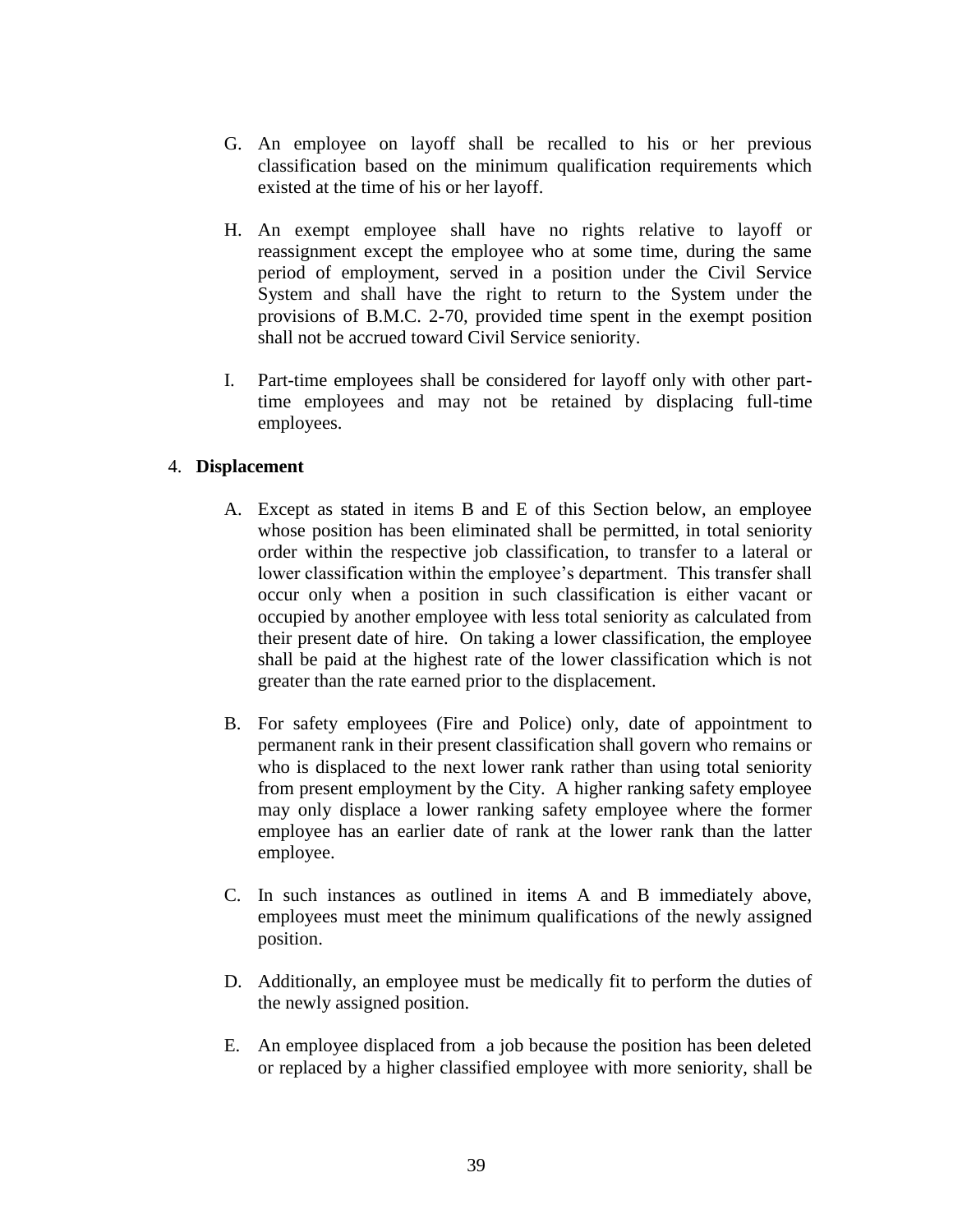eligible to transfer to the same or lower title in another department, where the employee last served prior to his or her current assignment, if:

- (1) he or she served in that title and in that department where a vacancy or employee with lesser seniority exists, and
- (2) the Department Manager of the department to which the transfer is to be made approves such transfer if said department is any of the following: City Council, City Manager, City Attorney, Personnel or Management Research.
- F. An employee who is reduced in classification shall be returned to his or her previous higher classification and department when a vacancy occurs within a three-year period of the reduction. Such return will not require qualifying through testing or placement on an employment list. Where the return involves returning to a probationary status within six (6) months following demotion, the time spent in probationary status before the demotion occurred shall be applied toward permanent status.
- G. An employee in a provisional status in higher classification shall be returned to his or her permanent classification prior to layoff in order to determine his or her availability for displacement or reassignment.
- H. Where three (3) or more employees exist in a classification within a department, the department shall not be required to lose more than fifty (50) percent of its employees in any given classification through displacement by higher classified, longer seniority employees.
- I. An employee with greater seniority than other employees in the same classification and department may request voluntary transfer or demotion to another position under the provisions of Civil Service Rule IX, paragraph 1B.
- J. A part-time employee may displace another part-time employee only under the provisions which apply to full-time employees.
- K. A full-time employee may displace a part-time employee with lesser seniority only if the latter is in a position budgeted for thirty (30) hours per week or more.
- L. An employee designated by the City as a Manager may or may not be reduced to a lower classification which would result in the employee having to work for another employee whom he or she formerly supervised when in a management position.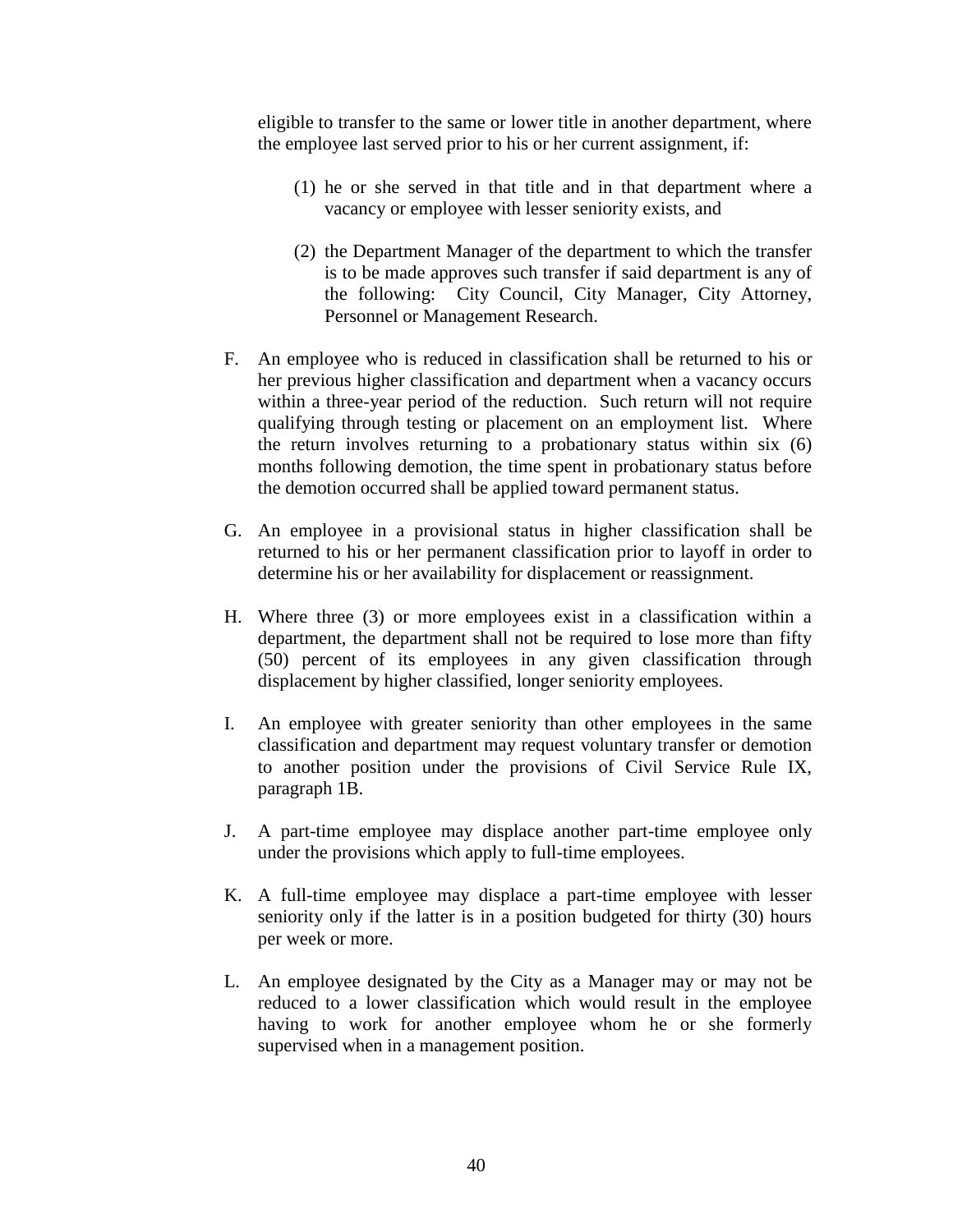M. As used in this Rule XIII, "higher rank," "higher classification" or similar phrases are synonymous and interchangeable.

## 5. **Procedure**

Departments anticipating a possible reduction in staff shall notify the City Manager and the Personnel Director as soon as possible in order for appropriate action to be taken.

- A. An immediate determination should be made as to which positions will be involved and the number of employees to be affected.
- B. The Personnel Director shall determine what openings exist in the same and other departments so that affected employees may be considered for transfer prior to layoff.
- C. Employees to be affected by a layoff will be given written notice thirty (30) calendar days in advance.
- D. Efforts will begin immediately to relocate affected employees into comparable positions of responsibility and pay or lower rated positions where practicable as outlined in Section 4 of this Rule. First priority for filling open positions will be given to affected employees as opposed to other employees or job applicants under consideration.

## 6. **Recall**

The Personnel Director, upon approval by the City Manager, will establish and make available to affected employees a Recall List showing all employees on demotion or layoff status along with the date of appointment. In utilizing the list, the following rules shall apply:

- A. Persons on the Recall List shall have absolute rights over regular employment, transfer or reinstatement lists.
- B. Names shall be listed in the inverse order of their layoff or demotion according to seniority. An employee shall be recalled to his or her last classification or lower classified position in any Department of the City should he or she be the most senior on the recall list or lists for the positions available. Should a lower classified position first become available and no recall list exists for such position, then the most senior employee on the recall list for the next higher classified position shall be recalled in accordance with Paragraph 6C below.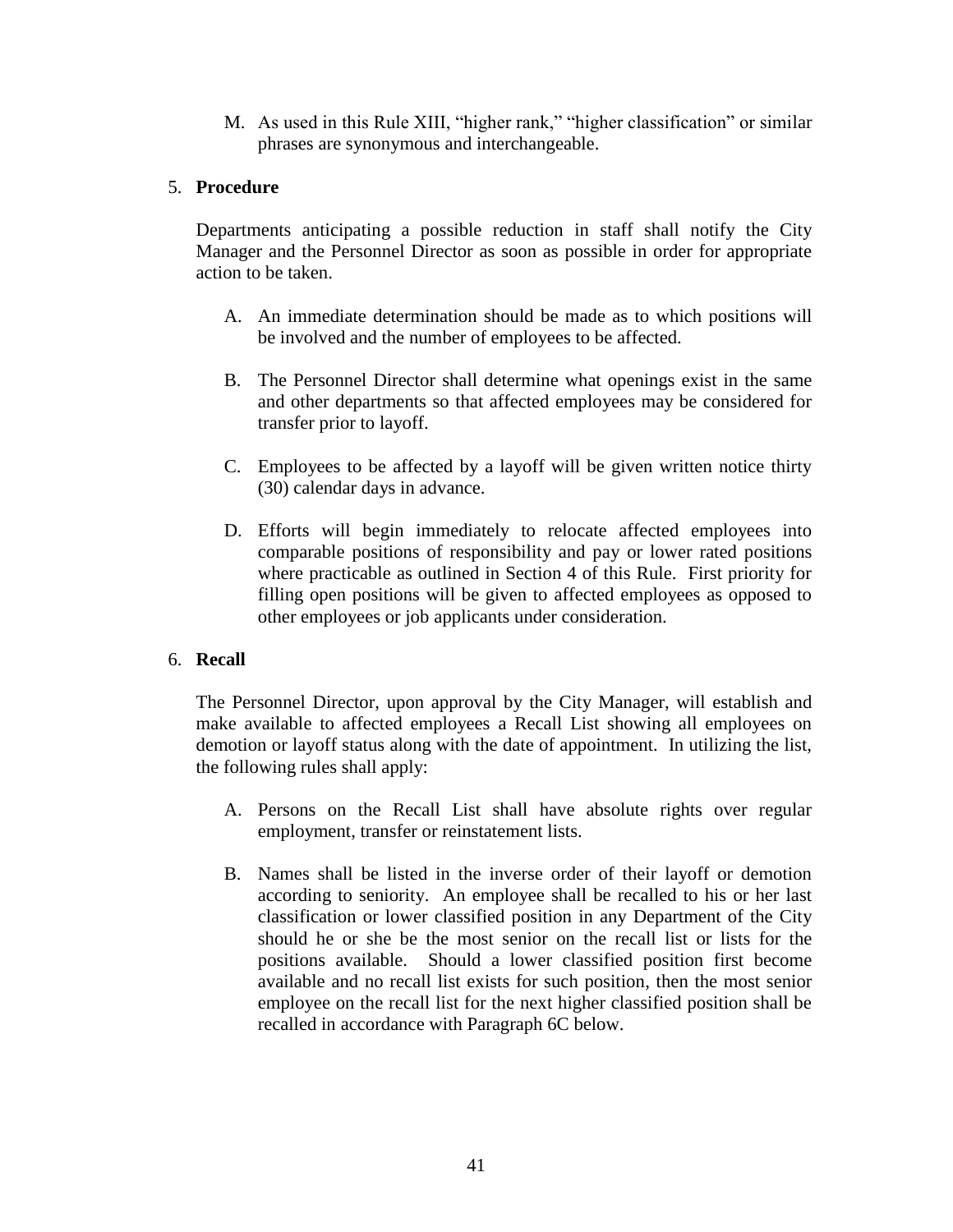- C. Employees on the Recall List will hold reinstatement rights for a period of three years from date of layoff and be considered for openings as they arise and are determined to be medically fit. Prior to the recall of safety employees, a background investigation and polygraph examination may be required to cover the period of layoff only.
- D. Upon reinstatement, the employee will receive his or her old salary step or, if in a lower classification, the step nearest to, but not exceeding the old classification. In addition, if recalled within three years of layoff, previous seniority will be reinstated less any time spent on layoff.
- E. If an employee is recalled from layoff and had been (1) serving in a probationary status and (2) never in a permanent status in the Civil Service System, then his or her past seniority shall not be reinstated for purposes of satisfying the probationary period unless recalled to the former position within six (6) months following the layoff.
- F. 1. An employee on layoff status shall be responsible for keeping the City's Personnel Department aware of the most current address and telephone number for purposes of contact at time of recall. Absences from the home for over one week should also be reported if the employee on layoff desires to safeguard against being passed over should notice of recall be given.

2. On notifying employees of recall, the City of Burbank shall send notice by certified mail and the employee shall have five (5) calendar days to respond from receipt of such notice. Where the employee fails to respond, the City shall contact the next most senior employee on the Recall List, and the same procedures shall apply. Failure of an employee to respond to notices sent as a result of three (3) opportunities during the permitted recall period shall cause removal of his or her name from said list. In addition, employees must be available to return to work within two (2) weeks of receiving the above stated notification.

## 7. **Benefit Considerations**

- A. For layoffs under thirty (30) days, all benefits will be retained except for prorata reduction in the retirement plan and reduction of seniority for days on layoff.
- B. For layoffs of thirty (30) days up to three years, there is no accrual of seniority, vacation, sick leave or other benefits for the period of the layoff. Sick leave and vacation benefits not previously paid the employee at the time of layoff shall be paid at the end of the first month of layoff unless at the time of layoff, an employee elects to leave all sick leave and vacation credits on account and have such credits reinstated upon recall.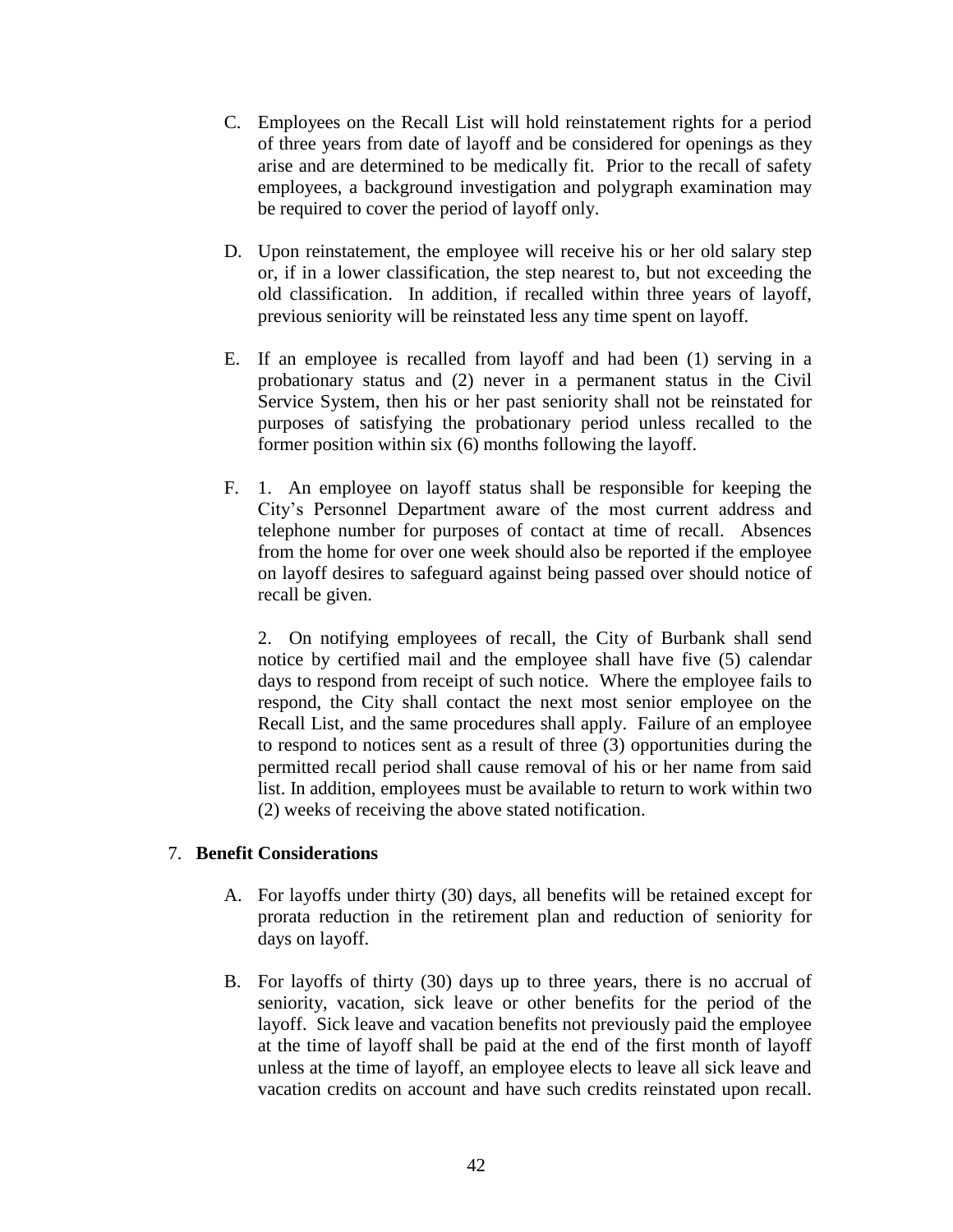If the employee elects to leave all sick leave and vacation credits on accounts, such employee, or his or her heirs, representatives or assigns, may, at any time within three (3) years after the effective date of such employee's layoff, demand payment for such benefits in such sum or sums as would otherwise have been payable at time of layoff, without interest. The City shall have up to thirty (30) days to make such payment after time of demand. Failure to demand such payment during such threeyear period shall constitute a waiver thereof. Payments of the cash value of accrued sick leave and vacation credits shall terminate all further obligation by the City to reinstate such past credits should the employee be returned to work. For safety employees, sick leave with no cash value earned prior to July 1974 shall be retained during any period of layoff not to exceed (3) years and shall be reinstated if the safety employee is recalled during that period.

- C. For layoffs of three years or more, recall privileges cease at three years.
- D. Any employee recalled following a layoff shall be entitled to receive at least the same level of benefits which he or she was receiving at the time the layoff occurred, provided, however, any reduction or increase in benefits for all employees in the recalled employee's represented group during the layoff period shall apply to the recalled employee.

(Rev. 7/78)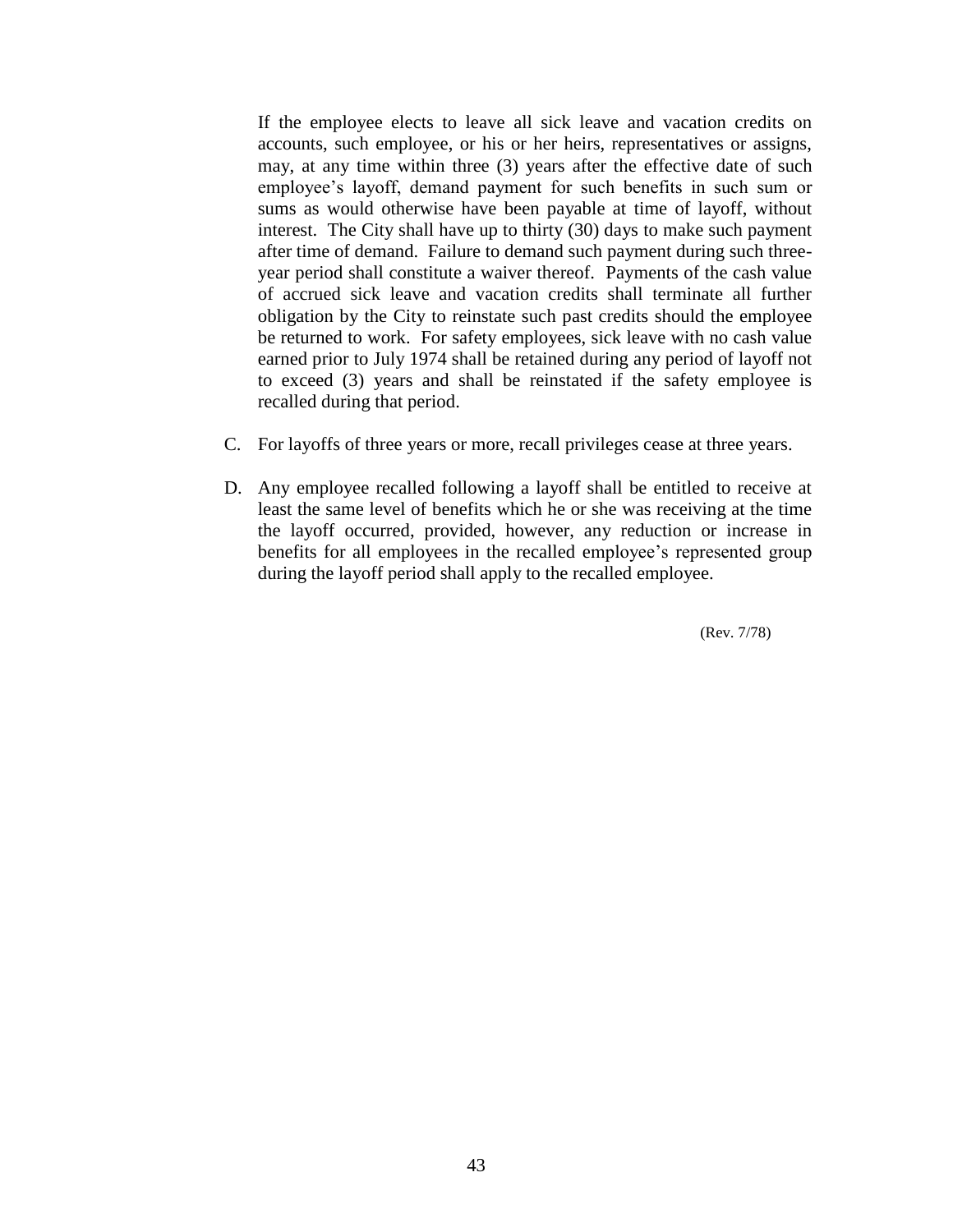#### **RULE XIV**

#### **STANDARDIZATION AS TO EMPLOYMENT**

#### (a) **Hours of work.**

 Eight (8) hours of work shall constitute a work day except for employees in the Fire Department on platoon shift for whom an average of twelve (12) hours shall constitute a work day and employees in the Fire Prevention Bureau and safety employees in the Police Department assigned a four (4) day work week for whom ten (10) hours shall constitute a work day. (Amended by Res. No. 17,333, adopted 9/30/75; 16,861.)

 The work week shall consist of five (5) consecutive work days followed by two (2) consecutive days off. Unless otherwise specified, the work week shall begin on Monday with Saturday as the first day off and Sunday the second day off.

(Amended by Res. No. 16,727, adopted April 16, 1974. Previous amendment: Res. No. 11,693.)

The City Manager may authorize deviations from the work week, to

include:

- (1) A work week beginning other than on Monday, the last two days of which shall be considered as the "first day off" and "second day off," respectively.
- (2) A work week beginning on Monday or any other day of the week depending upon shift assignment. Whenever a change in shift assignment results in an employee's having more than two consecutive days off before beginning his new work week, his "second day off" shall be the second and fourth days off, respectively. Over a period of four weeks or more, no employee shall be required as a part of his regular work week to work more than an average of 40 hours per week under this deviation.
- (3) Platoon Shift, 24 hours on duty alternating with 24 hours off duty and certain non-working shifts at regular intervals so as to constitute a work week averaging 56 hours. Days off in a platoon shift shall consist of that period of time, if any, in excess of the first 24 hours of time off. The "first day off" shall constitute that period of time from 7:30 a.m. to midnight. The "second day off" shall constitute that period of time from midnight to 7:30 a.m.

(Amended by Res. No. 16,024, effective February 8, 1972. Previous amendments: Res. Nos. 13,307, 13,898 and 15,537.)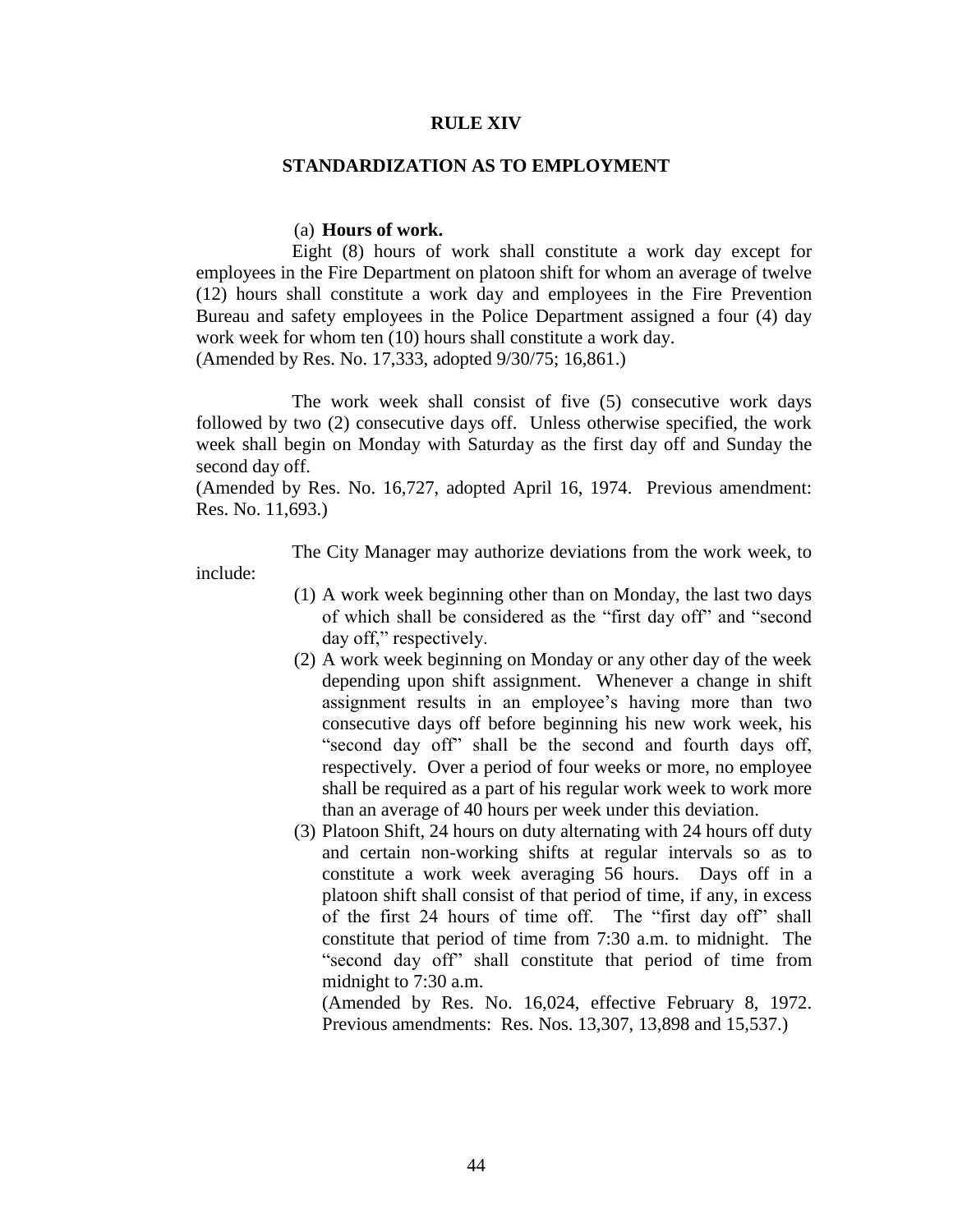- (4) A four (4) day work week for employees in the Fire Prevention Bureau and designated safety employees in the Police Department.
	- (Amended by Res. No. 17,333, adopted 9/30/75; 16,861.)
- (5) Such additional hours, including work on holidays, as may be required by public necessity or convenience.
- (6) Off-duty training to maintain proficiency in the use of firearms for all police personnel or basic educational requirements for newly recruited police personnel. (Added by Res. No. 13,701, adopted March 31, 1964.)

 Schedules for employees on rotating shifts or whose days off are other than Saturday and Sunday shall be changed by department heads at periodic intervals so as to equalize holiday benefits. Such changes shall be effected insofar as possible to avoid overtime which would not have occurred except for the shift change.

(Amended by Res. No. 10,893, adopted December 4, 1956.)

 Part-time employees may be assigned a work day of less than eight (8) hours a day and a work week aggregating less than forty (40) hours per week. (Added by Res. No. 12,471, adopted July 5, 1960.)

#### (b) **Attendance.**

 Employees shall be in attendance at their work during the regular hours of work and shall not absent themselves during working hours for any reason without the prior approval of the department head.

#### (c) **Attendance Records.**

 All departments shall keep daily attendance records of employees on the forms prescribed by the Board which shall be transmitted to the Director of Personnel on the dates he shall specify.

#### (d) **Unauthorized Absence.**

 Absence without prior approval for not less than one (1) day nor more than four (4) days during any calendar year shall be sufficient grounds for suspension without pay; absence without prior approval for five (5) days or more during any calendar year shall be sufficient grounds for dismissal.

#### (e) **Holidays.**

Holidays shall be:

- (1) Regular days off as provided in subsection (1) of this rule,
- (2) Legal holidays as follows:

January 1<sup>st</sup>, known as "New Year's Day" February 12<sup>th</sup>, known as "Lincoln Day" Third Monday in February, known as "Washington Day"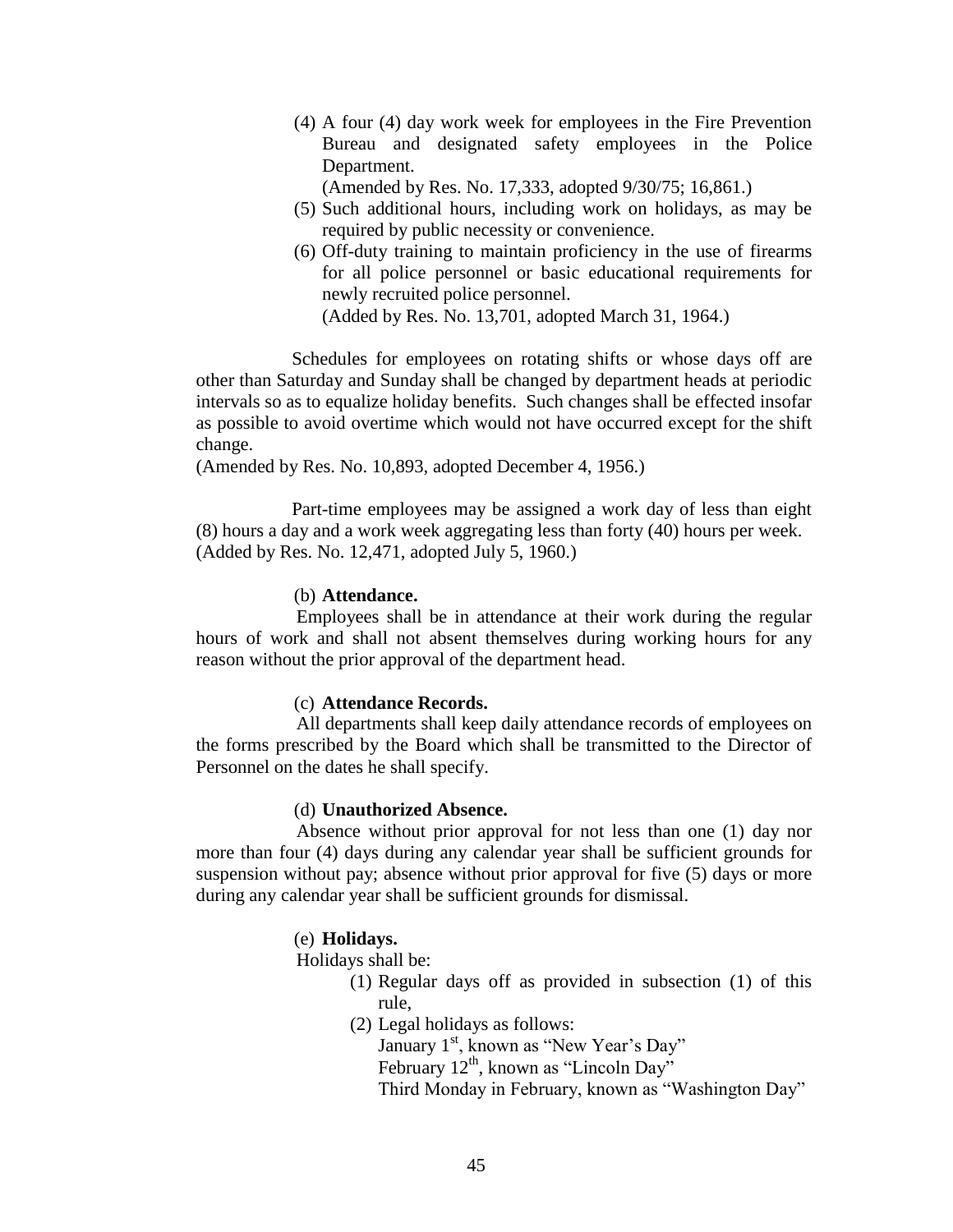Last Monday in May, known as "Memorial Day" July  $4<sup>th</sup>$ , known as "Independence Day" First Monday in September, known as "Labor day" September  $9<sup>th</sup>$ , known as "Admission Day" November  $11^{th}$ , known as "Veterans Day" December 25<sup>th</sup>, known as "Christmas Day" Every day appointed by the President or Governor for a public fast, thanksgiving, or holiday, The day after a public fast or thanksgiving declared by the President or Governor. and such other days as may be authorized by resolution of the City Council.

 If a legal holiday falls on a day on which a provisional, probationary or permanent employee would normally work, he shall be entitled to the day off with pay, or if he works, to additional compensation as provided in the rule on overtime.

 If any of the foregoing legal holidays fall on an employee's first or second day off, the nearest preceding or following working day, respectively, shall be the employee's day off, and the employee shall be entitled to additional compensation as provided in the rule on overtime if he works on such day.

 Safety employees in the Police Department working a four (4) day week shall receive the nearest preceding working day off when a holiday falls on any of their scheduled days off, except employees whose scheduled days off are Saturday, Sunday and Monday shall receive the next following working day off. Employees shall be entitled to additional compensation as provided in the rule on overtime if they work on such day.

(Amended by Res. No. 17,333, eff. 9/20/75; Prev. Res. Nos. 10,893, 12,471, 14,660, 15,690 and 16,861.)

#### (f) **First Vacations.**

 An employee shall be eligible for his vacation after he has completed one year of continuous service, at which time he shall be allowed a vacation with pay for the number of months of continuous service performed during the previous calendar year, not to exceed two (2) calendar weeks.

 Vacation accrued during the first year of continuous service may be taken during that year with the consent of the department manager subject to such procedures and limitations as may be specified by the City Manager.

(Amended by Res. No. 16,861, adopted August 6, 1974. Previous amendment: Res. No. 13,961.)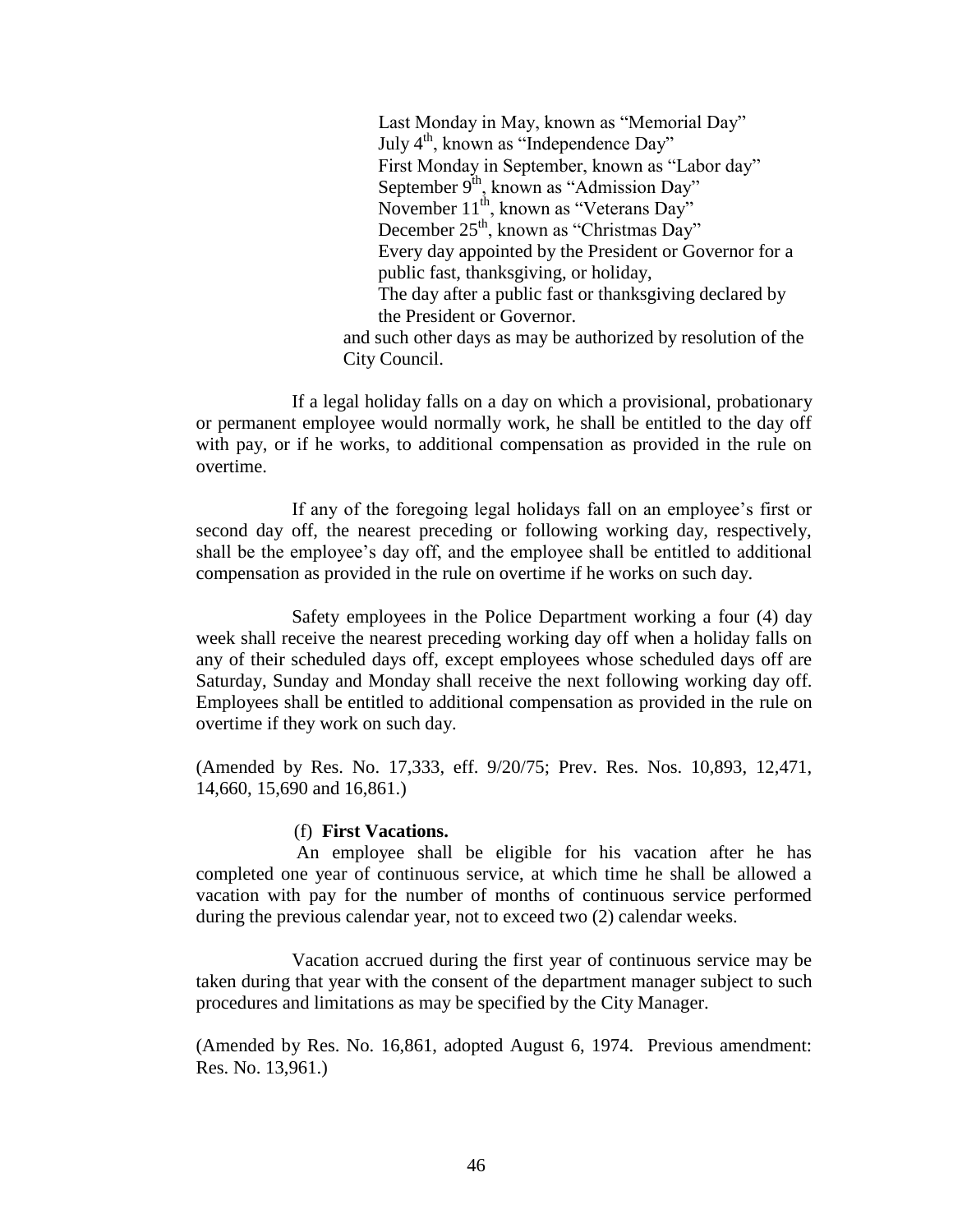#### (g) **Subsequent Vacations.**

 Thereafter each employee shall be allowed an annual vacation with pay as follows:

- (1) Two (2) calendar weeks per year;
- (2) Upon the completion of eight (8) years of continuous service, an additional calendar week shall be added to the allowance currently available and the annual allowance thereafter shall be three (3) calendar weeks per year;
- (3) Upon completion of fifteen (15) years of continuous service and each year thereafter until the completion of nineteen (19) years of continuous service, an additional day shall be added to the currently available allowance until the additional allowance added each year reaches a maximum of five (5) additional days, after which the annual allowance shall be four (4) calendar weeks per year.

(Amended by Resolution No. 14,660 adopted August 15, 1967. Previous amendment: Res. No. 13,961.)

 Effective January 1, 1975, the following provisions shall apply to all employees except Fire Department safety members in lieu of the provisions set forth in subdivisions 2 and 3 above:

- (1) Upon the completion of five (5) years of continuous service, an additional calendar week shall be added to the allowance currently available and the annual allowance thereafter shall be three (3) calendar weeks per year;
- (2) Upon completion of fifteen (15) years of continuous service, an additional calendar week shall be added to the allowance currently available and the annual allowance thereafter shall be four (4) calendar weeks per year

Vacation accrued in any current year may be taken in the year in which it is accrued with the consent of the department manager subject to such procedures and limitations as may be specified by the City Manager. (Added by Res. No. 16,861, adopted August 6, 1974.)

For purposes of recruitment, the City Manager may at their discretion grant to employees additional vacation leave or other types of leave provided for in an applicable Memorandum of Understanding. Leave accrual ashall be limited to the maximum accrual rate as contained in the applicable Memorandum of Understanding (Added by Res. No. 28,419, October 4, 2011)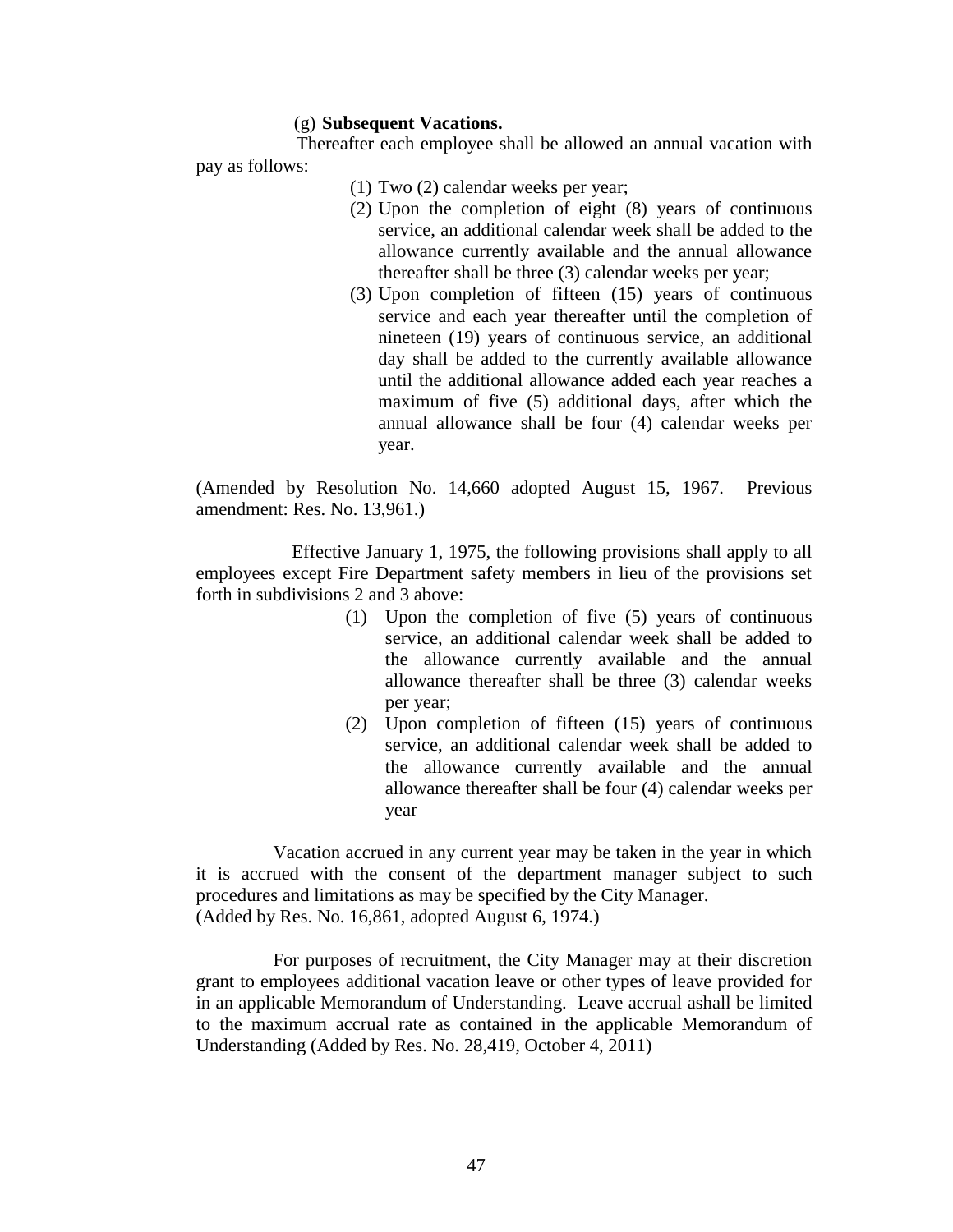Any such grant of additional vacation leave or other types of leave shall be reported by the City Manager in writing to the Board on at least a quarterly basis. The report shall contain, at a minimum, the employee's name, titled, department, and the type and amount of additional leave granted. (Added by Res. No. 28,419, October 4, 2011)

#### (h) **Vacations Deduction.**

 Vacation allowances will be reduced for absences without pay on the same basis as vacation accrual.

(Amended by Resolution No. 13,961, adopted February 2, 1965.)

### (i) **Vacation Schedules.**

 The City Manager shall establish schedules for vacation accruals, vacation deductions for absences without pay, and for pro-rating first vacations, terminal vacations, variations from the standard work week and for part-time employment.

(Added by Resolution No. 13,961, adopted February 2, 1965.)

#### (j) **Vacations – Holidays.**

 Whenever a legal holiday occurs during an employee's vacation period, it shall be added to such employee's vacation allowance.

(Amended by Res. No. 14,660, adopted August 15, 1967. Previous amendment: Res. No. 10,893.)

#### (k) **Vacations – Termination of Employment.**

 Upon resignation, death, or other termination of employment, all annual leave accrued to the employee shall be granted and a cash settlement may be made; provided, however, that the City Manager, in his discretion, may refuse such accrued annual leave or payment therefore, or any portion thereof, if the employee resigns without giving the head of the department at least ten (10) days' notice thereof, or if the employee be discharged for cause.

#### (l) **Vacations and Holidays – Temporary Employees.**

 Temporary employees working on an hourly basis are not entitled to vacation or holiday allowance, however, a leave of absence without pay may be granted.

#### (m)**Vacations – When to Be Taken.**

 Employees shall take their annual vacations in one continuous period to start on a Monday or at the beginning of a work period unless otherwise specifically authorized by the department head. Vacations shall be taken during the calendar year following their accrual except that the department head may authorize such accrued vacation or any portion thereof to be carried over into the succeeding calendar year. Further carry-over of accrued vacation beyond a year's accrual shall require the approval of the City Manager. Accrued vacation that will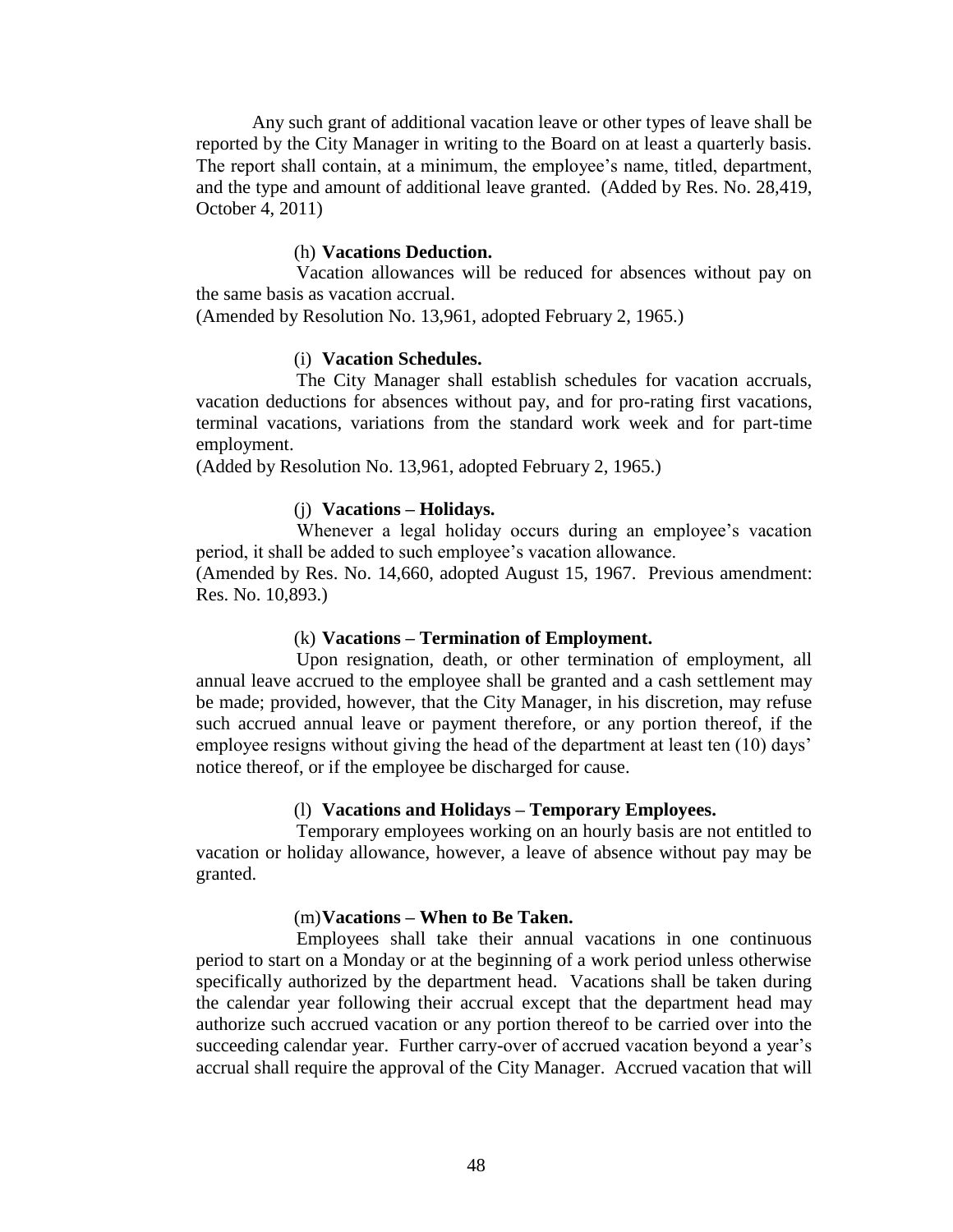be lost unless carried over may, in the City Manager's discretion, be compensated in cash.

(Amended by Resolution No. 14,660, adopted August 15, 1967. Previous amendment: Res. No. 13,961.)

> (n) **Vacation – Part-time probationary or permanent appointees.** Part-time employees having probationary or permanent status shall accrue vacation on a pro rata basis, that is, the ratio of the average number of hours worked to the 40-hour week.

(Added by Resolution No. 12,471, adopted July 5, 1960.)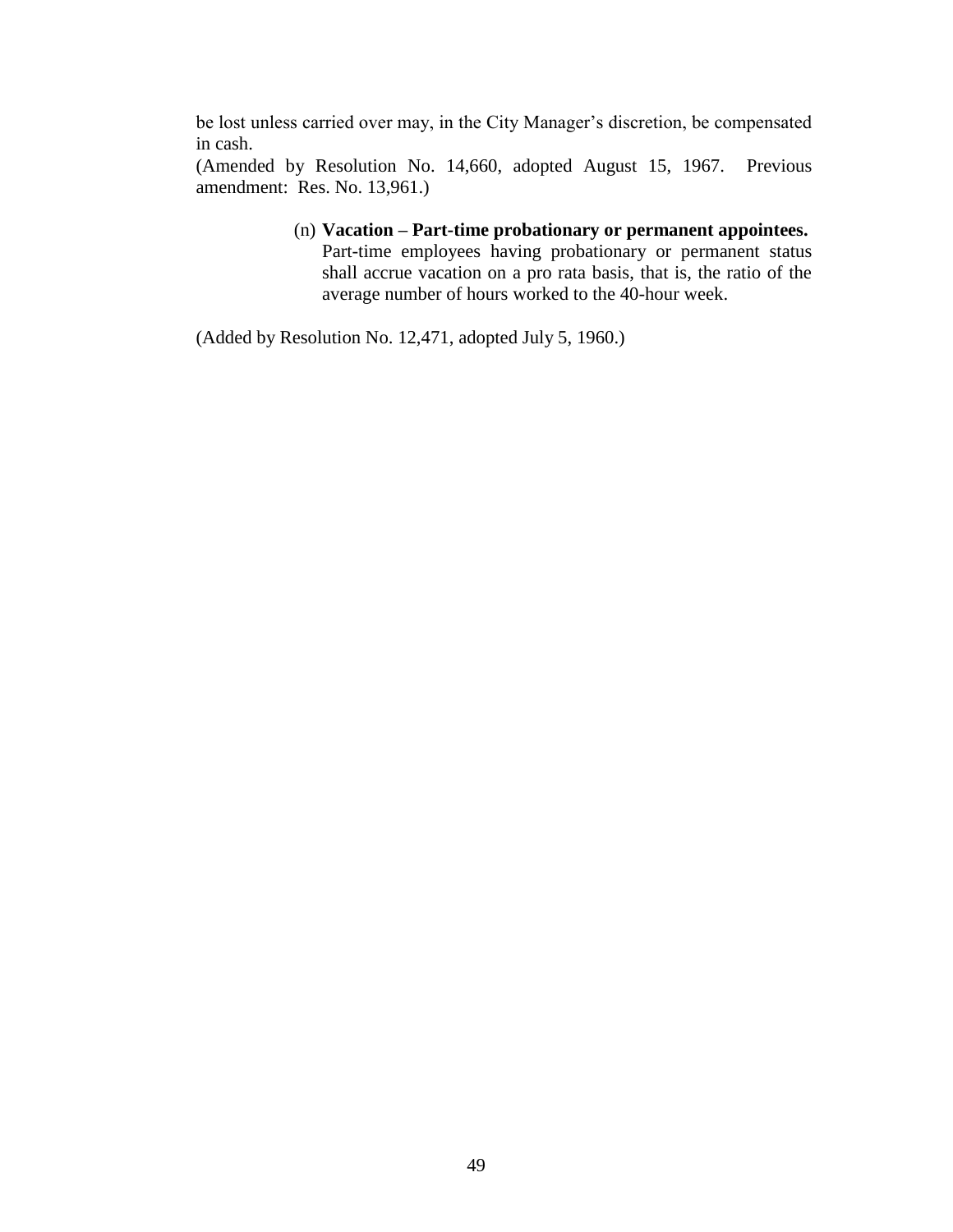#### **RULE XV**

#### **LEAVES OF ABSENCE**

#### (a) **Leave of Absence Without Pay**.

The City Manager may grant a leave of absence without pay to any employee, upon recommendation of the Department Manager. The Department Manager may grant a leave of absence without pay for a maximum of five continuous days. An employee desiring a leave of absence without pay for three continuous days or more shall file a written request therefor on forms provided by the Personnel Department. The request shall state the title of his position and the name of the employing department, the beginning and ending dates of the desired leave of absence, and a full statement of the reasons supporting the request. The Department Manager's approval of a leave of absence without pay for a continuous period up to a maximum of sixteen hours, and for Fire Suppression personnel a maximum of twenty-four hours, may be reported by noting on the time report.

(Amended by Resolution No. 15,690, adopted December 8, 1970.)

### (b) **Sick Leave – Not a Right – Compensation for Unused Portion . at Retirement or Death.**

Sick leave shall not be considered as a right which an employee may use at his discretion, but shall be allowed only in case of necessity and actual sickness or disability.

If an employee, other than a safety member, with unused sick leave credit

(1) dies;

- (2) retires under the City's retirement system or resigns when eligible for such retirement;
- (3) resigns to enter a City elective office without a break in continuity of City service and serves in such office or other City employment until retired under the City's retirement system; or
- (4) is laid off because of the abolition of his position or employment or because of the absence of funds;

he or his estate shall be entitled to receive one-half (1/2) the value of his accrued sick leave computed from his last base salary as an employee. Payment shall be made as soon as practicable following the occurrence of any of the foregoing events. The provisions of this paragraph shall apply to safety members as to unused sick leave accrued after June 30, 1974.

(Amended by Res. No. 16,861, adopted August 6, 1974. Previous amendments: Res. Nos. 10,388, 14,519, 15,083, 15,317.)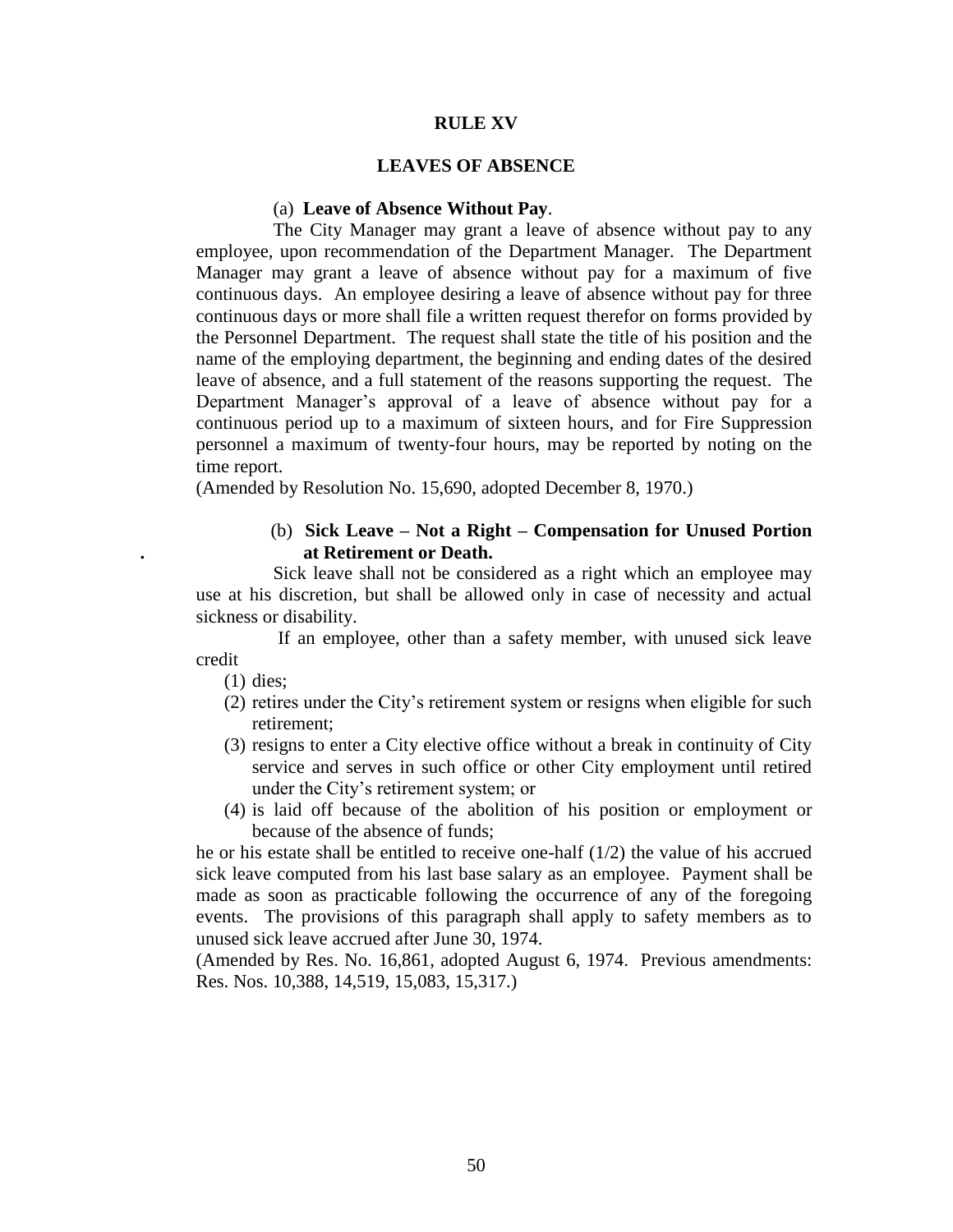(c) **Sick Leave – Accrual.**

- (1) An employee, other than a safety member, shall be entitled to one day of sick leave for each calendar month or major portion thereof, during which he is employed by the City with pay.
- (2) A safety member shall be entitled to one day of sick leave for each calendar month, or major portion thereof, during which he is employed by the City with pay, provided, however, that any sick leave used by a safety member after June 30, 1974 shall be first deducted from sick leave accrued after June 30, 1974. Sick leave credited to a safety member on June 30, 1974 will be available for sick leave use when sick leave accrued after June 30, 1974 has been exhausted.
- (3) Part-time employees having provisional, probationary or permanent status shall accrue sick leave on a pro rata basis, that is, the ratio of the average number of hours worked to the 40-hour week.
- (4) In computing compensation payable for sick leave, the compensation paid shall be the amount the employee would earn during the sick leave period if working at his current rate of pay and work schedule without the inclusion of overtime earnings.
- (5) This subsection is not applicable to temporary employees working on an hourly basis.

(Amended by Res. No. 15,317, effective October 1, 1969. Previous amendments: Res. Nos. 12,471 and 14,660.)

#### (d) **Sick Leave – Notice.**

 The employee shall notify the head of his department and the Department either prior to, or within four (4) hours after the time set for beginning his daily duties, or as may be specified by the head of his department.

#### (e) **Sick Leave.**

 Upon presentation to the head of the department of satisfactory evidence of sickness or injury which necessitates absence from duty, an employee shall be granted a leave of absence by the City Manager, as provided in these rules. Sick leave may be used for medical appointments and examinations, and for illness in the employee's family.

(Amended by Resolution No. 14,660, adopted August 15, 1967.)

## (f) **Sick Leave – Revoked.**

 The City Manager shall revoke sick leave, if the employee is not, in fact, sick or incapacitated from performing his duty, or if he has engaged in private or other public work while on such sick leave.

#### (g) **Sick Leave – Medical Certificate.**

When an employee is absent more than three (3) work days, he shall file a physician's or practitioner's certificate or a personal affidavit stating the cause of such absence with the Department.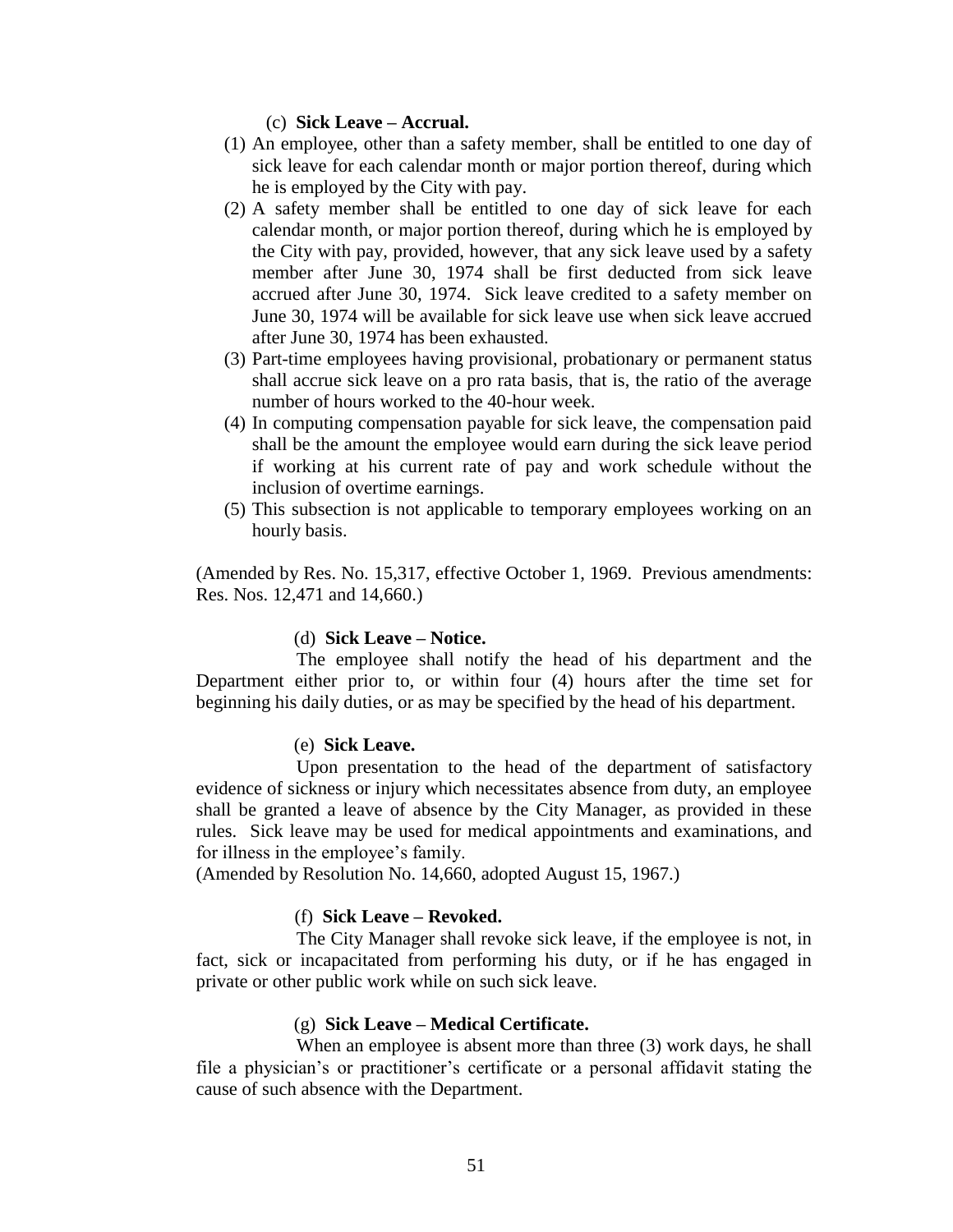#### (h) **Sick Leave – Without Pay.**

 If an employee has not recovered by the time he has exhausted his accumulated sick leave, upon application the City Manager may grant him a sick leave without pay.

#### (i) **Leave – Death in Family.**

 An employee shall be entitled to absent himself from work in the event of the death of a member of his immediate family. The City Manager may, in his discretion, authorize pay for all or any portion not to exceed three (3) days of such leave, provided a written request for such pay is filed. Any absence in excess of (3) days shall be in accordance with the existing rules.

 For purpose of this rule the term "member of the immediate family" is limited to:

- (1) any relative by blood or marriage who is a member of the employee's household, and
- (2) any parent, spouse, child, brother, or sister of the employee, regardless of place of residence.

(Amended by Resolution No. 10,268, adopted June 28, 1955.)

#### (j) **Industrial Accident Leave.**

 Accidents in Line of Duty – If an employee is compelled to be absent from duty on account of any injury or disease which comes under the State of California Workmen's Compensation Insurance and Safety Act, he shall receive compensation from the City for each such accident as follows: During the first seven (7) calendar days of such absence, he shall receive compensation equivalent to his normal gross salary. Thereafter, until he is released by the State Workmen's Compensation Insurance Fund, but not to exceed an aggregate period of twenty-five (25) consecutive or intermittent calendar weeks, he shall receive compensation at a rate equivalent to 100% of his normal gross salary less the amount of temporary disability indemnity received by him in accordance with and under the provisions of said Workmen's Compensation Insurance and Safety Act. He shall not be entitled to avail himself of any sick leave or vacation benefits while he is receiving temporary disability indemnity under the provisions of said Workmen's Compensation Insurance and Safety Act, except that in the discretion of the City Manager he may be permitted to take as much of his accumulated sick leave or his accumulated vacation as, when added to his temporary disability indemnity, will result in the payment to him of not more than 100% of his normal gross salary. Normal gross salary shall include differential pay to which the employee is entitled under Sec. 2-710 of the Municipal Code but shall not include any overtime pay. Temporary service employees who do not have probationary or permanent status in another title with the City of Burbank shall not be entitled to the benefits of this provision beyond the first seven (7) calendar days of absence. (Amended by Res. No. 14,857, adopted April 23, 1968.)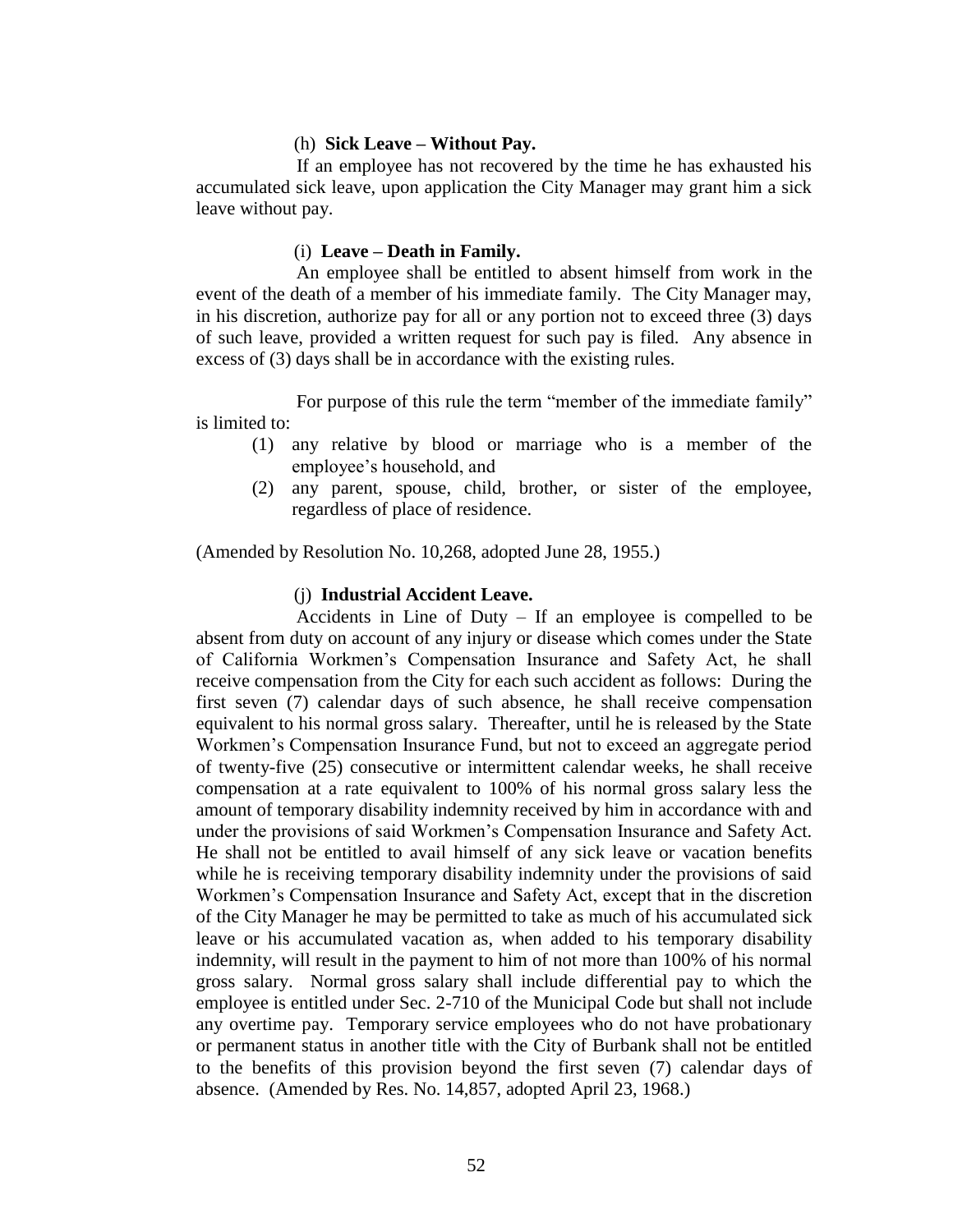#### (k) **Refusal of Leaves of Absence**.

 No leave of absence shall be granted, and if granted it shall be revoked, where the Board determines, after investigation instituted upon its own motion or upon complaint of any resident of the City, that the request for such leave of absence was for any of the following purposes:

- (1) Of accepting private employment,
- (2) Of enabling employment of a temporary employee to the same position,
- (3) Because of political pressure or other improper influence, or,
- (4) For a purpose contrary to the good of the service.

 The order revoking such leave of absence shall specify the effective date thereof and the employee shall be informed of the contents of such order forthwith.

#### (l) **Military Leave of Absence.**

- (1) An employee may be absent on military leave as authorized in Sections 395 through 395.8 of the Military and Veterans Code of California. The employee shall furnish to the City Manager satisfactory proof of his orders to report for duty and of his actual service pursuant to such orders. He shall be returned to City service thereafter as provided in said Code.
- (2) Notwithstanding the above, for the duration of the Persian Gulf War the City of Burbank shall compensate any public employee who has been or is involuntarily called to active military duty the difference between the salary they would receive as employees of the City of Burbank and that they receive from the United States Government for their military duty.

The amount of pay each such employee shall be entitled to receive shall be the difference between the gross pay and allowances actually received by the officer or employee from the United States for such involuntary military service and the gross wages that said employee would have received from the City of Burbank if the officer or employee had not been involuntarily called to active military duty (subject to all necessary and appropriate deductions and withholdings).

The City shall also continue to pay to the appropriate insurance companies, the City contribution towards the premium of each such officer or employee's insurance benefit programs necessary to maintain the insurance benefit programs as determined by the City and the respective insurance companies.

No payment of any wage or insurance premium provided for in this resolution shall be made by the City unless and until an officer or employee requesting such payment provides sufficient and satisfactory documentation and proof (such as certified copies of official orders and pay records) concerning his or her eligibility to receive any such payments and with respect to the amount of such payments. (Amended by Res. No. 23,180, adopted January 29, 1991.)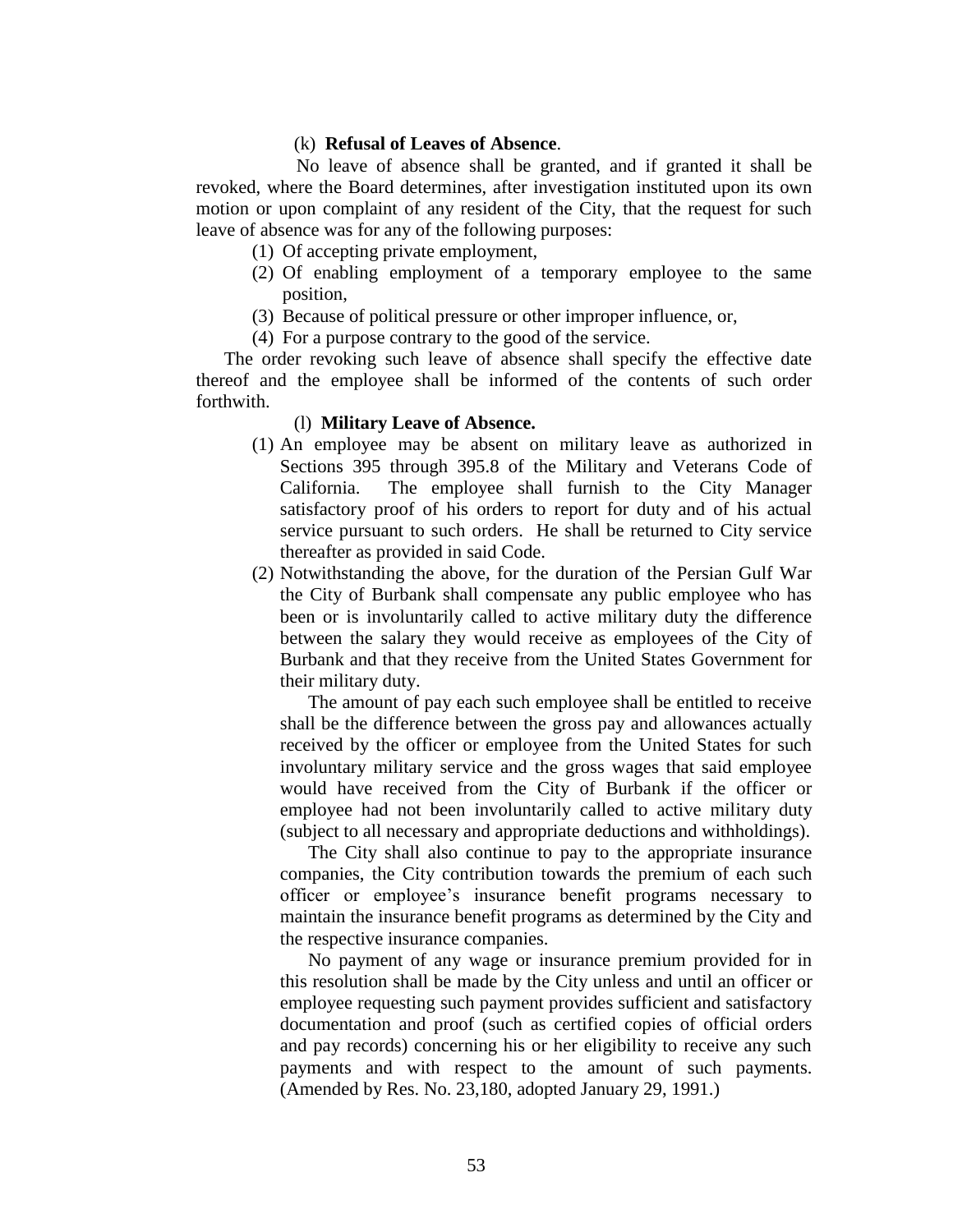#### (m) **Return at Expiration of Leave.**

 Upon the expiration of any leave, other than a military leave, the employee shall be returned to the same class of position or to any position to which he had been eligible to transfer at the time his leave of absence was granted. (See Reinstatement – Time.)

#### (n) **Return from Temporary Assignment.**

 Upon the termination of a temporary assignment, a permanent employee shall be returned to his permanent position.

## (o) **Medical Examination After Leave.**

(See Medical Examinations, Rule VIII.)

#### (p) **Good Friday.**

 Any employee who desires leave from work to attend religious service on Good Friday may be excused by the department head, or the City Manager, for not to exceed three (3) hours. This absence shall be leave without pay unless the employee chooses to use accrued vacation or in-lieu time, executive leave or paid personal leave time. Unless the services of employees are required by public necessity or convenience, they shall be allowed to absent themselves as herein provided. (Added by Res. No. 10,893; amended by Res. No. 18,239, adopted 1/24/78.)

#### (q) **Jury Service**.

 Any officer or employee in a pay status, except a temporary employee or except an hourly employee, ordered to perform jury service shall be entitled to leaves of absence with pay at an amount equal to the officer's or employee's regular earnings. (Added by Res. No. 14,142; amended by Res. No. 17,607, adopted 8/17/76; 15,557.)

#### (r) **Emergency Leave**.

 An employee may be excused from work without loss of pay for emergencies or special circumstances not covered by this rule. Such leave of absence may be granted by the department head for not to exceed one day. For longer periods of time approval of the City Manager is required. Any emergency leaves of absence in excess of fifteen (15) days shall be brought to the attention of the Civil Service Board. (Added by Res. No. 14,660, adopted 8/15/67,)

(Rev. 1/91)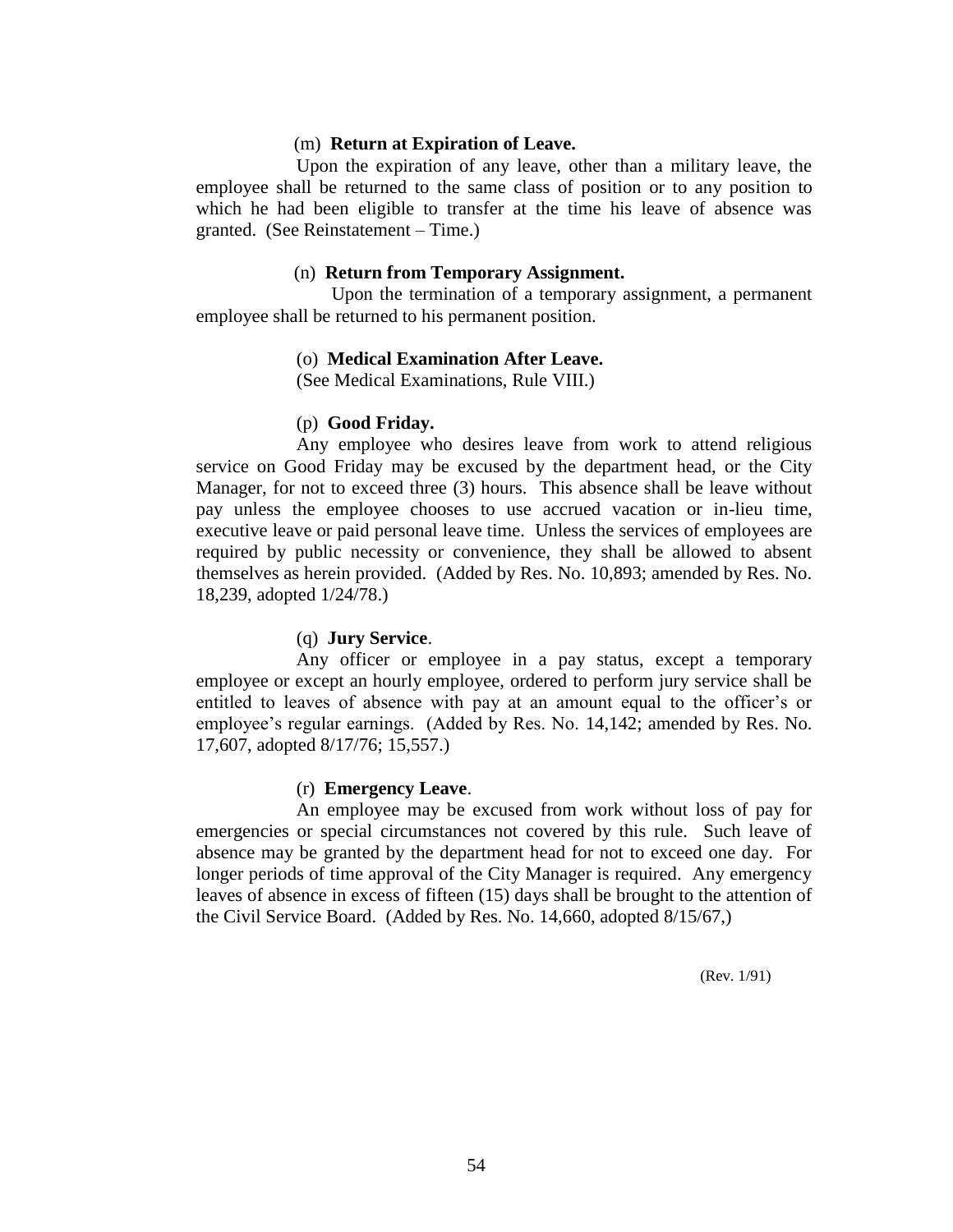# **RULE XVI**

# **POLITICAL ACTIVITY AND SOLICITATION**

# **OF POLITICAL CONTRIBUTIONS**

(See Secs. 2-75 and 2-76 M.C.; Sec. 61, para. 3, Charter.)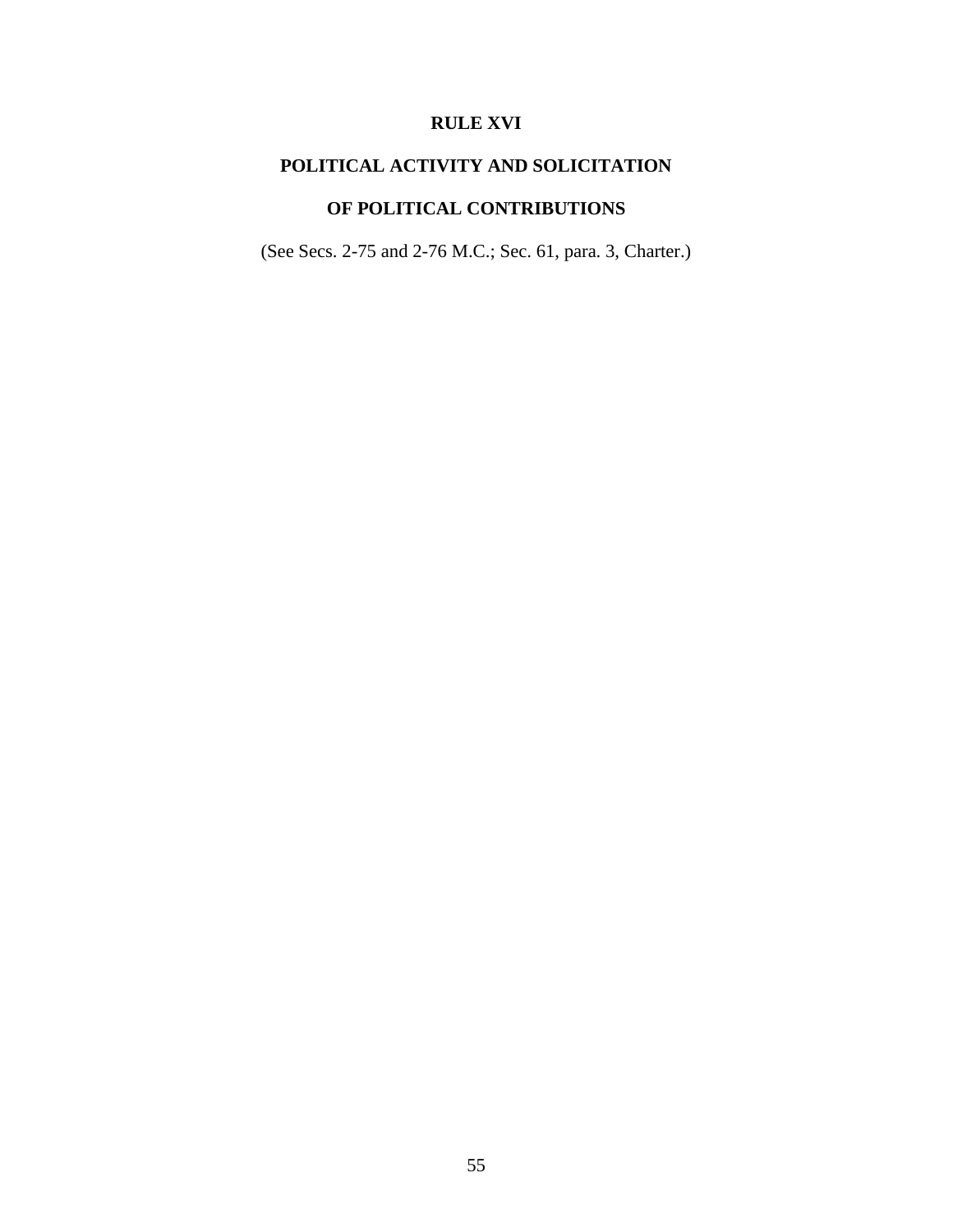#### **RULE XVII**

#### **SALARIES**

#### (a) **Five-Step Salary Schedule**

(Secs. 2-90, 2-91 and 2-93 M.C.)

(See Charter Sections 4 and 24 and Municipal Code Sections 2-79, and 2-91 to 2-111, inclusive, for any salary provisions not specifically referred to herein. This rule deals only with those provisions not specifically referred to herein. This rule deals only with those provisions which have to do with the rate of pay. For a statement showing a specific salary payable to the several positions within and outside the Civil Service System see Municipal Code Sections 2-101 to 2-110, inclusive, and Pay Plan which forms a separate portion of this volume. Salary payable to Councilmen is provided for in Section 5 of the City Charter.

- (b) **Initial Salary** (Sec. 2-93 M.C.)
- (c) **Advance in Salary** (Sec. 2-94 M.C.)
- (d) **"Y" Salary Rate** (Sec. 2-96 M.C.)
- (e) **Hourly Rates** (Sec. 2-97 M.C.)
- (f) **Temporary Service Pay** (Sec. 2-98 M.C.)
- (g) **Differential Pay** (Sec. 2-99 M.C.)
- (h) **Overtime Pay.** (Sec. 2-100 M.C.)

 (1) **Definition of Overtime Work.** Overtime work is work performed by an employee of the City in excess of eight (8) hours a day, or on a holiday as defined in Rule XIV (e), or at times other than those normally required for his employment, except as follows:

**Garbage and Refuse Personnel.** Overtime work for garbage and refuse personnel is work performed by such personnel which exceeds forty (40) hours per week.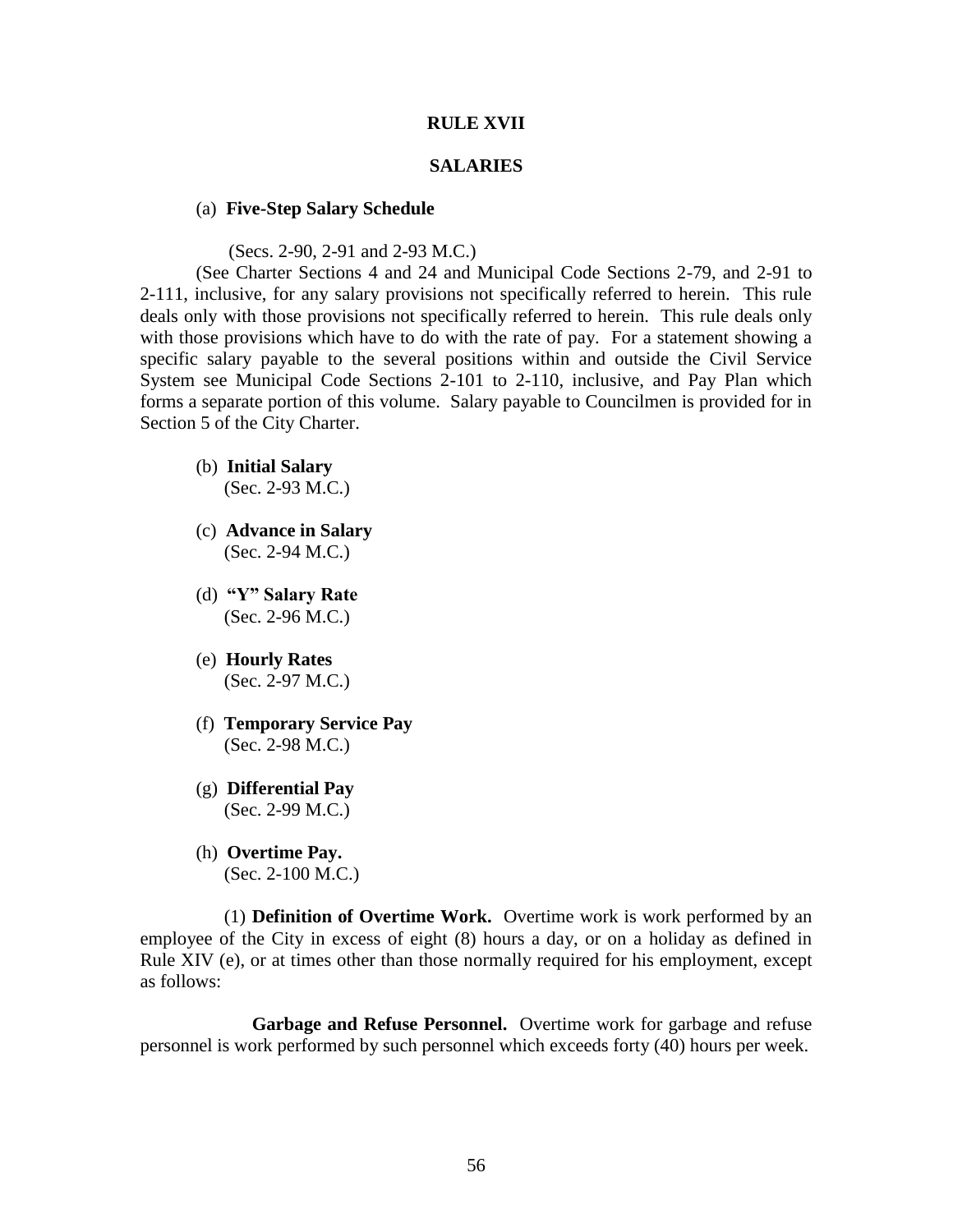**Part-Time Personnel.** Overtime for part-time personnel is work in excess of forty (40) hours per week or work on holidays.

**Platoon Assignment – Fire Department.** Overtime work for employees of the Fire Department on platoon assignment is (1) work in excess of 24 hours in a 48 hour period, except work performed under the Minimum Manpower Level Program and work otherwise performed as a substitute for another employee, and (2) work performed on a holiday as defined in Rule XIV(e).

**Four Day Work Week.** Overtime work for employees of the Fire Prevention Bureau and designated safety employees of the Police Department on a four (4) day work week is (1) work in excess of ten (10) hours a day, (2) work performed on a holiday as defined in Rule XIV(e) or the day off in lieu thereof and (3) work performed at times other than those normally required for their employment. (Amended by Res. No. 17,333, adopted 9/30/75.)

**Training.** Mandatory in-service training shall not constitute overtime work. (Amended by Res. No. 17,608, adopted 8/17/76.)

**Code 7 Time.** Code 7 time (meal break) for Police Department personnel shall not constitute overtime.

(Amended by Res. No. 16,861, adopted 8/16/74.)

 (2) **Dispute as to Normal Hours of Employment**. Any dispute or question of fact as to what time or times are normally required for the employment of any officer or employee shall be decided by the City Manager and his decision shall be final.

 (3) **Definition of "Department Head."** For the purpose of this rule, a department head is defined as the administrative head of a department or any activity of the City, whether the activity be a department or a separate bureau or division under the City Manager.

 (4) **Policy.** It is the policy of the City that overtime work is to be discouraged. However, in case of an emergency or whenever the public interest or necessity requires, a department head may require an employee in his department, bureau or division, to perform overtime work. When in the opinion of the City Manager, mandatory training is required, and it is administratively not feasible to conduct such training during regular working hours, employees engaged in such training shall be paid for time spent in such program at the same rate of compensation payable for work performed during regular working hours.

(Amended by Res. No. 17,608, adopted 8/17/76; 16,861, 13,701, 13,044.)

 (5) **Eligibility and Prior Approval**. Department heads shall not be eligible for overtime pay, but all other personnel shall be eligible therefor. Except in an emergency to prevent loss of life or injury or damage to persons or property, no one shall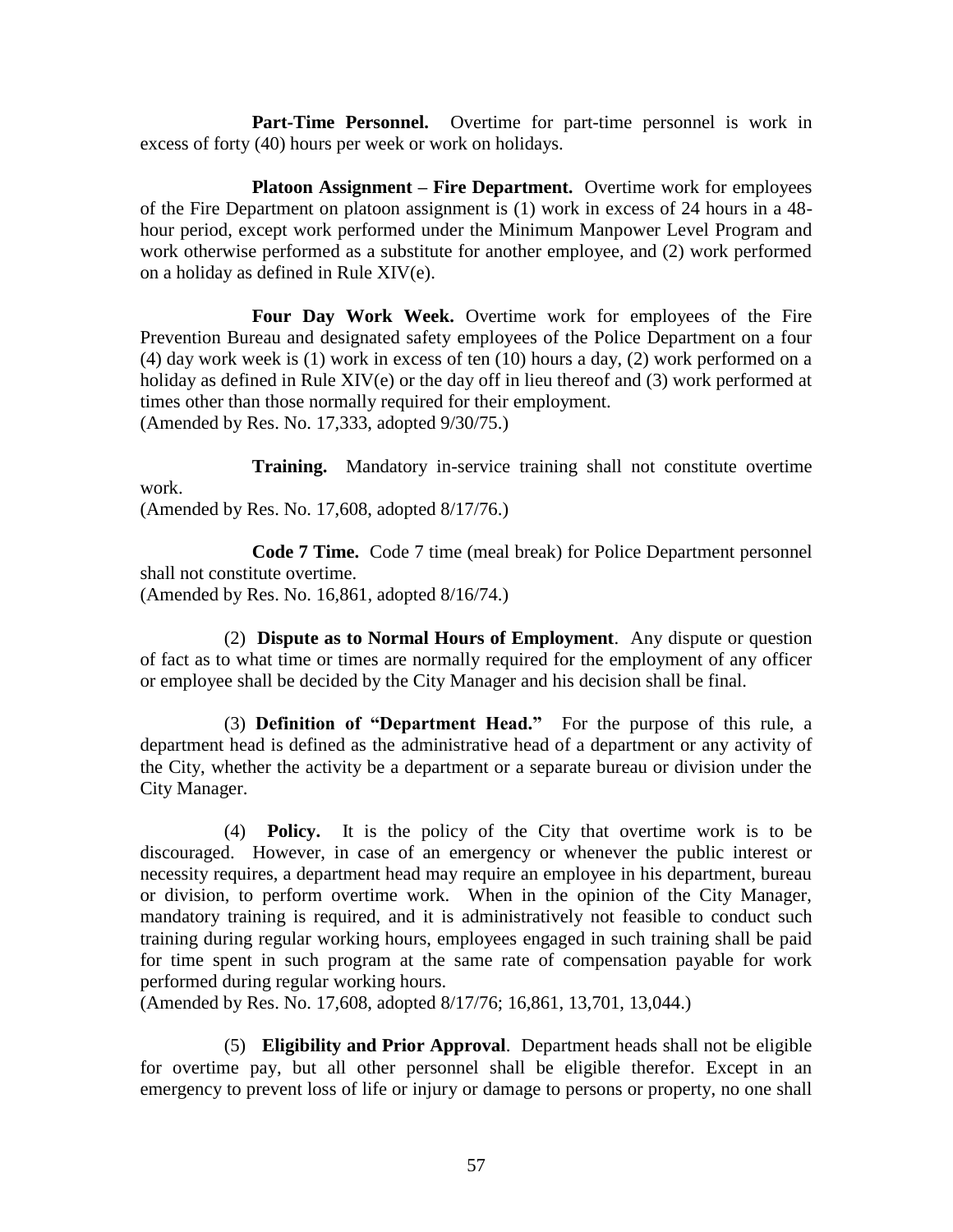be entitled to pay for overtime work unless such work was performed with the prior approval of the department head.

(6) **Rate.** (See Sec. 2-100 M.C.)

Temporary service employees shall be paid overtime at 1-1/2 times the hourly rate for temporary service.

Monthly rate employees shall be paid overtime at 1-1/2 times the hourly rate for the step in which employed, except that employees who receive differential pay under Section 2-99 of the Burbank Municipal Code shall be paid 1-1/2 times the hourly rate for the monthly rate they are paid under said section.

Fire Department personnel on platoon assignment shall be paid 1-1/2 times the hourly rate payable on a 40-hour basis. However, work performed on a legal holiday, which does not cause the employee to work longer than an average 56-hour week, exclusive of work performed under the Minimum Manpower Level Program and work otherwise performed as a substitute for another employee, shall be compensated on the basis of 1-1/2 times the hourly rate for such week (2912 hours per year).

(Amended by Res. No. 16,184, adopted 8/8/72; 16,024, 15,537, 13,898, 13,307.)

Police Department safety employees on a four (4) day work week who are regularly scheduled for and perform ten (10) hours of holiday work shall be compensated for eight (8) hours at 1-1/2 times their hourly rate or a pro rata portion of such compensation if less than ten (10) hours are worked. (Added by Res. No. 17,333, adopted 9/30/75.)

Provisional, probationary or permanent part-time employees shall be paid overtime at 1-1/2 times the hourly rate for the step in which employed.

(Added by Res. No. 14,660, adopted 8/15/67; amended by Res. No. 10,893, adopted 12/4/56.)

 (7) **Insufficient Overtime.** No payment of any kind shall be made for overtime work of less than thirty (30) minutes' duration which is performed immediately following the regular hours of work.

(Amended by Res. No. 17,608, adopted 8/17/76; 16,861.)

(8) **Overtime Pay – Minimum Payment.** When an employee is called back to work after returning home, or is called to work on a day when he would normally be off duty, or is called to work on a shift to which he is not assigned, he shall be paid a minimum of two (2) hours of pay at the overtime rate even though he works less than two hours. Should an employee so called to work be recalled after having been released from work he will again be paid a minimum of two hours of pay at the overtime rate provided he worked at least two hours during the previous call to overtime duty, or two hours had elapsed since the previous call to duty.

(Amended by Res. No. 10,580, adopted 4/3/56.)